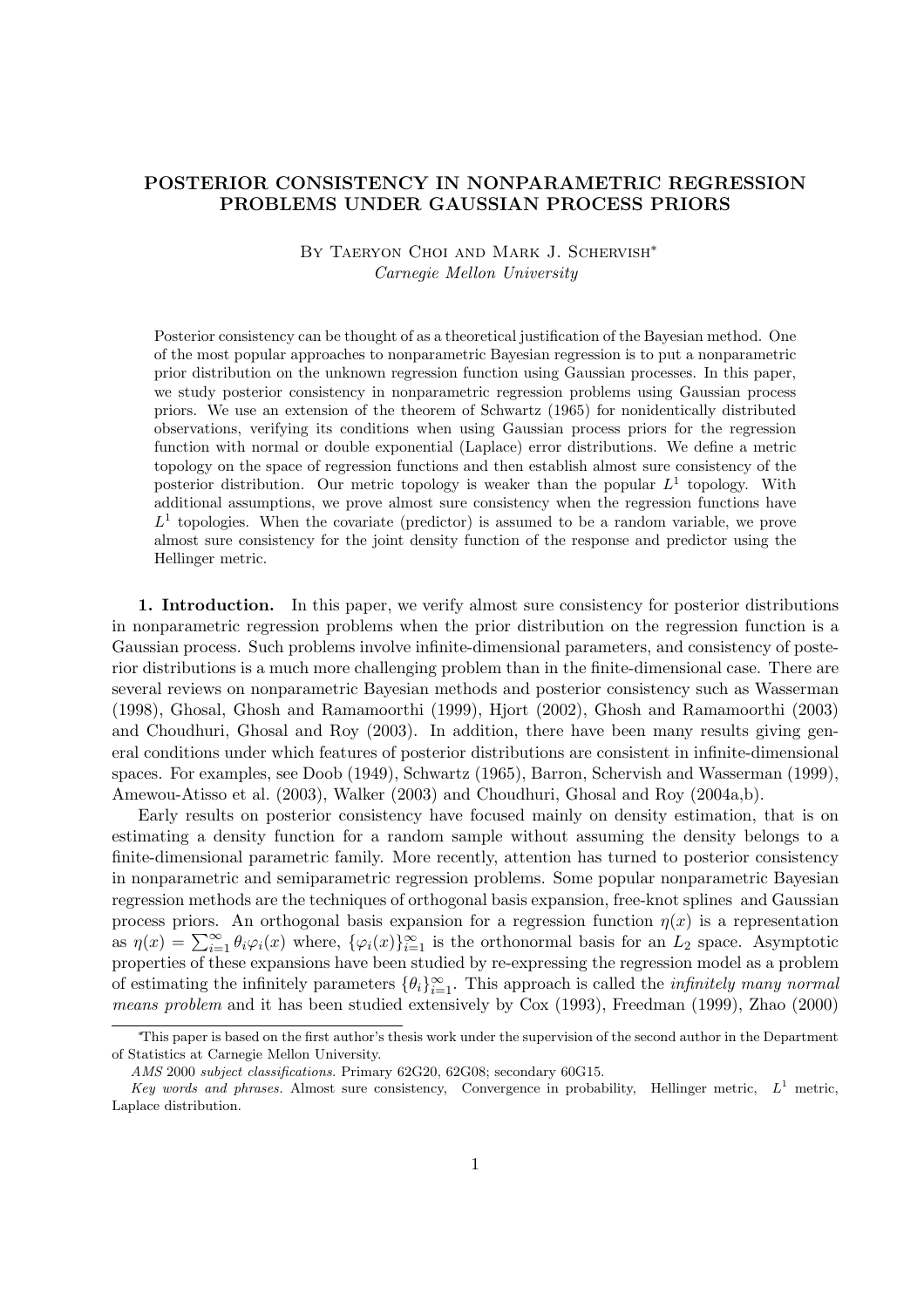and Shen and Wasserman (2001). Briefly, one models the  $\theta_i$ 's as independent normal random variables with mean 0 and variance  $\tau_i^2$ . Freedman (1999) studied the nonlinear functional  $\|\eta - \hat{\eta}\|^2$ , where  $\hat{\eta}$  is the Bayes estimator, both from the Bayesian and the frequentist perspectives. His where  $\eta$  is the Bayes estimator, both from the Bayesian and the nequentist perspectives. This main results imply consistency of the Bayes estimator for all  $\{\theta_i\}_{i=1}^{\infty} \in \ell_2$  if  $\sum_{i=1}^{\infty} \tau_i^2 < \infty$ . Zhao (2000) showed a similar consistency result and that the Bayes estimator attains the minimax rate of convergence for certain class of priors. Shen and Wasserman (2001) investigated asymptotic properties of posterior distribution and obtained convergence rates. Huang (2004) also considered convergence rates of posterior distributions using sieve-based priors in the adaptive estimation, where the smoothness parameter is unknown. Denison, Mallick and Smith (1998) and DiMatteo, Genovese and Kass (2001) model  $\eta$  using free-knot splines. Specifically, they modeled  $\eta$  as a polynomial spline of fixed order, while putting a prior on the number of the knots, the locations of the knots and the coefficients of the polynomials. Generally, consistency in spline models can be shown using the the same methods as those used for orthonormal basis expansions as in Huang (2004). However, in free-knot spline models, consistency has not been investigated yet.

The approach on which we focus in this paper is to model  $\eta$  as a Gaussian processes a priori. Gaussian processes are a natural way of defining prior distributions over spaces of functions, which are the parameter spaces for nonparametric Bayesian regression models. O'Hagan (1978) and Wahba (1978) suggested the use of Gaussian processes as nonparametric regression priors, and essentially the same model has long been used in spatial statistics under the name of "kriging". Gaussian processes have been used successfully for regression and classification, particularly in machine learning (Seeger, 2004). Neal (1996) has shown that many Bayesian regression models based on neural networks converge to Gaussian processes in the limit as the number of nodes becomes infinite. This has motivated examination of Gaussian process models for the high-dimensional applications to which neural networks are typically applied (Rasmussen, 1996). Applications of Gaussian processes as priors in spatial statistics applications include Higdon, Swall and Kern (1998), Fuentes and Smith (2001), Paciorek (2003) and Paciorek and Schervish (2004).

Posterior consistency in nonparametric regression problems with Gaussian process priors has been studied mainly in the orthogonal basis expansion framework mentioned earlier. Brown and Low (1996), Freedman (1999) and Zhao (2000) have exploited an asymptotic equivalence between white-noise problems and nonparametric regression to prove that the existence of a consistent estimator in a white-noise problem implies the existence of a corresponding consistent estimator in a nonparametric regression problem. The white-noise problem is one in which an observation process  $Y(x)$  is modeled as

$$
Y(x) = \eta(x) + n^{-1/2} \epsilon(x),
$$

where  $\epsilon(x)$  is a Brownian motion. They use an infinitely many normal means prior for  $\eta$  and show that the posterior mean of  $\eta$  is consistent in the white-noise problem under certain conditions on the prior. The corresponding estimator in the nonparametric regression problem might not be the posterior mean of  $\eta$ , however. In addition, to use a prior distribution in the white-noise problem requires either knowing the eigenvalue decomposition of the desired covariance function (analytically, not numerically) or letting the covariance function be determined by the orthogonal basis. In many applications, such as those described by Neal (1996), Rasmussen (1996) and Seeger (2004), one uses a particular form of covariance function (like squared exponential) in order to model desired forms of dependence. In such cases, one would like to be able to verify consistency for the particular prior distribution that one is using. For example, Choudhuri, Ghosal and Roy (2004b) prove in-probability consistency of posterior distributions in binary regression problems with mild conditions on the Gaussian process prior. They do this by extending a result of Schwartz (1965) to the case of independent, not identically distributed observations.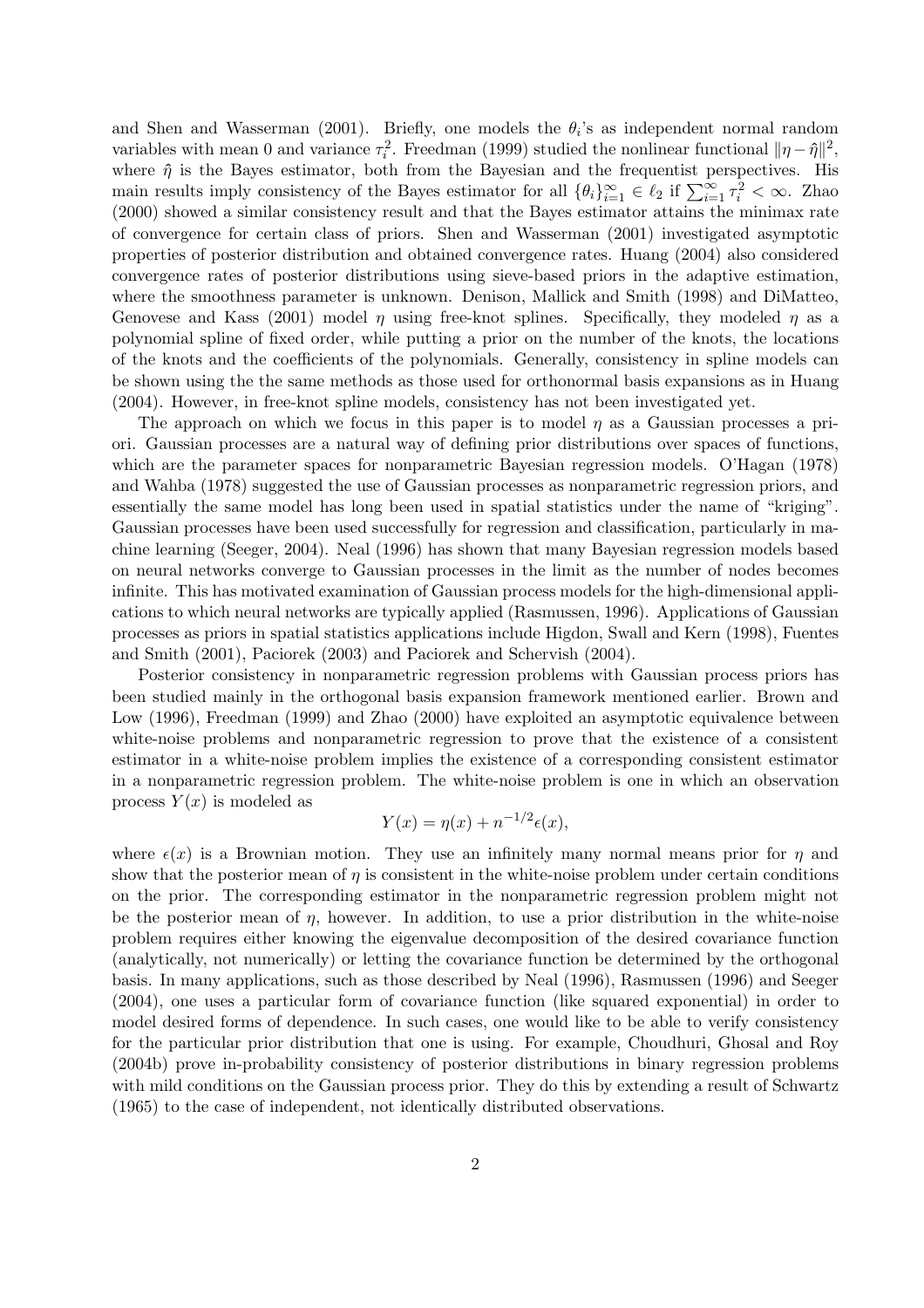We follow the approach of Choudhuri, Ghosal and Roy (2004b) for nonparametric regression problems with normal and other types of errors and unknown error variance while extending the results to almost sure consistency. First, we show almost sure consistency in a topology that is weaker than the  $L^1$  topology used by Choudhuri, Ghosal and Roy (2004b). The need for a weaker topology arises from the fact that our regression functions can be unbounded. With the weaker topology, we can handle both random and nonrandom design points. When the design points are fixed, we strengthen the result to the case of the  $L^1$  topology. When the design points are random, we prove almost sure consistency of the posterior probabilities of Hellinger neighborhoods of the joint density of the response and design point. Finally, if we assume that the regression functions are uniformly bounded, we prove almost sure consistency of  $L^1$  neighborhoods of the true regression function.

The rest of the paper is organized as follows. In Section 2, we describe the model that we are using. In Section 3, we define our metric topology on the set of regression functions to establish almost sure consistency. In Section 4, we state the extension of Choudhuri, Ghosal and Roy (2004a). In Section 5, we state the assumptions needed to prove consistency in nonparametric regression and verify almost sure consistency. In Section 6, we give examples of covariance functions for Gaussian processes that both satisfy the smoothness conditions of our theorems and are used in practice. In Section 7, we discuss some directions on future work.

**2. The model.** Consider a random response Y corresponding to a single covariate X taking values in a bounded interval  $T \subset \mathbb{R}$ . We are interested in estimating the regression function,  $\eta(x) = E(Y|X=x)$  based on independent observations of  $(X, Y)$ . We do not assume a parametric form for the regression function, but rather we assume some smoothness conditions. We model the unknown function  $\eta$  as a random process with a Gaussian process (GP) prior distribution. A Gaussian process is a stochastic process parameterized by its mean function  $\mu : T \to \mathbb{R}$  and its covariance function  $R: T^2 \to \mathbb{R}$  which we denote  $GP(\mu, R)$ . To say that  $\eta \sim GP(\mu, R)$  means that, for all n and all  $t_1, \ldots, t_n \in T$ , the joint distribution of  $(\eta(t_1), \ldots, \eta(t_n))$  is an n-variate normal distribution with mean vector  $(\mu(t_1), \ldots, \mu(t_n))$  and covariance matrix  $\Sigma$  whose  $(i, j)$  entry is  $R(t_i, t_j)$ .

To be specific, the GP regression model we consider here, is the following.

$$
Y_i = \eta(X_i) + \epsilon_i, \qquad i = 1, ..., n,
$$
  
\n
$$
\epsilon_i \sim N(0, \sigma^2) \text{ or } DE(0, \sigma) \text{ given } \sigma,
$$
  
\n
$$
\sigma \sim \nu,
$$
  
\n
$$
\eta(\cdot) \sim GP(\mu(\cdot), R(\cdot, \cdot)), \text{ independent of } \sigma \text{ and } (\epsilon_1, ..., \epsilon_n),
$$

where  $\nu$  is a probability measure with support  $\mathbb{R}^+$ , and  $DE(0, \sigma)$  stands for the double exponential (or Laplace) distribution with median 0 and scale factor  $\sigma$ . The objective of this paper is to identify conditions on the GP prior distribution of  $\eta$  and the sequence of predictors  $\{X_i\}_{i=1}^{\infty}$  that guarantee almost sure consistency of the posterior distribution under the model described above.

Suppose that the true response function,  $\eta_0(x)$  as a function of the covariate X, is a continuously differentiable function on a bounded interval  $T$ . Without loss of generality, we will assume that  $T = [0, 1]$  for the remainder of this paper. Our work is similar to that of Choudhuri, Ghosal and Roy (2004b) who give conditions for in-probability consistency of posteriors in general non-identically distributed data problems. We identify conditions on the GP prior that allow us to verify the conditions of their theorem, and we prove an extension of their theorem to the case of almost sure consistency. Under somewhat different assumptions about the GP prior, we are able to verify the conditions of this extension.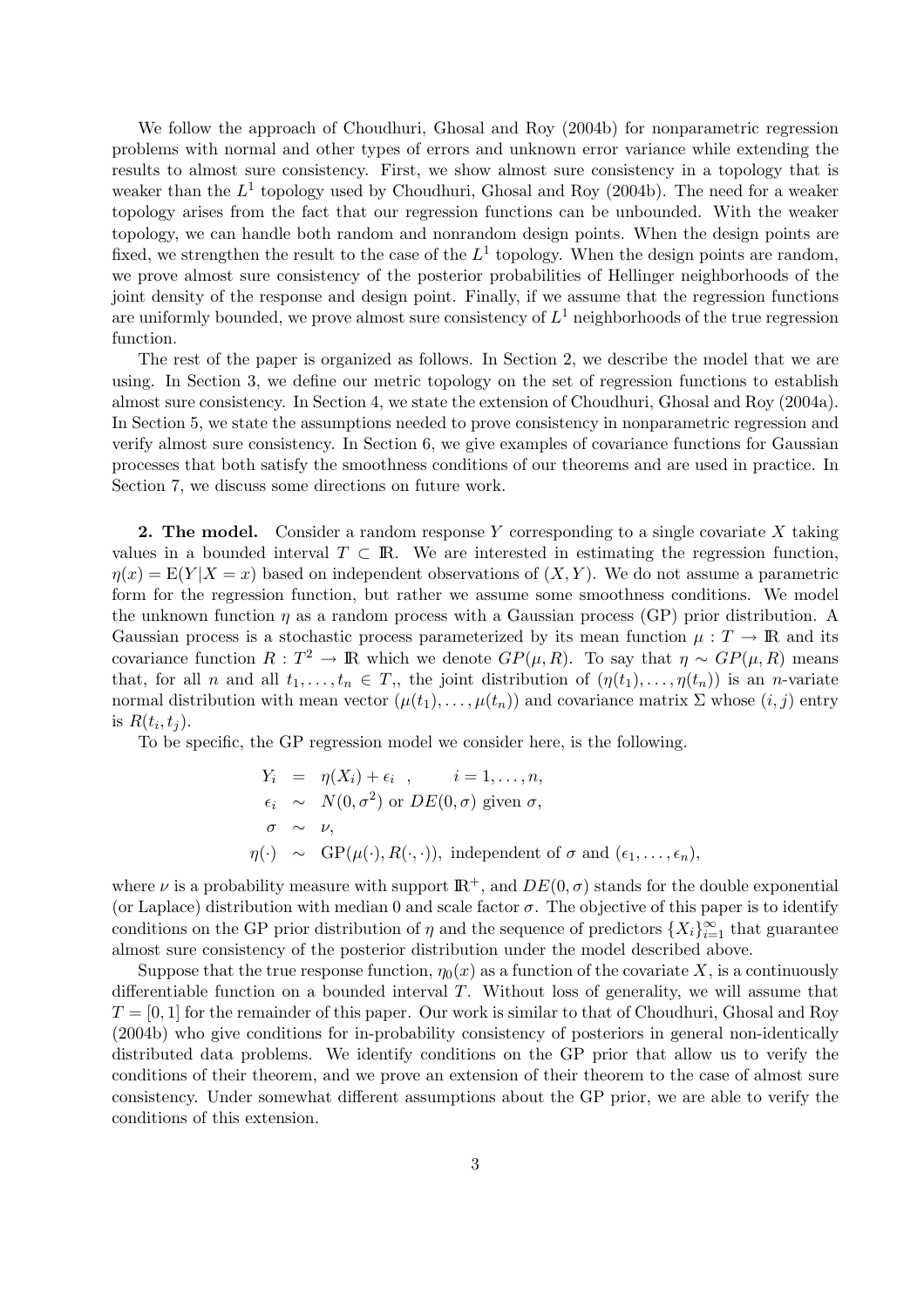3. Topologies on the set of regression functions. First, we need to be clear on what we mean by the expression "almost surely consistent". Let  $\mathcal F$  be the set of Borel measurable functions defined on T. For now, assume that we have chosen a topology on  $\mathcal F$ . For each neighborhood N of the true regression function  $\eta_0$  and each sample size n, we compute the posterior probability

$$
p_{n,N}(Y_1,\ldots,Y_n,X_1,\ldots,X_n) = \Pr(\{\eta \in N\}|Y_1,\ldots,Y_n,X_1,\ldots,X_n),
$$

as a function of the data. To say that the posterior distribution of  $\eta$  is almost surely consistent means that, for every neighborhood N,  $\lim_{n\to\infty} p_{n,N} = 1$  a.s. with respect to the joint distribution of the infinite sequence of data values. Similarly, in-probability consistency means that for all N,  $p_{n,N}$  converges to 1 in probability.

To make these definitions precise, we must specify the topology on  $\mathcal F$ . This topology can be chosen independently of whether one wishes to consider almost sure consistency or in-probability consistency of the posterior. Popular choices of topology on  $\mathcal F$  include the  $L^p$  topologies related to a probability measure Q on the domain T of the regression functions. For  $1 \leq p < \infty$ , the  $L^p(Q)$ distance between two functions  $\eta_1$  and  $\eta_2$  is  $\|\eta_1 - \eta_2\|_p =$  $\frac{10}{5}$  $\int_T |\eta_1 - \eta_2|^p dQ \big|^{1/p}$ . For  $p = \infty$ , the  $L^{\infty}(Q)$  distance is

$$
\|\eta_1 - \eta_2\|_{\infty} = \inf_{A:Q(A)=1} \sup_{x \in A} |\eta_1(x) - \eta_2(x)|.
$$

For example, Choudhuri, Ghosal and Roy (2004b) use the  $L^1$  topology related to Lebesgue measure and prove in-probability consistency in the binary regression setting. Another topology on  $\mathcal F$  is the topology of in-probability convergence related to a probability Q, and we prove almost sure consistency. This topology is weaker than the  $L^p(Q)$  topologies. As with the  $L^p(Q)$  topologies, we must count as identical all functions that equal each other a.s. [Q]. Lemma 1 gives a metric representation of the topology of in-probability convergence.

LEMMA 1. Let  $(T, \mathcal{B}, \mathcal{Q})$  be a probability space, and let  $\mathcal F$  be the set of all real-valued measurable functions defined on T. Define

$$
d_Q(\eta_1, \eta_2) = \inf \{ \epsilon : Q(\{ x : |\eta_1(x) - \eta_2(x)| > \epsilon \}) < \epsilon \}.
$$

Then  $d_{\mathcal{Q}}$  is a metric on the set of equivalence classes under the relation  $\eta_1 \sim \eta_2$  if  $\eta_1 = \eta_2$ a.s. [Q]. If X has distribution Q, then  $\eta_n(X)$  converges to  $\eta(X)$  in probability if and only if  $\lim_{n\to\infty} d_Q(\eta_n, \eta) = 0.$ 

It is well known that  $L^p(Q)$  convergence implies in-probability convergence, so that  $L^p(Q)$ neighborhoods must be smaller than  $d<sub>Q</sub>$  neighborhoods in some sense. It is not difficult to show that for every  $\epsilon \in (0,1)$ , the ball of radius  $\epsilon$  under  $d_Q$  contains the ball of radius  $\epsilon^{1+1/p}$  in  $L^p(Q)$ for all  $1 \leq p \leq \infty$ . In addition, for every p and every  $\delta > \epsilon^{1+1/p}$ , there exist functions in the ball of radius  $\delta$  under  $L^p(Q)$  that are not in the ball of radius  $\epsilon$  under  $d_Q$ . When the random variables are all bounded, in-probability convergence implies  $L^p$  convergence for all finite p.

When the values of the predictor X are chosen deterministically (and satisfy a condition relative to Lebesgue measure  $\lambda$ ) we prove almost sure consistency of posterior probabilities of  $L^1(\lambda)$ neighborhoods of the true regression function. When the values of the predictor  $X$  have a distribution  $Q$ , we prove almost sure consistency of posterior probabilities of  $d<sub>O</sub>$  neighborhoods of the true regression function. If we make an additional assumption that the regression function is uniformly bounded by a known constant, we can prove almost sure consistency of posterior probabilities of  $L^1(Q)$  neighborhoods even when X is random.

An alternative to topologizing regression functions is to place a topology on the set of distributions. For the case in which the predictor  $X$  is random, we shall consider this alternative as well as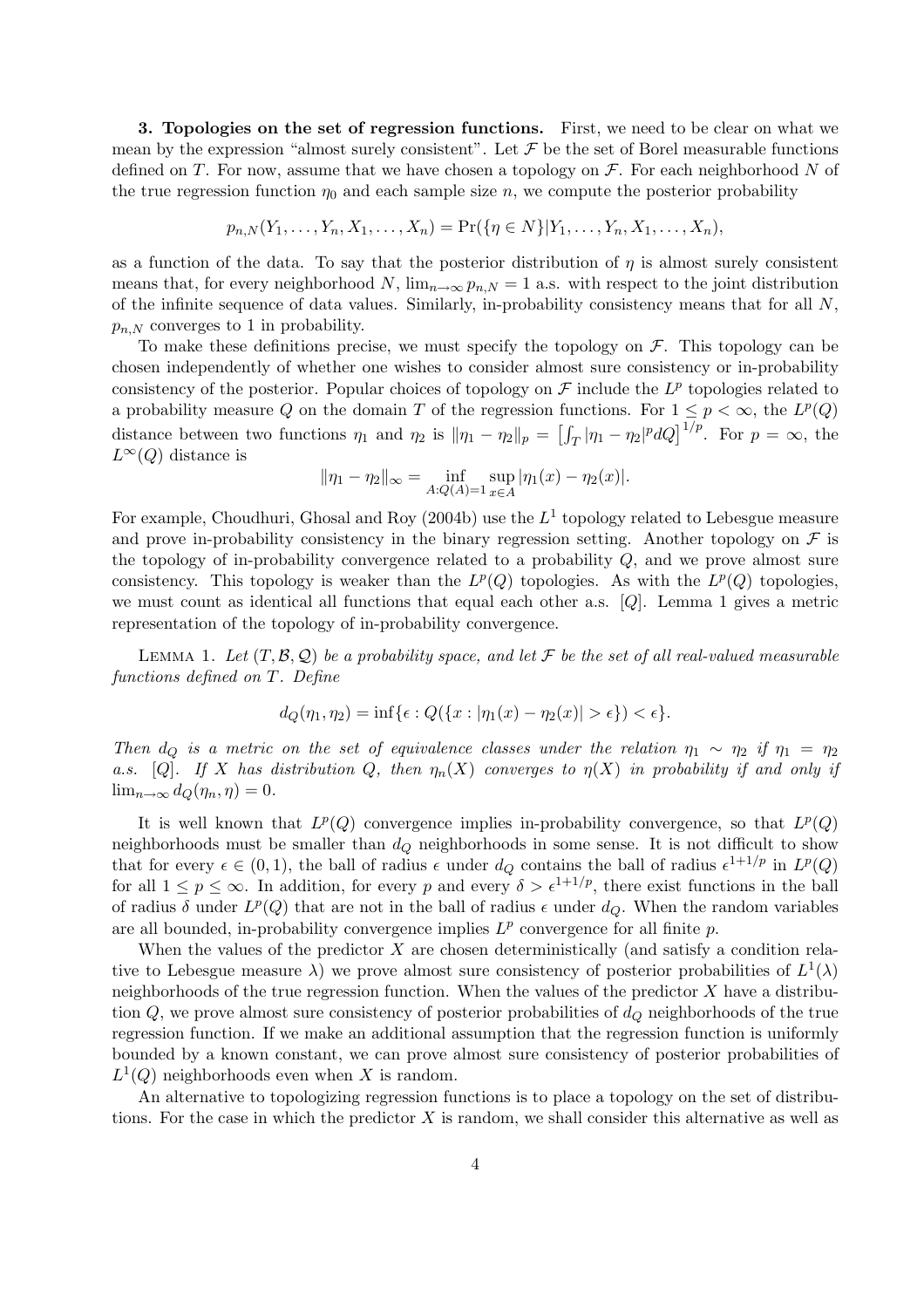the topologies mentioned above. In particular, we shall use the Hellinger metric on the collection of joint distributions of  $(X, Y)$ . Suppose that X has distribution Q and Y has a density  $f(y|x)$ with respect to Lebesgue measure  $\lambda$  given  $X = x$ . Then  $f(y|x)$  is a joint density of  $(X, Y)$  with respect to  $\nu = Q \times \lambda$ . Under the true regression function  $\eta_0$  with noise scale parameter  $\sigma_0$ , we denote the conditional density of Y by  $f_0(y|x)$ . In this case, the Hellinger distance between the two distributions corresponding to  $(\eta, \sigma)$  and  $(\eta_0, \sigma_0)$  is the following:

$$
d_H(f, f_0) = \int \left[ \sqrt{f(y|x)} - \sqrt{f_0(y|x)} \right]^2 d\nu(x, y).
$$

It is easy to show that  $d_H(f, f_0)$  is unchanged if one chooses a different dominating measure instead of  $\nu$ . For the case just described, we will show that, under conditions similar to those of our other theorems, the posterior probability of each Hellinger neighborhood of  $f_0$  converges almost surely to 1.

4. Consistency theorems for non-i.i.d. observations. Schwartz (1965) proved a theorem that gave conditions for consistency of posterior distributions of parameters of the distributions of independent and identically distributed random variables. These conditions include the existence of tests with sufficiently small error rates and the prior positivity of certain neighborhoods of  $\eta_0$ . Choudhuri, Ghosal and Roy (2004a) extend the theorem of Schwartz to a triangular array of independent non-identically distributed observations for the case of convergence in-probability. We provide another extension of Schwartz's theorem to almost sure convergence. Our extension is based on both Amewou-Atisso et al. (2003) and Choudhuri, Ghosal and Roy (2004a). We present this extension as Theorem 1 and also verify the conditions for a wide class of GP priors. The proofs of all theorems stated in the body of this paper are given in an appendix at the end.

THEOREM 1. Let  $\{Z_i\}_{i=1}^{\infty}$  be independently distributed with densities  $\{f_i(\cdot;\theta)\}_{i=1}^{\infty}$ , with respect to a common  $\sigma$ -finite measure, where the parameter  $\theta$  belongs to an abstract measurable space  $\Theta$ . The densities  $f_i(\cdot; \theta)$  are assumed to be jointly measurable. Let  $\theta_0 \in \Theta$  and let  $P_{\theta_0}$  stand for the joint distribution of  $\{Z_i\}_{i=1}^{\infty}$  when  $\theta_0$  is the true value of  $\theta$ . Let  $\{U_n\}_{n=1}^{\infty}$  be a sequence of subsets of Θ. Let θ have prior Π on Θ. Define

$$
\Lambda(\theta_0, \theta) = \log \frac{f_i(Z_i; \theta_0)}{f_i(Z_i; \theta)},
$$
  
\n
$$
K_i(\theta_0, \theta) = \mathcal{E}_{\theta_0}(\Lambda(\theta_0, \theta)),
$$
  
\n
$$
V_i(\theta_0, \theta) = \text{Var}_{\theta_0}(\Lambda(\theta_0, \theta)).
$$

(A1) Prior positivity of neighborhoods.

Suppose that there exists a set B with  $\Pi(B) > 0$  such that

(i) 
$$
\sum_{i=1}^{\infty} \frac{V_i(\theta_0, \theta)}{i^2} < \infty, \ \forall \ \theta \in B,
$$

(ii) For all  $\epsilon > 0$ ,  $\Pi(B \cap {\theta : K_i(\theta_0, \theta) < \epsilon \text{ for all } i}) > 0$ .

(A2) Existence of tests

Suppose that there exist test functions  $\{\Phi_n\}_{n=1}^{\infty}$ , sets  $\{\Theta_n\}_{n=1}^{\infty}$  and constants  $C_1, C_2, c_1, c_2 > 0$ such that

(i) 
$$
\sum_{n=1}^{\infty} \mathcal{E}_{\theta_0} \Phi_n < \infty,
$$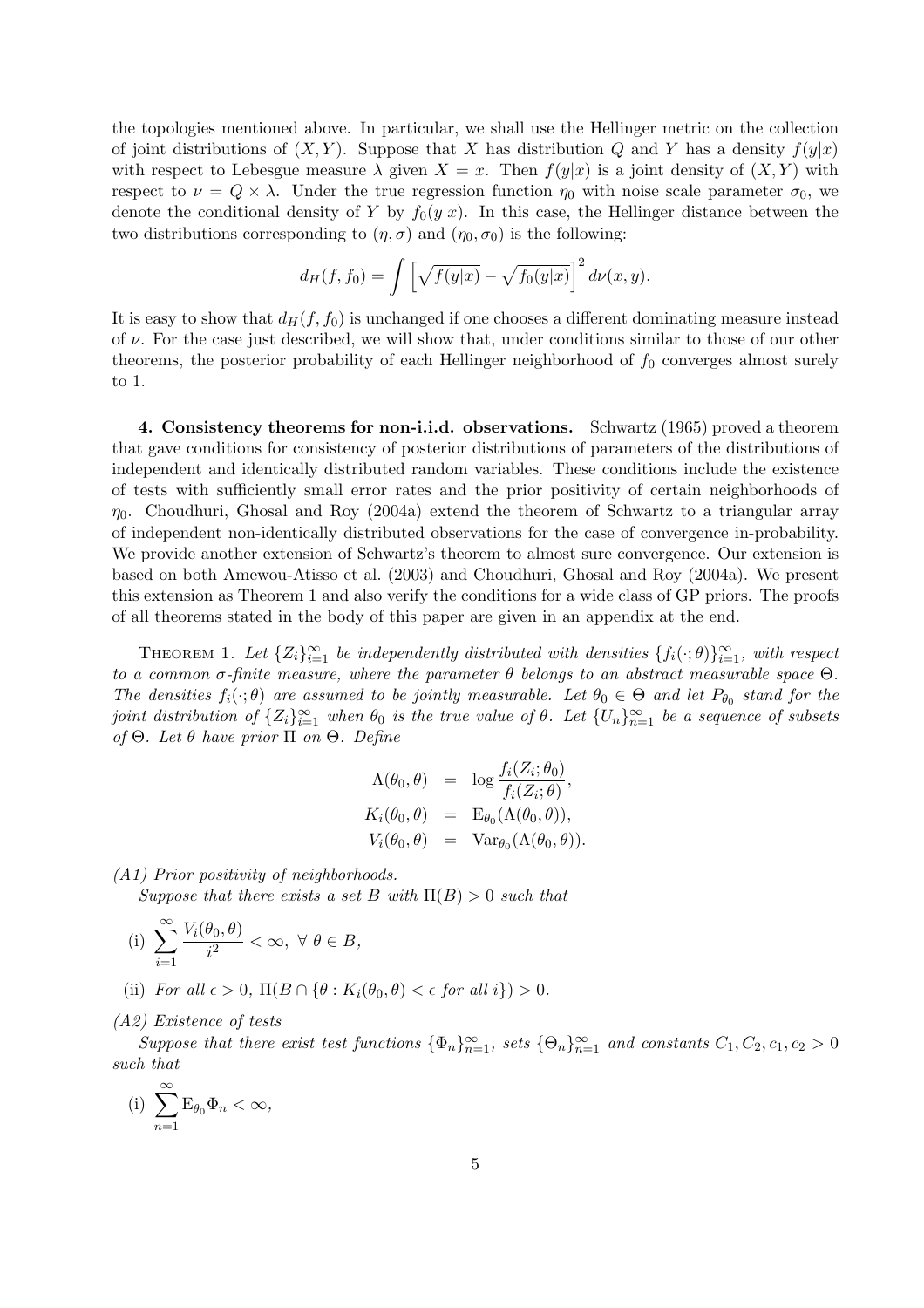(ii) 
$$
\sup_{\theta \in U_n^C \bigcap \Theta_n} \mathcal{E}_{\theta}(1 - \Phi_n) \leq C_1 e^{-c_1 n},
$$

(iii)  $\Pi(\Theta_n^C) \leq C_2 e^{-c_2 n}$ .

Then

(1) 
$$
\Pi(\theta \in U_n^C | Z_1, \ldots, Z_n) \to 0 \quad a.s.[P_{\theta_0}].
$$

The first condition (A1) assumes that there are sets with positive prior probabilities, which could be regarded as neighborhoods of the true parameter  $\theta_0$ . We assume that the true value of the parameter is included in the Kullback-Leibler neighborhood according to the prior Π. The second condition (A2) assumes the existence of certain tests of the hypothesis  $\theta = \theta_0$ . We assume that tests with vanishingly small type I error probability exist. We also assume that these tests have exponentially small type II error probability on part of the complement of a set  $U_n$  containing  $\theta_0$ , namely  $\Theta_n \cap U_n^C$ .

5. Consistency in nonparametric regression. In this section, we apply Theorem 1 to cases in which the prior  $\Pi$  is a GP distribution as described in Section 2. We must make assumptions about the smoothness of the GP prior as well as about the rate at which the design points  $x_i$ 's,  $i = 1, \ldots, n$  fill out the interval [0, 1]. For the latter, we consider two versions of the assumption on design points, one for random covariates and one for nonrandom (fixed) covariates.

Assumption RD. The design points (covariates)  $\{X_n\}_{n=1}^{\infty}$  are independent and identically distributed with probability distribution  $Q$  on  $[0, 1]$ .

**Assumption NRD.** Let  $x_1 \le x_2 \le \cdots \le x_n$  be the design points on [0, 1] and let  $S_i = x_{i+1} - x_i$  $i = 1, \ldots, n-1$  denote the spacings between them. There is a constant  $0 < K_1 < 1$  such that the  $\max_{1 \leq i \leq n} S_i \leq 1/(K_1 n).$ 

Assumption NRD is obviously satisfied by the equally spaced design.

Our smoothness condition on the GP prior is slightly weaker than that of Choudhuri, Ghosal and Roy (2004b).

**Assumption P.** The Gaussian process  $\eta(x)$  has a continuously differentiable mean function  $\mu(x)$  and the covariance function  $R(x, x')$  has continuous fourth partial derivatives. In addition, *ν* assigns positive probability to every neighborhood of the true variance  $\sigma_0^2$ , i.e. for every  $\epsilon > 0$ ,  $\nu$   $\left\{ \left| \frac{\sigma}{\epsilon} - 1 \right| < \epsilon \right\} > 0$ .

$$
\nu\left\{\left|\frac{\sigma}{\sigma_0} - 1\right| < \epsilon\right\} > 0.
$$
\n
$$
\Lambda \text{sumption Po} \geq 0.
$$

Assumption P can be verified for many popular covariance functions of Gaussian processes. These include both stationary and nonstationary covariance functions. We will give some examples in Section 6.

To apply Theorem 1 to the nonparametric regression problem, we use the following notation. The parameter  $\theta$  in Theorem 1 is  $(\eta, \sigma)$  with  $\theta_0 = (\eta_0, \sigma_0)$ . The density  $f_i(\cdot; \theta)$  is the normal density with mean  $\eta(x_i)$  and variance  $\sigma^2$  or the double exponential density with location parameter  $\eta(x_i)$ and scale parameter  $\sigma$ . The parameter space  $\Theta$  is a product space of a function space  $\Theta_1$  and  $\mathbb{R}^+$ . Let  $\theta$  have prior  $\Pi$ , a product measure,  $\Pi_1 \times \nu$ , where  $\Pi_1$  is a Gaussian process prior for  $\eta$  and  $\nu$ is a prior for  $\sigma$ . A sieve,  $\Theta_n$  is constructed to facilitate finding uniformly consistent tests. Finally, we define the sets that play the roles of  $U_n$  and contain  $\theta_0$  in terms of the various topologies that we will use, one for  $d_Q$ , one for  $L^1$ , and one for Hellinger. In our theorems, these sets are the same for all  $n$ .

(2) 
$$
U_{\epsilon} = \left\{ (\eta, \sigma) : d_Q(\eta, \eta_0) < \epsilon, \left| \frac{\sigma}{\sigma_0} - 1 \right| < \epsilon \right\},\
$$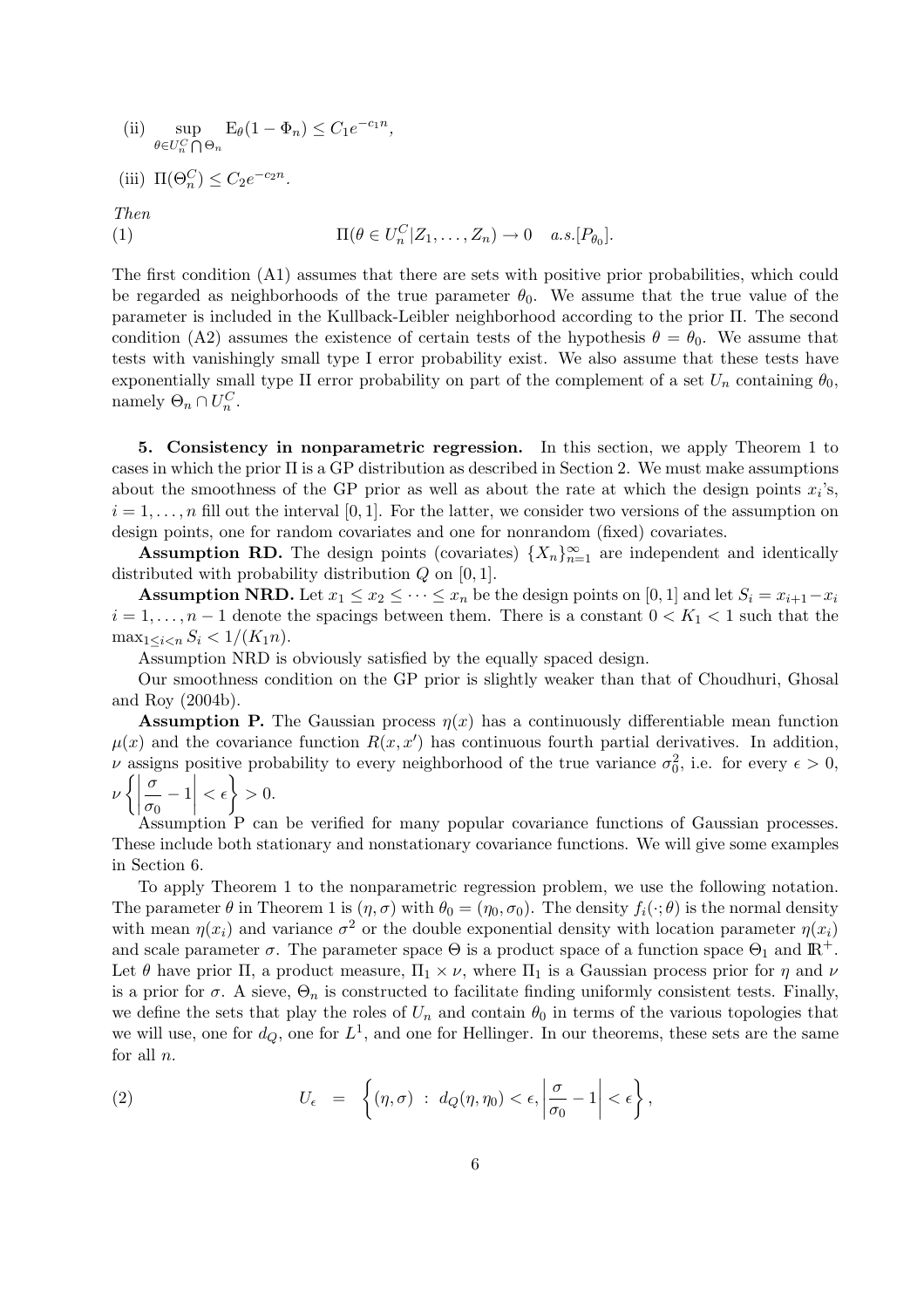$$
W_{\epsilon} = \left\{ (\eta, \sigma) : \|\eta - \eta_0\|_1 < \epsilon, \left|\frac{\sigma}{\sigma_0} - 1\right| < \epsilon \right\},
$$
  

$$
H_{\epsilon} = \left\{ f : d_H(f, f_0) < \epsilon \right\}.
$$

A point  $(\eta, \sigma)$  is in  $U_{\epsilon}$  so long as  $\sigma$  is close to  $\sigma_0$  and  $\eta$  differs greatly from  $\eta_0$  only on a set of small Q measure. It doesn't matter by how much  $\eta$  differs from  $\eta_0$  on that set of small Q measure. Although  $U_{\epsilon}$  is not necessarily open in any familiar topology, it does contain familiar open subsets. For each  $1 \leq p \leq \infty$ ,  $U_{\epsilon}$  contains  $W_{\epsilon^{1+1/p}}$ . For the cases in which the noise terms have normal or Laplace distributions, we will also show that for each  $\epsilon$  there is a  $\delta$  such that  $H_{\epsilon}$  contains  $U_{\delta}$ .

In summary, the main theorems that we prove in the appendix are the following, in which the data  ${Y_n}_{n=1}^{\infty}$  are assumed to be conditionally independent with either normal or Laplace distributions given  $\eta$ ,  $\sigma$  and the covariates.

THEOREM 2. Suppose that the values of the covariate in  $[0,1]$  arise according to a nonrandom design satisfying Assumption NRD. Assume that the prior satisfies Assumption P. Let  $P_0$  denote the joint conditional distribution of  $\{Y_n\}_{n=1}^{\infty}$  assuming that  $\eta_0$  is the true response function and  $\sigma_0^2$ is the true noise variance. Assume that the function  $\eta_0$  is continuously differentiable. Then for  $every \epsilon > 0,$ ©  $\overline{a}$ ª

$$
\Pi\left\{W_{\epsilon}^C|Y_1,\ldots,Y_n,x_1,\ldots,x_n\right\}\to 0 \quad a.s.[P_0].
$$

THEOREM 3. Suppose that the values of the covariate in  $[0, 1]$  arise according to a design satisfying Assumption RD. Assume that the prior satisfies Assumption P. Let  $P_0$  denote the joint conditional distribution of  ${Y_n}_{n=1}^{\infty}$  given the covariate assuming that  $\eta_0$  is the true response function and  $\sigma_0^2$  is the true noise variance. Assume that the function  $\eta_0$  is continuously differentiable. Then for every  $\epsilon > 0$ , ©  $\overline{a}$ ª

$$
\Pi\left\{U_{\epsilon}^C|Y_1,\ldots,Y_n,x_1,\ldots,x_n\right\}\to 0 \quad a.s.[P_0].
$$

THEOREM 4. Suppose that the values of the covariate in  $[0,1]$  arise according to a design satisfying Assumption RD. Assume that the prior satisfies Assumption P. Let  $P_0$  denote the joint distribution of each  $(X_n, Y_n)$  and let  $f_0$  denote the joint density assuming that  $\eta_0$  is the true response function and  $\sigma_0$  is the true noise scale parameter. Assume that the function  $\eta_0$  is continuously differentiable. Then for every  $\epsilon > 0$ ,

$$
\Pi\left\{H_{\epsilon}^C \big| (X_1,Y_1),\ldots,(X_n,Y_n)\right\} \to 0 \quad a.s.[P_0].
$$

Finally, when we deal with random covariates, we can prove consistency of posterior probabilities of  $L<sup>1</sup>$  neighborhoods for the case in which the support of the prior distribution contains only uniformly bounded regression functions.

**Assumption B.** Let  $\Pi'_1$  and  $\nu$  be a Gaussian process and a prior on  $\sigma$  satisfying Assumption P. Let  $\Omega = \{ \eta : ||\eta||_{\infty} < M \}$  with  $M > ||\eta_0||_{\infty}$ . Assume that  $\Pi_1(\cdot) = \Pi'_1(\cdot \cap \Omega)/\Pi'_1(\Omega)$ .

THEOREM 5. Suppose that the values of the covariate in  $[0,1]$  arise according to a fixed design satisfying Assumption RD. Assume that the prior satisfies Assumption B. Let  $P_0$  denote the joint conditional distribution of  ${Y_n}_{n=1}^{\infty}$  given the covariate assuming that  $\eta_0$  is the true response function and  $\sigma_0^2$  is the true noise variance. Assume that the function  $\eta_0$  is continuously differentiable. Then for every  $\epsilon > 0$ ,

Π  $\left\{W_{\epsilon}^C\right\}$  $|(X_1,Y_1), \ldots, (X_n,Y_n)|$  $\rightarrow 0 \quad a.s.[P_0],$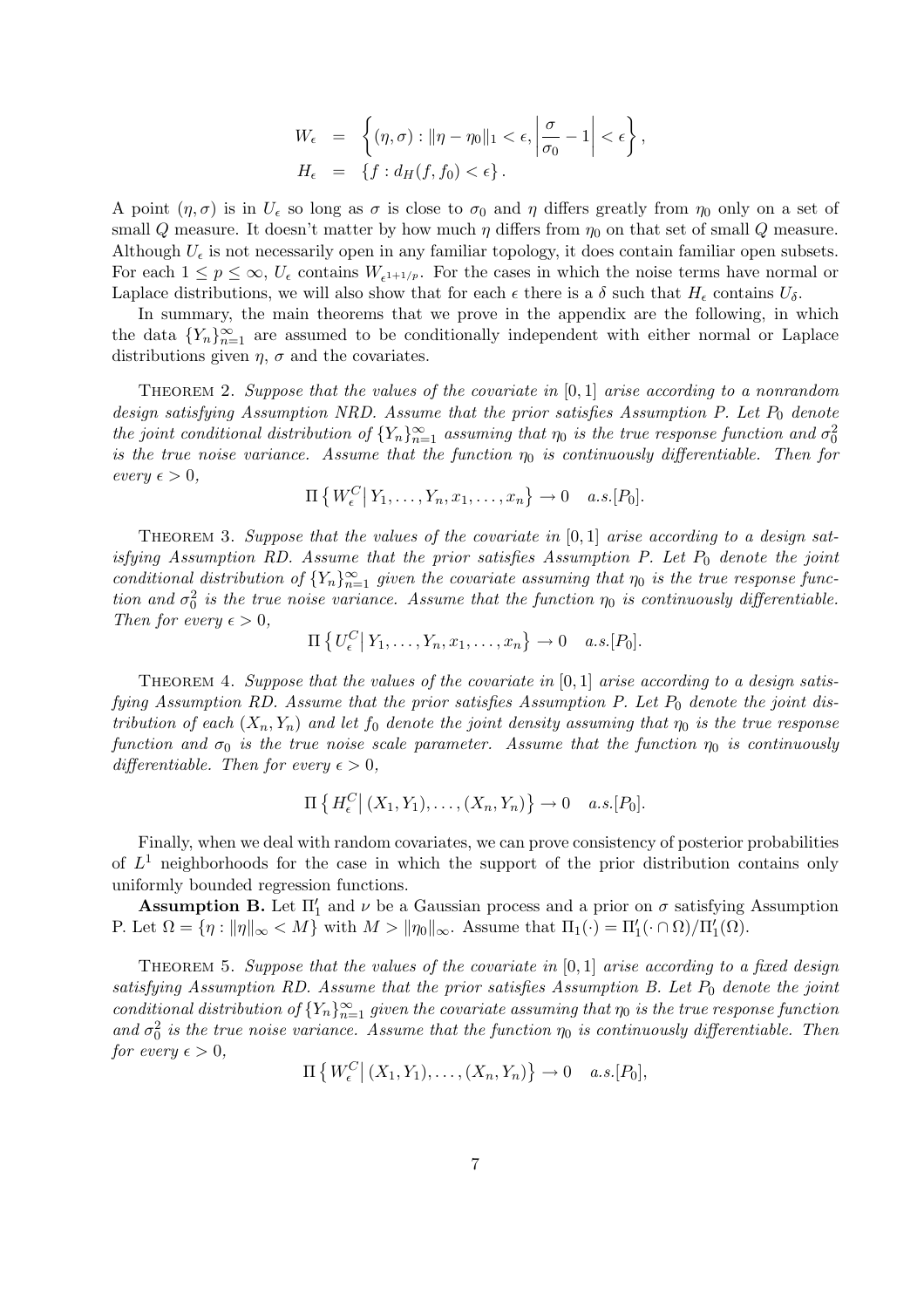6. Smoothness conditions on Gaussian process priors. In Assumption P, we required some smoothness conditions on the covariance function in the Gaussian process as a prior distribution for  $\eta$ . The important consequence of Assumption P is that there exists a constant  $K_2$  such that

$$
\Delta_h \Delta_h R_{11}(t, t) \le K_2 |h|^2,
$$

where

$$
\Delta_h \Delta_h R_{11} \equiv R_{11}(t+h, t+h) - R_{11}(t+h, t) - R_{11}(t, t+h) + R_{11}(t, t)
$$

and

$$
R_{11}(s,t) \equiv \partial^2 R(s,t)/\partial s \partial t
$$

This condition guarantees the existence of continuous sample derivative  $\eta'(\cdot)$  with probability 1. (See Lemma 5 in the appendix.)

Many covariance functions of Gaussian processes, which are widely used in the literature mentioned earlier, satisfy Assumption P. We give some illustrations of these covariance functions in this section.

6.1. Stationary Gaussian process  $X(t)$  with isotropic covariance function. The covariance function  $R(x, x')$  depends on distance between x and x' alone, i.e.  $R(x, x') = R(|x - x'|)$ 

• squared-exponential covariance function

$$
R(h) = \exp(-h^2) = 1 - h^2 + O(h^4), \text{ as } h \to 0
$$

• Cauchy covariance function

$$
R(h) = \frac{1}{1+h^2} = 1 - h^2 + O(h^4), \text{ as } h \to 0
$$

• Matérn covariance function with  $\nu > 2$ 

$$
R(h) = \frac{1}{\Gamma(\nu)2^{\nu-1}} (\alpha h)^{\nu} \mathcal{K}_{\nu}(\alpha h),
$$

where  $\alpha > 0$  and  $\mathcal{K}_{\nu}(x)$  is a modified Bessel function of order  $\nu$ .

It is known from Abrahamsen (1997, p. 43) that for  $n < \nu$  then

$$
\frac{d^{2n-1}R(h)}{dh^{2n-1}}\bigg|_{h=0} = 0
$$

and

$$
\left.\frac{d^{2n}R(h)}{dh^{2n}}\right|_{h=0}\in(-\infty,0)
$$

Consequently, it is straightforward that if  $\nu > 2$ , then there exists a constant  $\xi > 0$  such that

$$
R(h) = R(0) - \xi h^2 + O(h^4), \text{ as } h \to 0
$$

Clearly, in all three of the above cases,

$$
|\Delta_h \Delta_h R_{11}(t, t)| = |R_{11}(t + h, t + h) - 2R_{11}(t, t + h) + R_{11}(t, t)|
$$
  
=  $|2R_{11}(0) - 2R_{11}(h)|$   
 $\leq K_2 h^2$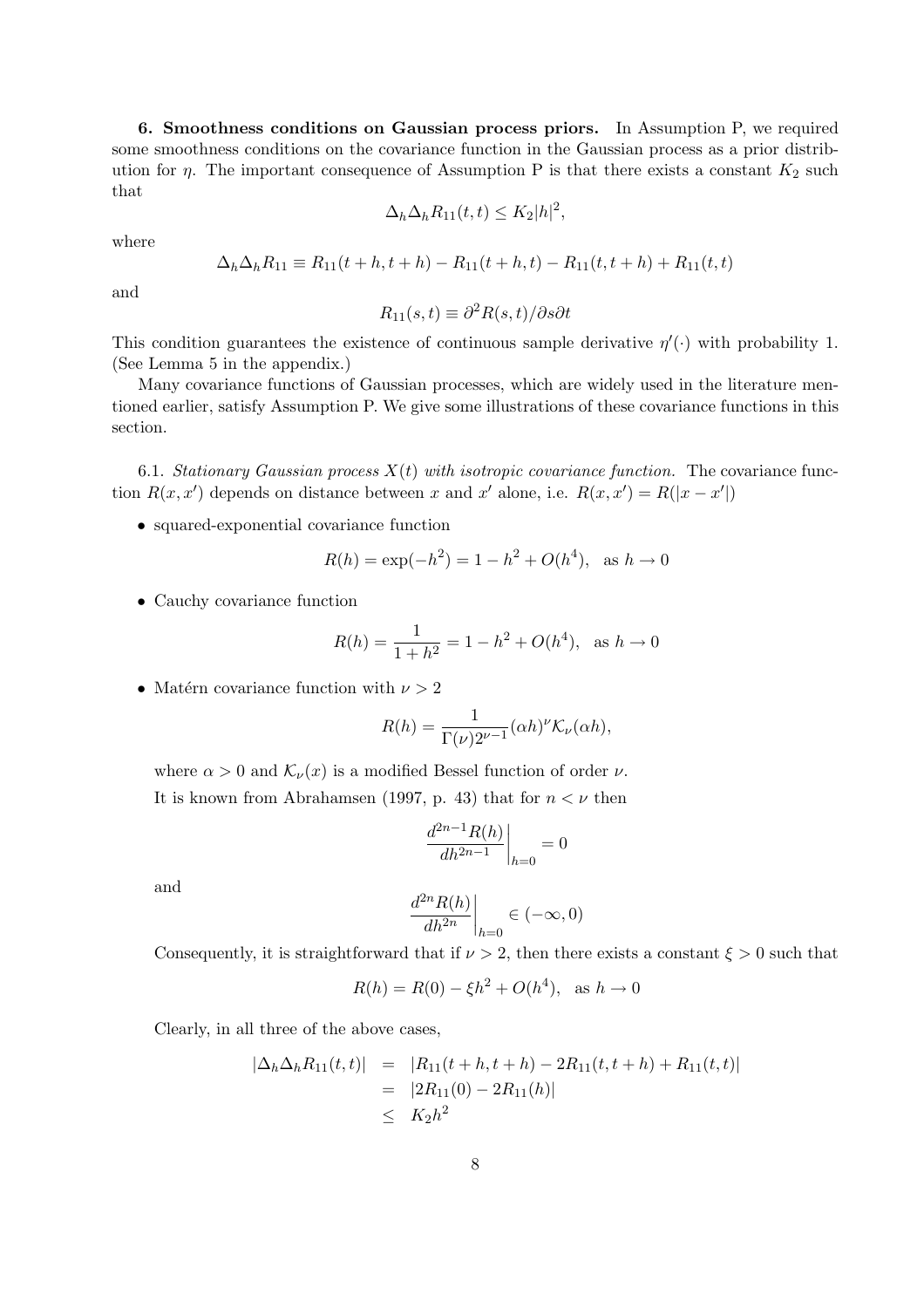6.2. Nonstationary Gaussian process. Let  $Y(t) = \sigma(t)X(t)$ ,  $t \in [0,1]$  where  $\sigma(t)$  is a twice continuously differentiable function and  $X(t)$  is one of the stationary Gaussian processes listed above

$$
Cov{Y(s), Y(t)} \equiv R^{Y}(s,t) = \sigma(t)\sigma(s)Cov{X(s), X(t)}
$$
  
=  $\sigma(t)\sigma(s)R(|t-s|)$ 

It can be shown that for some positive constants,  $K_2, K_3, K_4 > 0$ 

$$
\Delta_h \Delta_h R_{11}^Y(t,t) = K_2 \left\{ \sigma'(t+h) - \sigma'(t) \right\}^2 + 2\sigma'(t+h)\sigma'(t)K_2[\lambda h^2 - O(h^4)]
$$
  
\n
$$
\leq K_2 \sup_{t \in [0,1]} |\sigma''(t)|^2 |h|^2 + 2K_3 \sup_{t \in [0,1]} |\sigma'(t)|^2 h^2
$$
  
\n
$$
\leq K_4 h^2
$$

6.3. Convolution of white noise process with convolution kernel.

(3) 
$$
Z(s) = \int_{\mathbb{R}} \mathbf{K}_s(u) X(u) du,
$$

where  $X(s)$  is a white-noise process and  $\mathbf{K}_s(\cdot)$  is a kernel. (The integral in (3) is understood in the mean-square sense.)

By Fubini's theorem,

$$
E\{Z(s)\} = \int_{\mathbb{R}} \mathbf{K}_s(u) E(X(u)) du
$$

$$
Cov{Z(s), Z(t)} = E{Z(s)Z(t)} - E{Z(s)}E{Z(t)}
$$
  
= 
$$
\int_{\mathbb{R}} \int_{\mathbb{R}} E{\mathbf{K}_s(u)X(u)\mathbf{K}_t(w)X(w)}dudw
$$
  
= 
$$
\int_{\mathbb{R}} \mathbf{K}_s(u)\mathbf{K}_t(u)du \equiv R^Z(s, t)
$$

For example, take

$$
\mathbf{K}_s(u) = \phi(s - u) = \frac{1}{\sqrt{2\pi}} \exp\left(-\frac{1}{2}(s - u)^2\right)
$$

Then

$$
R^{Z}(s,t) = \int_{R} \frac{1}{\sqrt{2\pi}} \exp\left(-\frac{1}{2}(s-u)^{2}\right) \frac{1}{\sqrt{2\pi}} \exp\left(-\frac{1}{2}(t-u)^{2}\right) du
$$
  
=  $\frac{1}{2\pi} \exp\left(-\frac{1}{4}(s-t)^{2}\right),$ 

which belongs to the previous stationary Gaussian processes case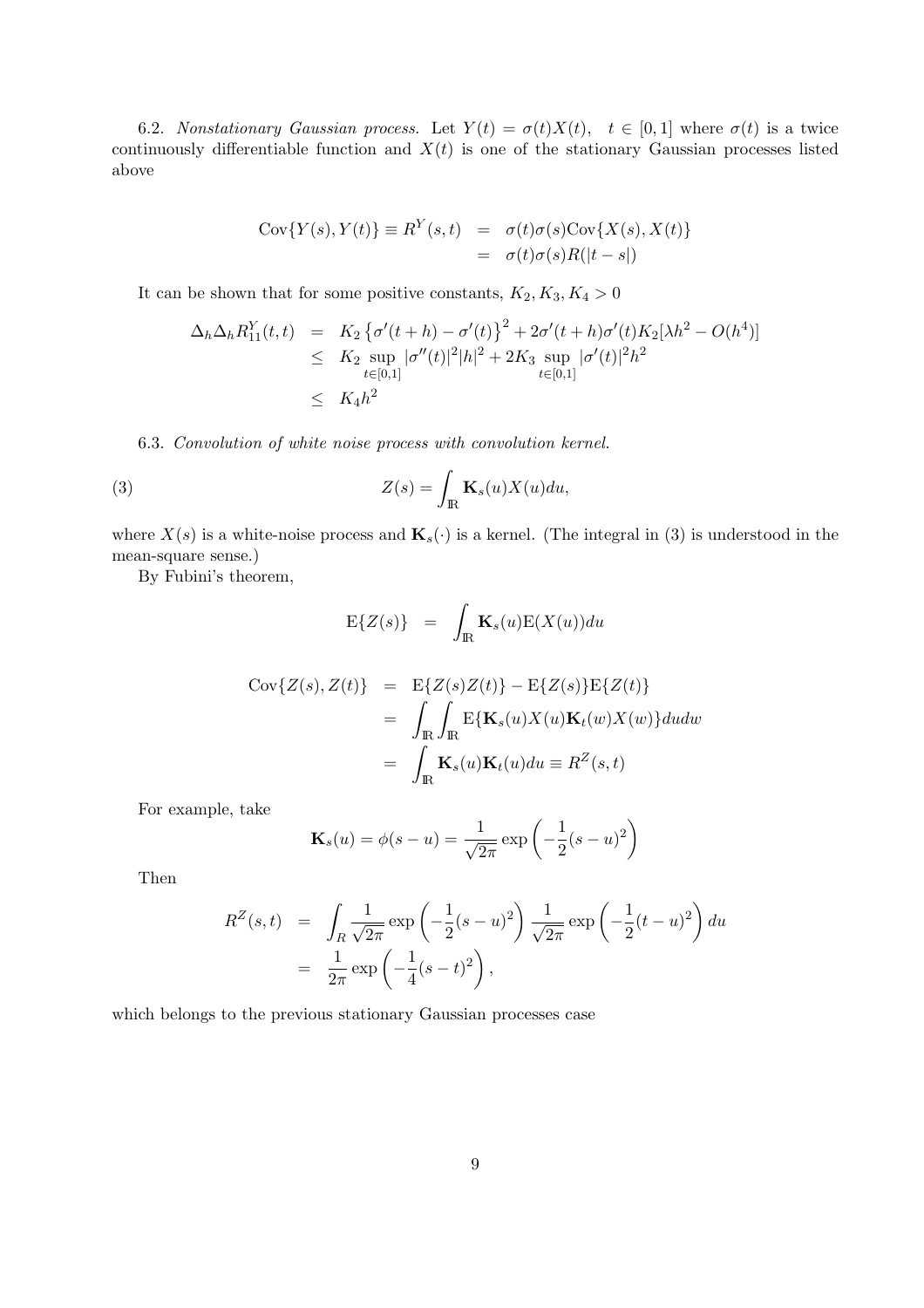6.4. Nonstationary processes proposed by Higdon, Swall and Kern (1998) or Paciorek and Schervish (2004).

$$
R(s,t) = \int_{\mathbb{R}} \frac{1}{\sqrt{2\pi}\sigma_s} \exp\left(-\frac{1}{2\sigma_s^2}(s-u)^2\right) \frac{1}{\sqrt{2\pi}\sigma_t} \exp\left(-\frac{1}{2\sigma_t^2}(t-u)^2\right) du
$$
  
= 
$$
\frac{1}{\sqrt{2\pi}(\sigma_s^2 + \sigma_t^2)} \exp\left(-\frac{1}{2(\sigma_s^2 + \sigma_t^2)}(s-t)^2\right)
$$

Thus,

$$
R_{10}(s,t) = \frac{\partial}{\partial s} R(s,t)
$$
  
= 
$$
-\frac{2\sigma_s \sigma_s'}{(\tau_s^2 + \sigma_t^2)\sqrt{2\pi(\sigma_s^2 + \sigma_t^2)}} \exp\left(-\frac{1}{2(\sigma_s^2 + \sigma_t^2)}(s-t)^2\right)
$$
  
+ 
$$
\frac{1}{\sqrt{2\pi(\sigma_s^2 + \sigma_t^2)}} \exp\left(-\frac{1}{2(\sigma_s^2 + \sigma_t^2)}(s-t)^2\right) \frac{1}{2} \left(\frac{-2(s-t)(\sigma_s^2 + \sigma_t^2) + (s-t)^2 2\sigma_s \sigma_s'}{(\sigma_s^2 + \sigma_t^2)^2}\right)
$$

and by the tedious calculation, it turns out that if  $\sigma_s$  and  $\sigma_t$  are continuously differentiable,  $R_{11}(s,t)$ can be written as

$$
R_{11}(s,t) \le \left\{ K_1(s-t)^2 + K_2(s-t) + K_3 \right\} \exp\left(-K_4(s-t)^2\right)
$$

for some positive constants  $K_1, \ldots, K_4$ . Consequently, there exsts a positive constant  $K_5$  such that

$$
|\Delta_h \Delta_h R_{11}(t, t)| = |R_{11}(t + h, t + h) - 2R_{11}(t, t + h) + R_{11}(t, t)|
$$
  
\$\leq K\_5 h^2\$,

which also satisfies Assumption P.

7. Discussion. We have provided almost sure consistency of posterior probabilities of various metric neighborhoods of the true regression function in nonparametric regression problems using Gaussian process priors. We have also verified that the conditions for consistency hold for several classes of priors that are already used in practice.

We found that the case of random covariates is more challenging than nonrandom covariates. This is due to the fact that it is difficult to insure that the covariates will spread themselves uniformly enough to obtain consistency at all smooth true regression functions. The problem arises when we consider regression functions with arbitrarily large upper bound. In this case, we can find functions  $\eta$  that are far from the true regression function  $\eta_0$  in  $L^1$  distance, but differ from  $\eta_0$  very little over almost all of the covariate space. A random sample of covariates will not have much chance of containing sufficiently many points x such that  $|\eta(x) - \eta_0(x)|$  is large. The metric  $d_Q$  declares such  $\eta$  functions to be close to  $\eta_0$  while the  $L^1$  metric might declare them to be far apart. Also, when the noise distribution is normal or Laplace, functions that are close to  $\eta_0$  in  $d<sub>Q</sub>$  distance produce similar joint distributions for the covariate and response in terms of Hellinger distance. These distinctions disappear when the space of possible regression functions is known to be uniformly bounded a priori.

There are several open issues that are worth further consideration. First, we need to treat the case of multidimensional covariates. There are some subtle issues concerning almost sure smoothness of sample paths of Gaussian processes with multidimensional index set. Second, we have said nothing about rates of convergence. Ghosal and van der Vaart (2004) present general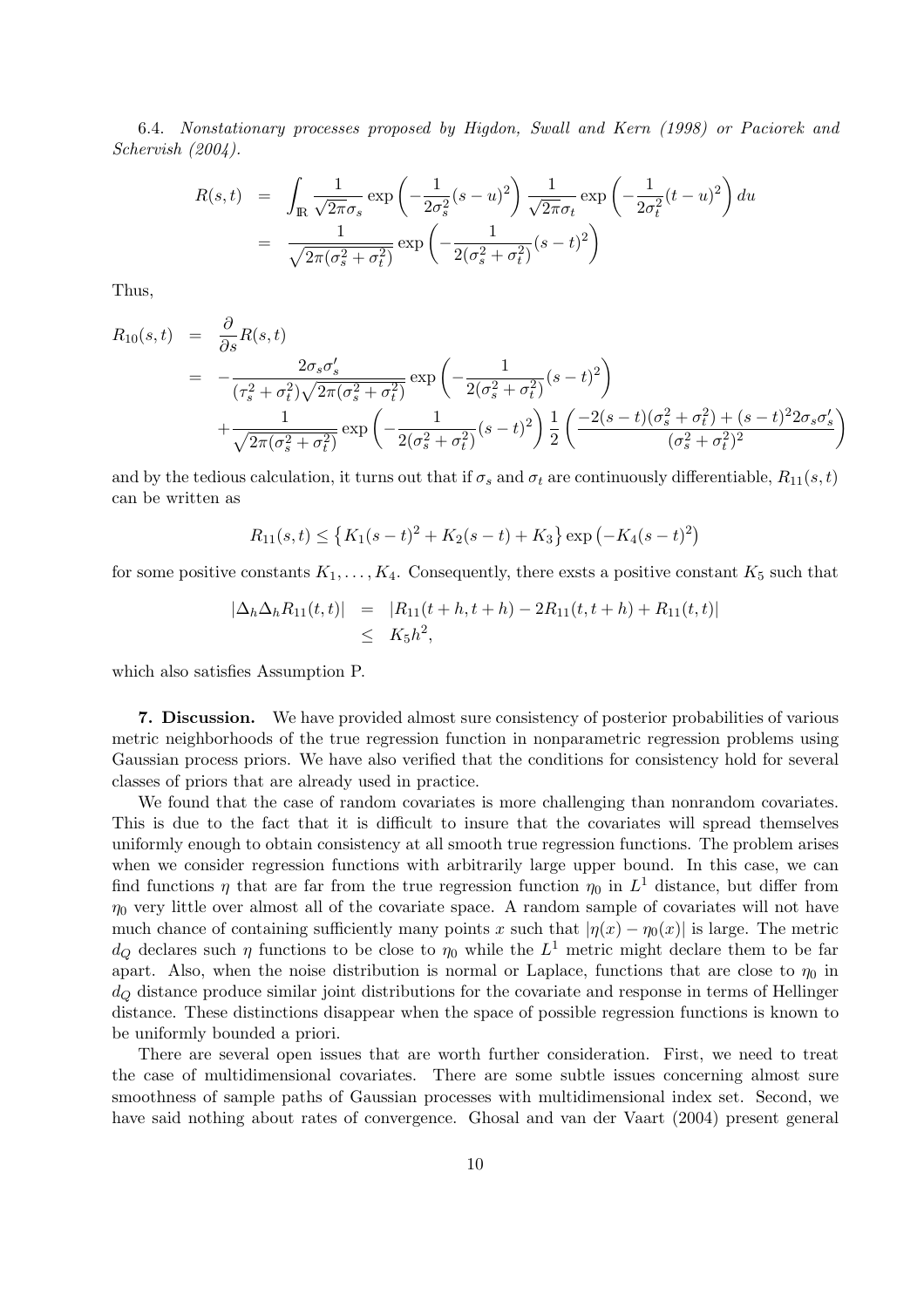results on convergence rates for non i.i.d observations which include nonparametric regression cases. They mention the general results for nonparametric regression but do not consider specific prior distributions. Third, we need to think about the case in which the covariance function of the Gaussian process has (finitely many) parameters that need to be estimated. That is, we assume that  $\eta$  has a distribution  $GP(\mu, R_{\theta})$  conditional on  $\vartheta$ . This is a typical case in applications where the various parameters that govern the smoothness of the GP prior are not sufficiently well understood to be chosen with certainty. It is true that every result that holds with probability 1 conditional on  $\vartheta$  for all  $\vartheta$  holds with probability 1 marginally. However, the posterior distribution of  $\eta$  that is computed when  $\vartheta$  is treated as a parameter is not the same as the conditional posterior given  $\vartheta$ , but rather it is the mixture of those posteriors with respect to the posterior distribution of  $\vartheta$ . Additional work will be required to deal with this case. Fourth, Assumption NRD is perhaps a bit strong. Choudhuri, Ghosal and Roy (2004b), in a problem with uniformly bounded regression functions, use a condition on the design points that is weaker than Assumption NRD. We have not tried to find the weakest condition that guarantees almost sure consistency. Fianlly, we have assumed that the form of the error distribution is known (normal or Laplace). However, the results of Kleijn and Van der Vaart (2002) suggests that misspecification of the error distribution does not matter for regression with uniformly bounded regression function. It would be interesting to investigate the extent to which misspecification of the error distribution matters in Gaussian process regression.

## APPENDIX

A.1. Overview of proofs. This appendix is organized as follows. In Section A.2, we prove the general Theorem 1. Section A.3 contains the proof of Lemma 1. The rest of the appendix contains the proofs of the main consistency results. We stated several theorems with different conditions on the design (random and nonrandom designs) and different topologies  $(L<sup>1</sup>, d<sub>Q</sub>,$  and Hellinger). The proofs of these results all rely on Theorem 1, and thereby have many steps in common. Section A.4 contains the proof of condition (A1) of Theorem 1, which is virtually the same for all of the main theorems. Section A.5 shows how we construct the sieve that is used in condition (A2). We also verify subcondition (iii) in that section. In Section A.6, we show how to construct uniformly consistent tests. This is done by piecing together finitely many tests, one for each element of a covering of the sieve by  $L^{\infty}$  balls. This section contains two separate results concerning the spacing of design points in the random and nonrandom covariate cases (Lemmas 8 and 10). Section A.7 explains why regression functions that are close in  $d<sub>Q</sub>$  metric lead to joint distributions of  $(X, Y)$  that are close in Hellinger distance. This proves Theorem 4. Finally, we verify that Assumption B leads to consistency of posterior probabilities of  $L<sup>1</sup>$  neighborhoods in Section A.8.

A.2. Proof of Theorem 1. The posterior probability (1) can be written as

$$
\Pi(\theta \in U_n^C | Z_1, ..., Z_n) = \frac{\int_{U_n^C \cap \Theta_n} \prod_{i=1}^n \frac{f_i(Z_i, \theta)}{f_i(Z_i, \theta_0)} d\Pi(\theta) + \int_{U_n^C \cap \Theta_n^C} \prod_{i=1}^n \frac{f_i(Z_i, \theta)}{f_i(Z_i, \theta_0)} d\Pi(\theta)}{\int_{\Theta} \prod_{i=1}^n \frac{f_i(Z_i, \theta)}{f_i(Z_i, \theta_0)} d\Pi(\theta)}
$$
\n
$$
\leq \Phi_n + \frac{(1 - \Phi_n) \int_{U_n^C \cap \Theta_n} \prod_{i=1}^n \frac{f_i(Z_i, \theta)}{f_i(Z_i, \theta_0)} d\Pi(\theta) + \int_{U_n^C \cap \Theta_n^C} \prod_{i=1}^n \frac{f_i(Z_i, \theta)}{f_i(Z_i, \theta_0)} d\Pi(\theta)}{\int_{\Theta} \prod_{i=1}^n \frac{f_i(Z_i, \theta)}{f_i(Z_i, \theta_0)} d\Pi(\theta)}
$$
\n(4)\n
$$
= \Phi_n + \frac{I_{1n}(Z_1, ..., Z_n) + I_{2n}(Z_1, ..., Z_n)}{I_{3n}(Z_1, ..., Z_n)}.
$$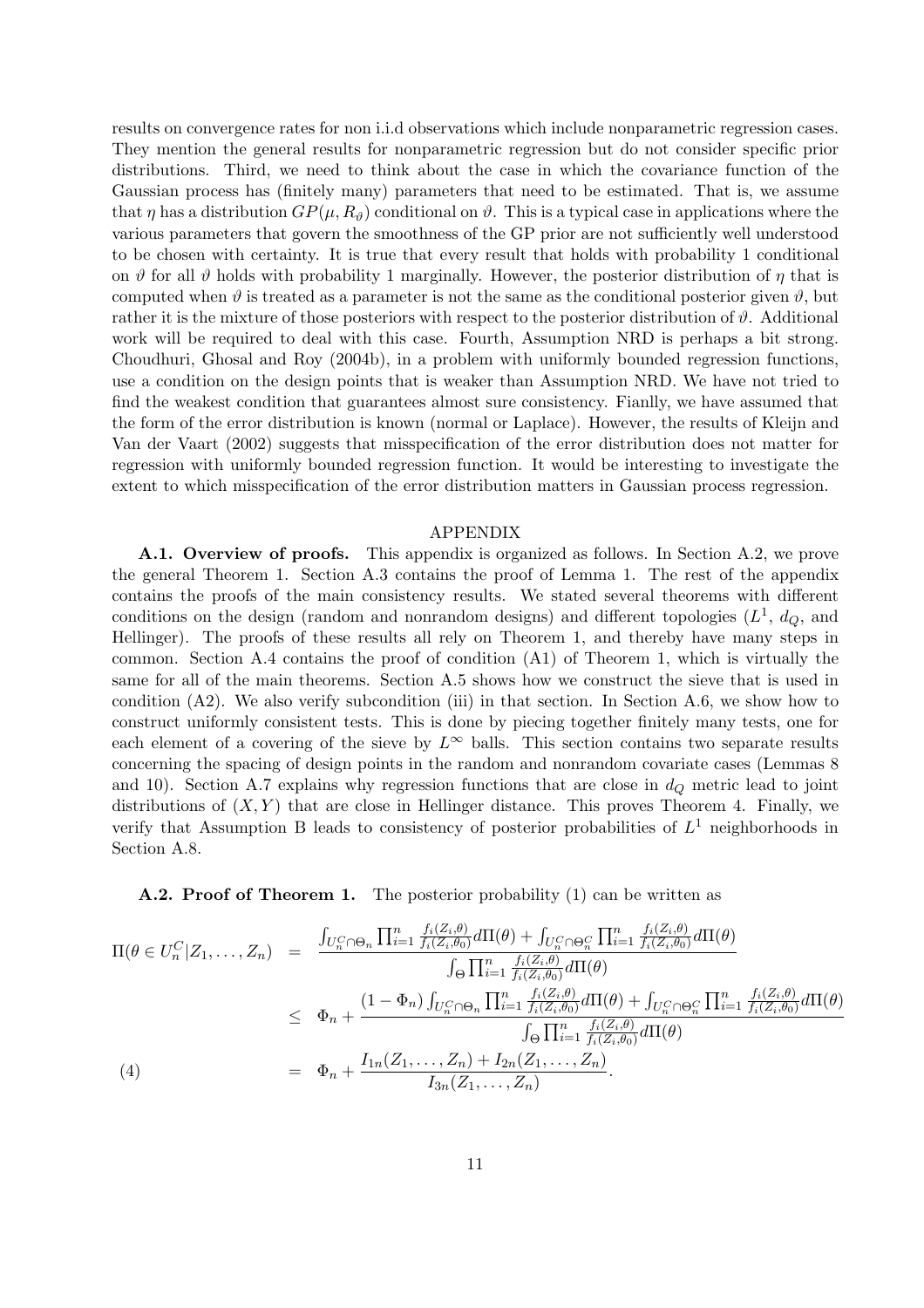The remainder of the proof consists of proving the following results:

$$
\Phi_n \rightarrow 0 \quad \text{a.s.} [P_{\theta_0}],
$$

(6) 
$$
e^{\beta_1 n} I_{1n}(Z_1,\ldots,Z_n) \rightarrow 0 \text{ a.s.}[P_{\theta_0}] \text{ for some } \beta_1 > 0,
$$

(7) 
$$
e^{\beta_2 n} I_{2n}(Z_1,\ldots,Z_n) \rightarrow 0 \text{ a.s.}[P_{\theta_0}] \text{ for some } \beta_2 > 0,
$$

(8) 
$$
e^{\beta n} I_{3n}(Z_1,\ldots,Z_n) \rightarrow \infty \text{ a.s.}[P_{\theta_0}] \text{ for all } \beta > 0.
$$

Letting  $\beta > \max{\{\beta_1, \beta_2\}}$  will imply (1).

The first term on the right hand side of (4) goes to 0 with probability 1, by the first Borel-Canteli lemma from (A2) (i). We show that the two terms in the numerator,  $I_{1n}$  and  $I_{2n}$  are exponentially small and for some  $\beta_1 > 0$  and  $\beta_2 > 0$ ,  $e^{\beta_1 n} I_{1n}$  and  $e^{\beta_2 n} I_{2n}$  goes to 0 from (A2) (ii) and (iii) with  $P_{\theta_0}^n$  probability 1. Finally, we show  $e^{\beta r} I_{3n} \to \infty$ , with  $P_{\theta_0}^n$  probability 1 for all  $\beta > 0$ , using Kolmogorov's strong law of large numbers for independent but not identically distributed random variables under the condition (A1).

First, we prove (5). By the Markov inequality, for every  $\epsilon > 0$ ,  $P_{\theta_0}(|\Phi_n| > \epsilon) \leq E_{\theta_0}(|\Phi_n|)$ . By (i) First, we prove (5). By the markov mequanty, for every  $\epsilon > 0$ ,  $F_{\theta_0}(\vert \Psi_n \vert > \epsilon) \leq E_{\theta_0}(\vert \Psi_n \vert)$ . By (1) of  $(A2)$ , we have  $\sum_{n=1}^{\infty} P_{\theta_0}(\vert \Phi_n \vert > \epsilon) < \infty$ . By the first Borel-Cantelli lemma,  $P_{\theta_0}(\vert \Phi_n \vert > \epsilon \$ Since this is true for every  $\epsilon > 0$ , we have (5).

Next, we prove (6). For every nonnegative function  $\psi$ ,

(9) 
$$
E_{\theta_0}\left[\psi_n(Z_1,\ldots,Z_r)\int_C \prod_{i=1}^n \frac{f(Z_i,\theta)}{f(Z_i,\theta_0)}d\Pi(\theta)\right] = \int_C E_{\theta}(\psi_n)d\Pi(\theta),
$$

by Fubini's theorem. Let  $\psi = 1 - \Phi_n$  and get

$$
\begin{array}{rcl}\n\mathcal{E}_{\theta_0} I_{1n}(Z_1, \ldots, Z_n) & = & \mathcal{E}_{\theta_0} \left[ (1 - \Phi_n) \int_{\Theta_n \cap U_n^C} \prod_{i=1}^n \frac{f_i(Z_i, \theta)}{f_i(Z_i, \theta_0)} d\Pi(\theta) \right] \\
& = & \int_{\Theta_n \cap U_n^C} \mathcal{E}_{\theta} [(1 - \Phi_n)] \\
& \leq & \sup_{\theta \in \Theta_n \cap U_n^C} \mathcal{E}_{\theta} (1 - \Phi_n) \\
& \leq & C_1 e^{-c_1 n},\n\end{array}
$$

where the final inequality follows from condition (ii) of  $(A2)$ . Thus,

$$
P_{\theta_0} \left\{ (1 - \Phi_n) \int_{\Theta_n \cap U_n^C} \prod_{i=1}^n \frac{f_i(Z_i, \theta)}{f_i(Z_i, \theta_0)} d\Pi(\theta) \ge e^{-c_1 \frac{n}{2}} \right\} \le C_1 e^{c_1 \frac{n}{2}} e^{-c_1 n} = C_1 e^{-c_1 \frac{n}{2}}
$$

An application of the first Borel-Cantelli Lemma yields

$$
(1 - \Phi_n) \int_{\Theta_n \cap U_n^C} \prod_{i=1}^n \frac{f_i(Z_i, \theta)}{f_i(Z_i, \theta_0)} d\Pi(\theta) \le e^{-c_1 \frac{n}{2}}
$$

all but finitely often with  $P_{\theta_0}$  probability 1. Therefore,

$$
e^{c_1\frac{n}{4}}I_{1n} \to 0 \quad \text{a.s.}[P_{\theta_0}]
$$

Next, we prove  $(7)$ . Applying  $(9)$  and condition (iii) of  $(A2)$ , we get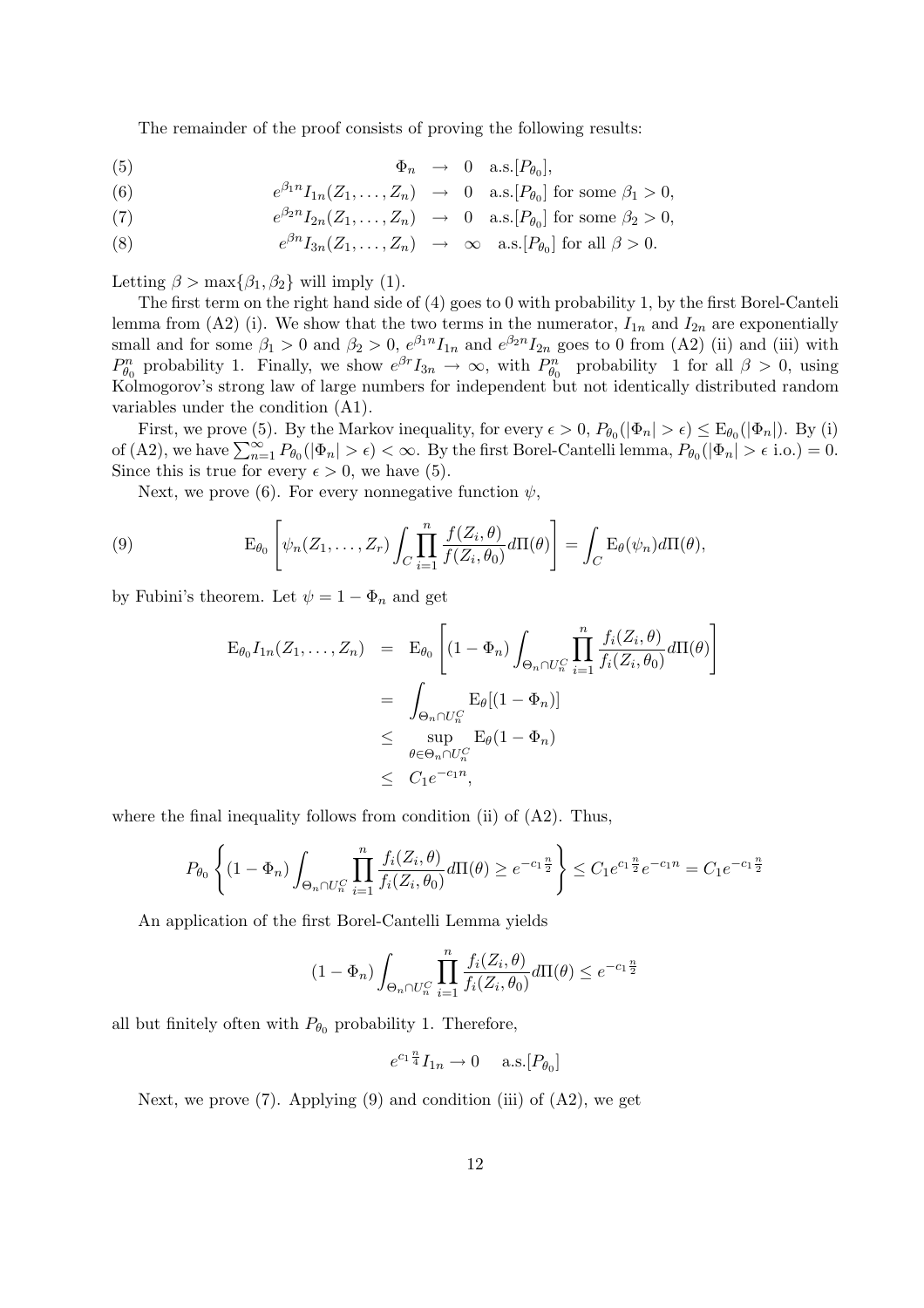$$
\begin{array}{rcl}\n\mathcal{E}_{\theta_0} I_{2n}(Z_1,\ldots,Z_n) & = & \mathcal{E}_{\theta_0} \left[ \int_{U_n^C \cap \Theta_n^C} \prod_{i=1}^n \frac{f_i(Z_i,\theta)}{f_i(Z_i,\theta_0)} d\Pi(\theta) \right] \\
& \leq & \Pi(\Theta_n^C) \\
& \leq & C_2 e^{-c_2 n},\n\end{array}
$$

Again, the first Borel-Cantelli Lemma implies

$$
e^{c_2\frac{n}{4}}I_{2n} \to 0
$$
 a.s.[ $P_{\theta_0}$ ].

Next, we prove (8). Define  $\log_+(x) = \max\{0, \log(x)\}\$  and  $\log_-(x) = -\min\{0, \log(x)\}\$ . Also, define

$$
W_i = \log_+ \frac{f_i(Z_i, \theta)}{f_i(Z_i, \theta_0)},
$$
  
\n
$$
K_i^+(\theta_0, \theta) = \int f_i(z, \theta_0) \log_+ \frac{f_i(z, \theta_0)}{f_i(z, \theta)} dz,
$$
  
\n
$$
K_i^-(\theta_0, \theta) = \int f_i(z, \theta_0) \log_- \frac{f_i(z, \theta_0)}{f_i(z, \theta)} dz.
$$

Then

$$
\begin{array}{rcl}\n\text{Var}_{\theta_{0}}(W_{i}) & = & \mathbb{E}(W_{i}^{2}) - \{K_{i}^{+}(\theta_{0}, \theta)\}^{2} \\
& \leq & \mathbb{E}(W_{i}^{2}) - \{K_{i}^{+}(\theta_{0}, \theta) - K_{i}^{-}(\theta_{0}, \theta)\}^{2} \\
& = & \mathbb{E}(W_{i}^{2}) - \{K_{i}(\theta_{0}, \theta)\}^{2} \\
& \leq & \int f_{i}(Z_{i}, \theta_{0}) \left(\log_{+} \frac{f_{i}(Z_{i}, \theta_{0})}{f_{i}(Z_{i}, \theta)}\right)^{2} + \int f_{i}(Z_{i}, \theta_{0}) \left(\log_{-} \frac{f_{i}(Z_{i}, \theta_{0})}{f_{i}(Z_{i}, \theta)}\right)^{2} - \{K_{i}(\theta_{0}, \theta)\}^{2} \\
& = & \int f_{i}(Z_{i}, \theta_{0}) \left(\log_{+} \frac{f_{i}(Z_{i}, \theta_{0})}{f_{i}(Z_{i}, \theta)} - \log_{-} \frac{f_{i}(Z_{i}, \theta_{0})}{f_{i}(Z_{i}, \theta)}\right)^{2} - \{K_{i}(\theta_{0}, \theta)\}^{2} \\
& = & V_{i}(\theta_{0}, \theta),\n\end{array}
$$

where the next-to-last equality follows from the fact that  $\log_+(x) \log_-(x) = 0$  for all x. It follows where the next-to-rast equality follows from the ract that  $\log_+(x) \log_-(x) =$ <br>that  $\sum_{i=1}^{\infty} \text{Var}_{\theta_0}(W_i)/i^2 < \infty$  for all  $\theta \in B$ , the set define in condition (A1).

According to Kolmogorov's strong law of large numbers for independent non-identically distributed random variables,

(10) 
$$
\frac{1}{n} \sum_{i=1}^{n} (W_i - K_i^+(\theta_0, \theta)) \to 0, \text{ a.s.}[P_{\theta_0}].
$$

For each  $\theta \in B$ , with  $P_{\theta_0}$  probability 1

$$
\liminf_{n \to \infty} \left( \frac{1}{n} \sum_{i=1}^{n} \log \frac{f_i(Z_i, \theta)}{f_i(Z_i, \theta_0)} \right) \ge -\limsup_{n \to \infty} \left( \frac{1}{n} \sum_{i=1}^{n} \log_+ \frac{f_i(Z_i, \theta_0)}{f_i(Z_i, \theta)} \right)
$$
\n
$$
= -\limsup_{n \to \infty} \left( \frac{1}{n} \sum_{i=1}^{n} K_i^+(\theta_0, \theta) \right)
$$
\n
$$
\ge -\limsup_{n \to \infty} \left( \frac{1}{n} \sum_{i=1}^{n} K_i(\theta_0, \theta) + \frac{1}{n} \sum_{i=1}^{n} \sqrt{K_i(\theta_0, \theta)/2} \right)
$$
\n
$$
\ge -\limsup_{n \to \infty} \left( \frac{1}{n} \sum_{i=1}^{n} K_i(\theta_0, \theta) + \sqrt{\frac{1}{n} \sum_{i=1}^{n} K_i(\theta_0, \theta)/2} \right),
$$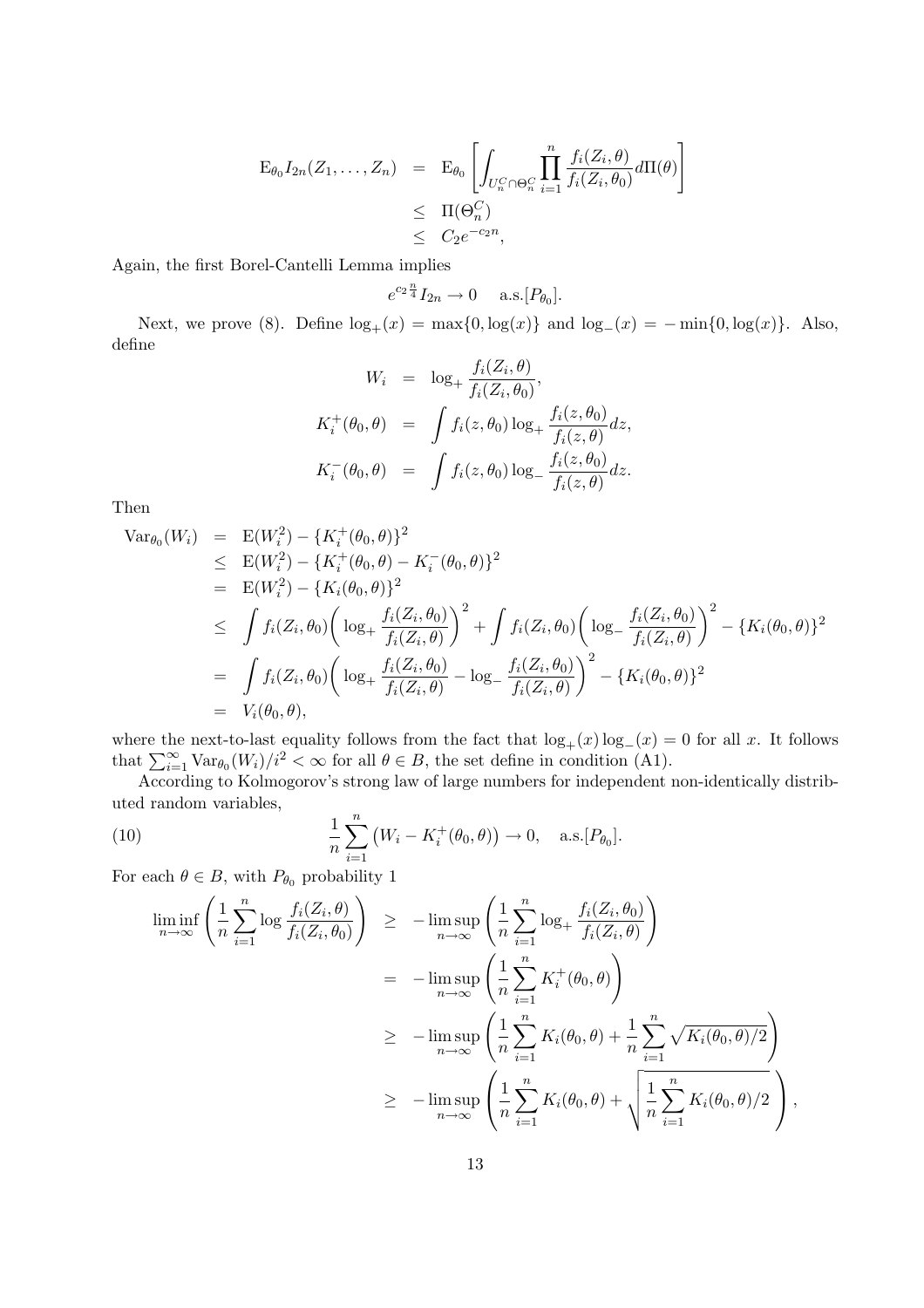where the second line follows from (10), the third line follows from Amewou-Atisso et al. (2003, Lemma A.1), and the fourth follows from Jensen's inequality.

Let  $\beta > 0$ , and choose  $\epsilon$  so that  $\epsilon + \sqrt{\epsilon/2} \le \beta/8$ . Let  $C = B \cap \{\theta : K_i(\theta_0, \theta) < \epsilon$  for all i}. For Let  $\rho > 0$ , and choose  $\epsilon$  so that  $\epsilon + \sqrt{\epsilon/2} \ge \kappa$ <br>  $\theta \in C$ ,  $n^{-1} \sum_{i=1}^{n} K_i(\theta_0, \theta) < \epsilon$ , so for each  $\theta \in C$ ,

$$
\liminf_{n \to \infty} \frac{1}{n} \sum_{i=1}^n \log \frac{f_i(Z_i, \theta)}{f_i(Z_i, \theta_0)} \ge -(\epsilon + \sqrt{\epsilon/2}).
$$

Now,

$$
I_{3n} \geq \int_C \prod_{i=1}^n \frac{f_i(Z_i, \theta)}{f_i(Z_i, \theta_0)} d\Pi(\theta),
$$

it follows from Fatou's lemma that

$$
e^{n\beta/4}I_{3n} \to \infty
$$
, a.s.[ $P_{\theta_0}$ ], for all  $\beta > 0$ .

**A.3. Proof of Lemma 1.** Clearly,  $d_Q(f,g) = d_Q(g,f)$ ,  $d_Q(f,g) \geq 0$ , and  $d_Q(f,f) = 0$ . If  $d_Q(f,g) = 0$  then  $f = g$  a.s. [Q]. All that remains for the proof that  $d_Q$  is a metric is to verify the triangle inequality.

For each  $f, g \in \mathcal{F}$ , define  $B_{f,g} = \{\epsilon : Q(\{x : |f(x) - g(x)| > \epsilon\}) < \epsilon\}$ . Then  $d_Q(f, g) = \inf B_{f,g}$ . We need to verify

(11) 
$$
\inf B_{f,g} \leq \inf B_{f,h} + \inf B_{h,g}.
$$

We will show that if  $\epsilon_1 \in B_{f,h}$  and  $\epsilon_2 \in B_{h,g}$  then  $\epsilon_1 + \epsilon_2 \in B_{f,g}$ , which implies (11). Let  $\epsilon_1 \in B_{f,h}$ and  $\epsilon_2 \in B_{h,g}$ . Then

$$
\{x : |f(x) - g(x)| > \epsilon_1 + \epsilon_2\} \subseteq \{x : |f(x) - h(x)| > \epsilon_1\} \bigcup \{x : |h(x) - g(x)| > \epsilon_2\}.
$$

It follows that

$$
Q(\{x : |f(x) - g(x)| > \epsilon_1 + \epsilon_2\}) \leq Q(\{x : |f(x) - h(x)| > \epsilon_1\}) + Q(\{x : |h(x) - g(x)| > \epsilon_2\})
$$
  
\$\leq \epsilon\_1 + \epsilon\_2\$.

Hence  $\epsilon_1 + \epsilon_2 \in B_{f,q}$ .

To prove the equivalence of  $d<sub>Q</sub>$  convergence and convergence in probability, assume that X has distribution Q. First, assume that  $\eta_n(X)$  converges to  $\eta(X)$  in probability. Then, for every  $\epsilon > 0$ ,  $\lim_{n\to\infty} Q(\{x: |\eta_n(x) - \eta(x)| > \epsilon\}) = 0$ . So, for every  $\epsilon > 0$  there exists N such that for all  $n \geq N$ ,  $Q({x : |\eta_n(x) - \eta(x)| > \epsilon}) < \epsilon$ . In other words, for every  $\epsilon > 0$ , there exists N such that for all  $n \geq N$ ,  $d_Q(\eta_n, \eta) \leq \epsilon$ . This is what it means to say  $\lim_{n \to \infty} d_Q(\eta_n, \eta) = 0$ . Finally, assume that  $\lim_{n\to\infty} d_Q(\eta_n, \eta) = 0$ . Then, for every  $\epsilon > 0$  there exists N such that for all  $n \geq N$ ,  $d_O(\eta_n, \eta) \leq \epsilon$ , which is equivalent to  $Q({x : |\eta_n(x) - \eta(x)| > \epsilon}) < \epsilon$ . Hence,  $\eta_n(X)$  converges to  $\eta(X)$  in probability.

A.4. Prior positivity conditions. In this section, we state and prove those results that allows us to verify condition (A1) of Theorem 1.

LEMMA 2. Let  $\epsilon > 0$  and define

$$
B = \left\{ (\eta, \sigma) : \|\eta - \eta_0\|_{\infty} < \epsilon , \left| \frac{\sigma}{\sigma_0} - 1 \right| < \epsilon \right\}.
$$

Then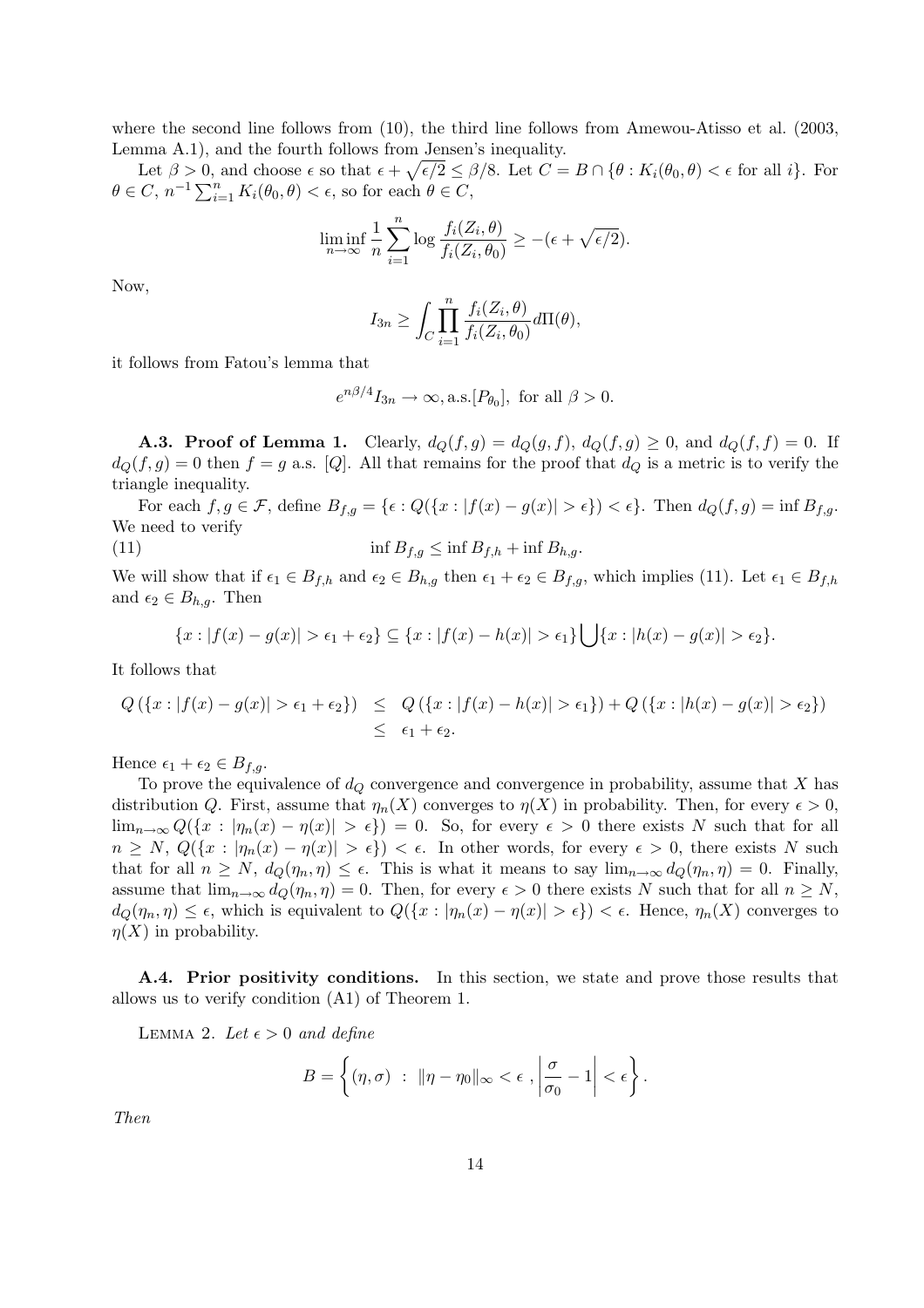(i) For all  $\epsilon > 0$ ,  $K_i(\theta_0, \theta) < \epsilon$  for all i

(ii) 
$$
\sum_{i=1}^{\infty} \frac{V_i(\theta_0, \theta)}{i^2} < \infty, \ \forall \ \theta \in B,
$$

PROOF. We break the proof into two main parts, and each main part is split into two subparts. The main parts correspond to the noise distribution. First, we deal with normal noise and later with Laplace noise. The subparts deal with the nonrandom and random designs separately.

- 1. If  $Y_i \sim N(\eta_0(x_i), \sigma_0^2)$ 
	- (a) Nonrandom design:

$$
K_{i}(\theta_{0};\theta) = \mathbf{E}_{\theta_{0}}(\Lambda(\theta_{0};\theta))
$$
  
\n
$$
= \mathbf{E}_{\theta_{0}} \log \frac{f_{i}(Z_{i};\theta_{0})}{f_{i}(Z_{i};\theta)}
$$
  
\n
$$
= \frac{1}{2} \log \frac{\sigma^{2}}{\sigma_{0}^{2}} + \mathbf{E}_{\theta_{0}} \left[ -\frac{1}{2} \frac{(Y_{i} - \eta_{0}(x_{i}))^{2}}{\sigma_{0}^{2}} \right] - \mathbf{E}_{\theta_{0}} \left[ -\frac{1}{2} \frac{(Y_{i} - \eta(x_{i}))^{2}}{\sigma^{2}} \right]
$$
  
\n
$$
= \frac{1}{2} \log \frac{\sigma^{2}}{\sigma_{0}^{2}} - \frac{1}{2} \left( 1 - \frac{\sigma_{0}^{2}}{\sigma^{2}} \right) + \frac{1}{2} \frac{[\eta_{0}(x_{i}) - \eta(x_{i})]^{2}}{\sigma^{2}}.
$$

It follows from the assumptions of Lemma 2 that, for all  $i$ ,

$$
K_i(\theta_0; \theta) \le \log \frac{\sigma}{\sigma_0} + \frac{1}{2} \frac{(\sigma^2 - \sigma_0^2)}{\sigma_0^2} \left| \frac{\sigma_0^2}{\sigma^2} \right| + \frac{1}{2} \frac{\|\eta_0 - \eta\|_{\infty}^2}{\sigma_0^2} \left| \frac{\sigma_0^2}{\sigma^2} \right|
$$
  
  $\le C_0 \epsilon$ , where  $C_0$  is some constant.

Let  $Z = [Y_i - \eta_0(x_i)]/\sigma_0$ , which has standard normal distribution. Then

$$
V_{i}(\theta_{0};\theta) = \text{Var}_{\theta_{0}}(\Lambda(\theta_{0};\theta))
$$
  
\n
$$
= \text{Var}_{\theta_{0}}\left(-\left[\frac{(Y_{i} - \eta_{0}(x_{i}))^{2}}{2\sigma_{0}^{2}}\right] + \frac{1}{2}\left[\frac{\sigma_{0}}{\sigma}\frac{Y_{i} - \eta_{0}(x_{i}) + \eta_{0}(x_{i}) - \eta(x)}{\sigma_{0}}\right]^{2}\right)
$$
  
\n
$$
= \text{Var}\left(\left[-\frac{1}{2} + \frac{1}{2}\frac{\sigma_{0}^{2}}{\sigma^{2}}\right]Z^{2} + \frac{\sigma_{0}^{2}}{\sigma^{2}}\left[\eta(x_{i}) - \eta_{0}(x_{i})\right]Z\right)
$$
  
\n
$$
= \left[-\frac{1}{2} + \frac{1}{2}\frac{\sigma_{0}^{2}}{\sigma^{2}}\right]^{2}\text{Var}(Z^{2}) + \left[\frac{\sigma_{0}^{2}}{\sigma^{2}}\left[\eta(x_{i}) - \eta_{0}(x_{i})\right]\right]^{2}\text{Var}(Z),
$$
  
\n
$$
= 2 \cdot \left[-\frac{1}{2} + \frac{1}{2}\frac{\sigma_{0}^{2}}{\sigma^{2}}\right]^{2} + \left[\frac{\sigma_{0}^{2}}{\sigma^{2}}\left[\eta(x_{i}) - \eta_{0}(x_{i})\right]\right]^{2}
$$
  
\n
$$
< \infty, \text{ uniformly in } i.
$$

(b) Random design:

$$
K_i(\theta_0; \theta) = \mathbf{E} (\mathbf{E}_{\theta_0} (\Lambda(\theta_0; \theta)) | X_i)
$$
  
=  $\frac{1}{2} \log \frac{\sigma^2}{\sigma_0^2} - \frac{1}{2} \left( 1 - \frac{\sigma_0^2}{\sigma^2} \right) + \frac{1}{2} \int \frac{[\eta_0(x_i) - \eta(x_i)]^2}{\sigma^2} dQ.$   
 $\leq C_0 \epsilon$ , where  $C_0$  is some constant.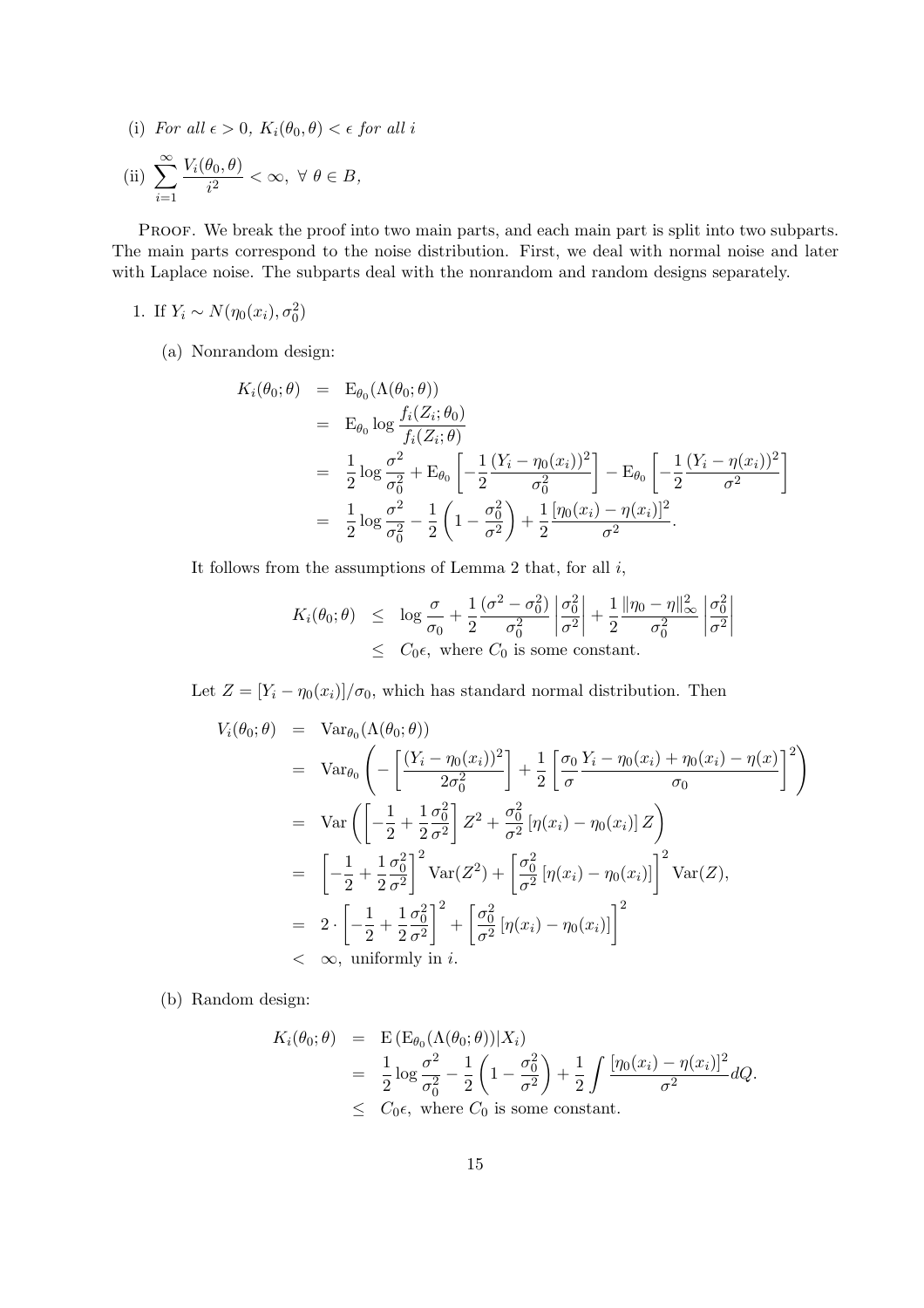$$
V_i(\theta_0; \theta) = \mathbb{E} [\text{Var}_{\theta_0}(\Lambda(\theta_0; \theta)) | X_i] + \text{Var} [\mathbb{E}_{\theta_0}(\Lambda(\theta_0; \theta)) | X_i]
$$
  
=  $2 \cdot \left[ -\frac{1}{2} + \frac{1}{2} \frac{\sigma_0^2}{\sigma^2} \right]^2 + \int \left[ \frac{\sigma_0^2}{\sigma^2} [\eta(x_i) - \eta_0(x_i)] \right]^2 dQ$   
<  $\infty$ , uniformly in *i*.

- 2. If  $Y_i \sim DE(\eta_0(x_i), \sigma_0)$ , similar calculation verifies
	- (a) Nonrandom design:

$$
K_{i,n}(\theta_0; \theta) = \log \frac{\sigma}{\sigma_0} + \mathcal{E}_{\theta_0} \left[ -\frac{|y - \eta_0(x_i)|}{\sigma_0} \right] - \mathcal{E}_{\theta_0} \left[ -\frac{|y - \eta(x_i)|}{\sigma} \right]
$$
  
\n
$$
\leq \log \frac{\sigma}{\sigma_0} + \left| \frac{\sigma_0}{\sigma} \right| \left| 1 - \frac{\sigma}{\sigma_0} \right| + \left| \frac{\sigma_0}{\sigma} \right| \left( \frac{\|\eta_0(x_i) - \eta(x_i)\|_{\infty}}{\sigma_0} \right)
$$
  
\n
$$
\leq C'_0 \epsilon, \text{ where } C'_0 \text{ is some constant.}
$$

$$
V_{i,n}(\theta_0; \theta) = \text{Var}_{\theta_0} \left( -\left| \frac{y - \eta_0(x_i)}{\sigma_0} \right| + \left| \frac{y - \eta(x_i)}{\sigma} \right| \right)
$$
  
\$\leq\$  $E_{\theta_0} \left( \left| \frac{y - \eta_0(x_i)}{\sigma_0} \right|^2 \right) + E_{\theta_0} \left( \left| \frac{y - \eta(x_i)}{\sigma} \right|^2 \right)$   
\$\leq\$  $2 + \frac{\sigma_0^2}{\sigma^2} \left( 1 + \frac{|\eta_0(x_i) - \eta(x_i)|^2}{\sigma_0^2} + 2 \frac{|\eta_0(x_i) - \eta(x_i)|}{\sigma_0^2} \right)$   
\$\leq\$  $\infty$ , uniformly in *i*.

It follows that  $\sum_{n=1}^{\infty}$  $i=1$  $V_i(\theta_0;\theta)$  $\frac{\partial (0, b)}{\partial i^2} < \infty.$ 

(b) Random design:

$$
K_{i,n}(\theta_0; \theta) \leq \log \frac{\sigma}{\sigma_0} + \left| \frac{\sigma_0}{\sigma} \right| \left| 1 - \frac{\sigma}{\sigma_0} \right| + \left| \frac{\sigma_0}{\sigma} \right| \left( \frac{\|\eta_0(x_i) - \eta(x_i)\|_{\infty}}{\sigma_0} \right)
$$
  

$$
\leq C'_0 \epsilon, \text{ where } C'_0 \text{ is some constant.}
$$

$$
V_{i,n}(\theta_0; \theta) \leq 2 + \frac{\sigma_0^2}{\sigma^2} \left( 1 + \int \frac{|\eta_0(x_i) - \eta(x_i)|^2}{\sigma_0^2} dQ + 2 \int \frac{|\eta_0(x_i) - \eta(x_i)|}{\sigma_0^2} dQ \right)
$$
  
<  $\infty$ ,, uniformly in *i*.

 $\Box$ 

LEMMA 3. Let  $\epsilon > 0$  and define

$$
B = \left\{ (\eta, \sigma) : \|\eta - \eta_0\|_{\infty} < \epsilon , \left|\frac{\sigma}{\sigma_0} - 1\right| < \epsilon \right\}.
$$

Then,  $\Pi(B) > 0$  under Assumption P.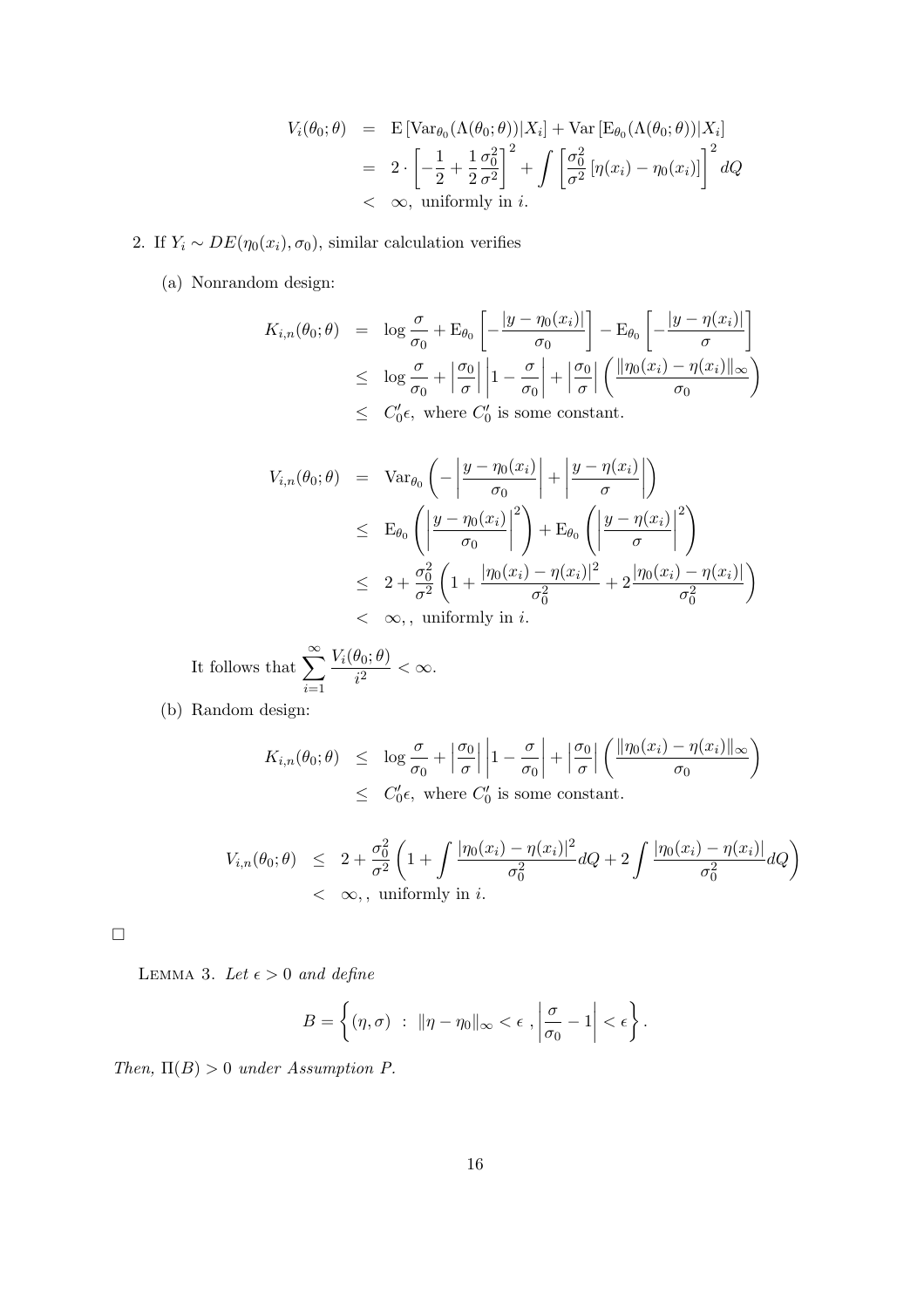PROOF. Under Assumption P, we know that  $\nu$  $\left\{\right\}$ σ  $\frac{6}{\sigma_0} - 1$  $\vert < \epsilon$  > 0. Thus, to verify  $\Pi(B) > 0$ , it suffices to show that  $\Pi_1(\eta : ||\eta - \eta_0||_{\infty} < \epsilon) > 0$ . The prior distribution of  $\eta$  is  $\eta \sim GP(\mu, R)$ , where  $\|\mu\|_{\infty} < C_3$  and  $\|\mu'\|_{\infty} < C_4$  for some constants  $C_3$  and  $C_4$ .

To show  $\Pi_1(\eta : ||\eta - \eta_0||_{\infty} < \epsilon) > 0$ , we follow the same approach as in Choudhuri, Ghosal and Roy (2004b).

Without loss of generality we assume  $\mu \equiv 0$ . Otherwise we can work with  $\eta^* = \eta - \mu$  and  $\eta_0^* = \eta_0 - \mu$ . Because  $\eta_0$  is a uniformly continuous function on [0,1], there exists  $\delta_0$  such that  $|\eta_0(s) - \eta_0(t)| < \epsilon/3$  whenever  $|s - t| < \delta_0$ . Consider an equi-spaced partition  $0 = s_0 < s_1 < \ldots <$  $s_k = 1$  with  $|s_j - s_{j-1}| < \delta_0$  for all j. Define  $I_j = [s_{j-1}, s_j]$  for  $j = 1, 2, ..., k$ .

For each  $0 \leq s \leq 1$ ,

(12) 
$$
|\eta(s) - \eta_0(s)| \le |\eta(s) - \eta(s_j)| + |\eta_0(s) - \eta_0(s_j)| + |\eta(s_j) - \eta_0(s_j)|,
$$

where  $s_j$  is the partition point closest to s. By design, the middle term on the right side of (12) is at most  $\epsilon/3$  for all s by choossing  $\delta$  smaller than some  $\delta_0$ . Consider the sets

$$
E = \left\{ \sup_{s \in [0,1]} |\eta(s) - \eta_0(s)| < \epsilon \right\}
$$
\n
$$
E_1 = \left\{ \max_{1 \le j \le k} \sup_{s \in I_j} |\eta(s) - \eta(s_j)| < \epsilon/3 \right\}
$$
\n
$$
E_2 = \left\{ \max_{1 \le j \le k} |\eta(s_j) - \eta_0(s_j)| < \epsilon/3 \right\}
$$

It follows that  $E_1 \cap E_2 \subset E$ . Therefore it is enough to show that  $\Pi_1(E_1 \cap E_2) > 0$ .

We can write  $\Pi_1(E_1 \cap E_2) = \Pi_1(E_2) \Pi_1(E_1 | E_2)$ . Let  $u^k = (u(s_0), u(s_1), \dots, u(s_k))^T$  where  $u(s_i) = \eta(s_i) - \eta_0(s_i)$ . Then u<sup>k</sup> has a multivariate normal distribution with a mean vector  $\mathbf{0}^{(k)}$  and a nonsingular covariance matrix  $\Sigma_k$  whose  $(i, j)$  element is  $R(s_i, s_j)$ . Then

$$
\Pi_1(E_2) = \Pi_1 \left( \max_{0 \le j \le k} |u(s_j)| < \frac{\epsilon}{3} \right).
$$

Because k-dimensional Lebesgue measure is absolutely continuous with respect to the distribution of  $u^k$  and  $\{(u_1,\ldots,u_k): \max_j |u_j| < \epsilon/3\}$  has positive Lebesgue measure, it follows that  $\Pi(E_2) > 0$ .

In order to estimate  $\Pi_1(E_1|E_2)$  we shall use the sub-Gaussian inequality in van der Vaart and Wellner (1996), (Corollary 2.2.8, page 101). Consider the Gaussian process  $w(\cdot)$  whose distribution is the conditional distribution of  $\eta$  given  $\eta^k = (\eta(s_0), \eta(s_1), \dots, \eta(s_k))$ . By Assumption P, the intrinsic semimetric for the  $\eta$  process is given by

$$
\rho(s,t) = \sqrt{\text{Var}(\eta(s) - \eta(t))} = \sqrt{R(s,s) - R(s,t) - R(t,s) + R(t,t)}
$$
  
\n
$$
\leq \sqrt{|t - s| \{R_{01}(t,\xi_1) - R_{01}(u,\xi_1)\}\}
$$
  
\n
$$
\leq \sup_{t_1,t_2 \in [0,1]} \sqrt{R_{11}(t_1,t_2)} |s - t| \leq C_5 |s - t|
$$

using the mean value theorem for the covariance function  $R(s, t)$ , where  $R_{01}(s, t) \equiv \partial R(s, t)/\partial t$  and  $0 < \xi_1, \xi_2 < 1$ .

Thus, the process  $w(\cdot)$  is sub-Gaussian with respect to the distance  $d(s, t) \leq C_5|s - t|$  because the conditional variance for  $w(s) - w(t)$  given  $\eta^k$  is smaller than the variance of  $\eta(s) - \eta(t)$ . Then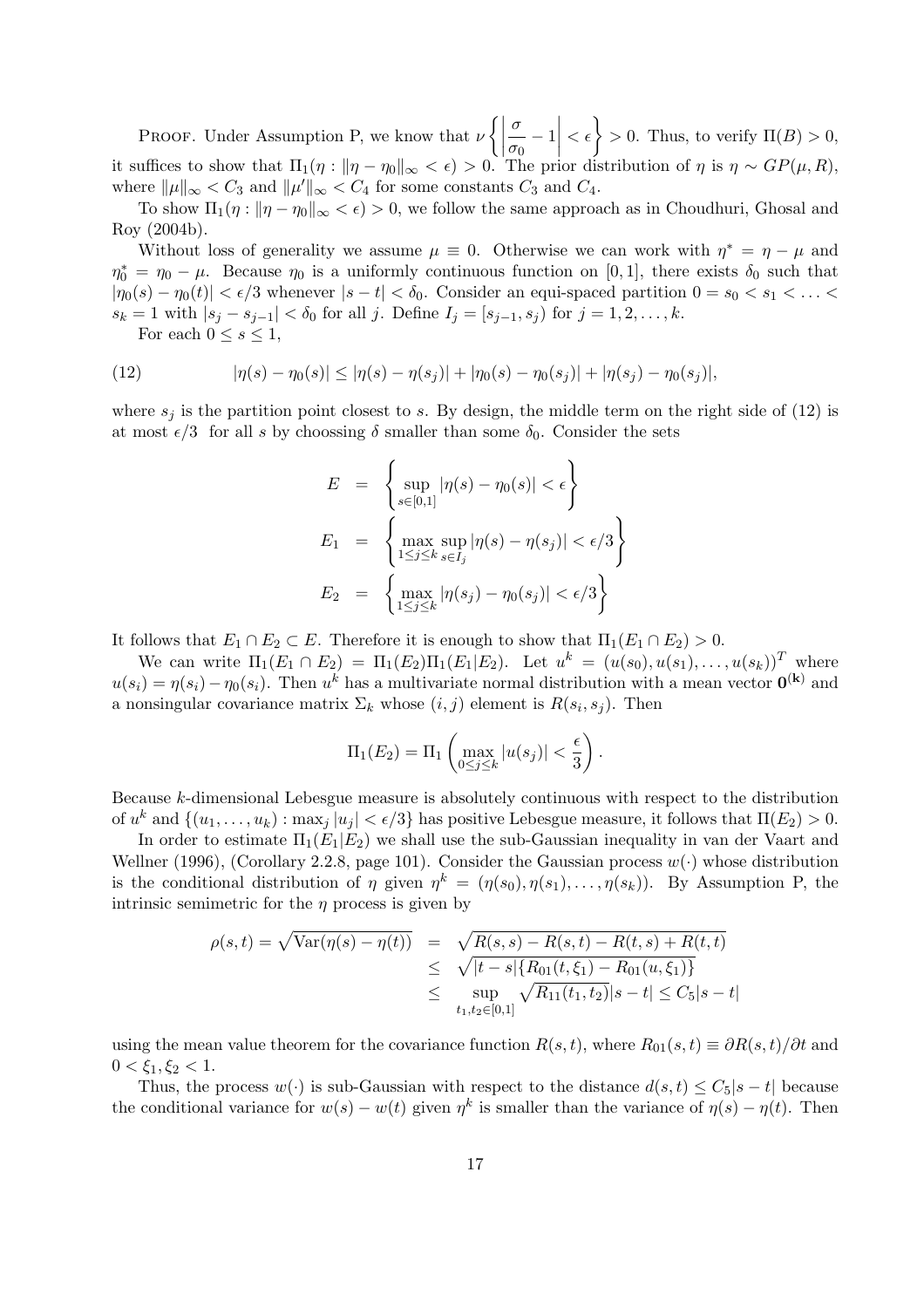by Corollary 2.2.8 of van der Vaart and Wellner (1996), we have

$$
\Pi_1 \left( \max_{1 \le j \le k} \sup_{s \in I_j} |w(s) - w(s_j)| > \frac{\epsilon}{3} \right) \le \frac{3}{\epsilon} \mathbb{E} \left( \max_{1 \le j \le k} \sup_{s \in I_j} |w(s) - w(s_j)| \right)
$$
  

$$
\le \frac{3C_6}{\epsilon} \int_0^\delta \sqrt{\log \frac{\delta}{u}} du \le \frac{C_7 \delta}{\epsilon}
$$

for some constant  $C_6$  and  $C_7$ . We can choose  $\delta$  such that  $1 - C_7 \delta / \epsilon > 1/2$ . Therefore,

$$
\Pi_1(E_1|E_2) = \Pi_1\left(\max_{1\leq j\leq k} \sup_{s\in I_j} |\eta(s) - \eta(s_j)| < \epsilon/3 | E_2\right)
$$
  
\n
$$
= \int \dots \int_{E_2} \Pi_1\left(\max_{1\leq j\leq k} \sup_{s\in I_j} |\eta(s) - \eta(s_j)| < \epsilon/3 |\eta^{(k)}\right) d\Pi_1(\eta^{(k)})
$$
  
\n
$$
\geq \left(1 - \frac{C_7\delta}{\epsilon}\right) > 0.
$$

It follows that  $\Pi_1(E_1 \cap E_2) > 0$ , hence  $\Pi_1(E) > 0$ .  $\Box$ 

A simple corollary to Lemma 3 is that, in Assumption B,  $\Pi'_{1}(\Omega) > 0$ , so that  $\Pi_{1}$  is well-defined. Also, it is clear that  $\Pi_1$  in Assumption B also satisfies the conclusion of Lemma 3.

A.5. Constructing the sieve. To verify (A2) of Theorem 1, we first construct a sieve and then construct a test for each element of the sieve.

Let  $M_n = O(n^{1/2})$ , and define  $\Theta_n = \Theta_{1n} \times \mathbb{R}^+$ , where

$$
\Theta_{1n} = \{\eta : \ \|\eta\|_{\infty} < M_n \ , \ \|\eta'\|_{\infty} < M_n \}.
$$

The nth test is constructed by combining a collection of tests, one for each of finitely many elements of  $\Theta_n$ . Those finitely many elements come from a covering of  $\Theta_{1n}$  by small balls. The following lemma is straightforward from Theorem 2.7.1 of van der Vaart and Wellner (1996).

LEMMA 4. The  $\epsilon$ -covering number  $N(\epsilon, \Theta_{1n}, \|\cdot\|_{\infty})$  of  $\Theta_{1n}$  in the supremum norm satisfies

$$
\log N(\epsilon, \Theta_{1n}, \|\cdot\|_{\infty}) \leq \frac{K_4 M_n}{\epsilon}.
$$

PROOF. The proof follows from Theorem 2.7.1. of van der Vaart and Wellner (1996) or from Lemma 2.3 of van de Geer (2000). We choose the former approach.

According to Theorem 2.7.1. of van der Vaart and Wellner (1996), let  $\mathcal X$  be a bounded convex subset of R with nonempty interior and let  $C_1^1(\mathcal{X})$  be the set of all continuous functions  $f: \mathcal{X} \mapsto \mathbb{R}$ with  $||f||_1 \equiv \sup_x$  $|f(x)| + \sup$  $x, y$  $|f(x) - f(y)|$  $\frac{|x - y|}{|x - y|} \leq 1$ . Then, there exists a constant K such that

$$
\log N(\epsilon, C_1^1(\mathcal{X}), \|\cdot\|_{\infty}) \leq K\lambda(\mathcal{X})\left(\frac{1}{\epsilon}\right),
$$

for every  $\epsilon > 0$ , where  $\lambda(\mathcal{X})$  is the Lebesgue measure of the set  $\{x : ||x - \mathcal{X}|| < 1\}$ .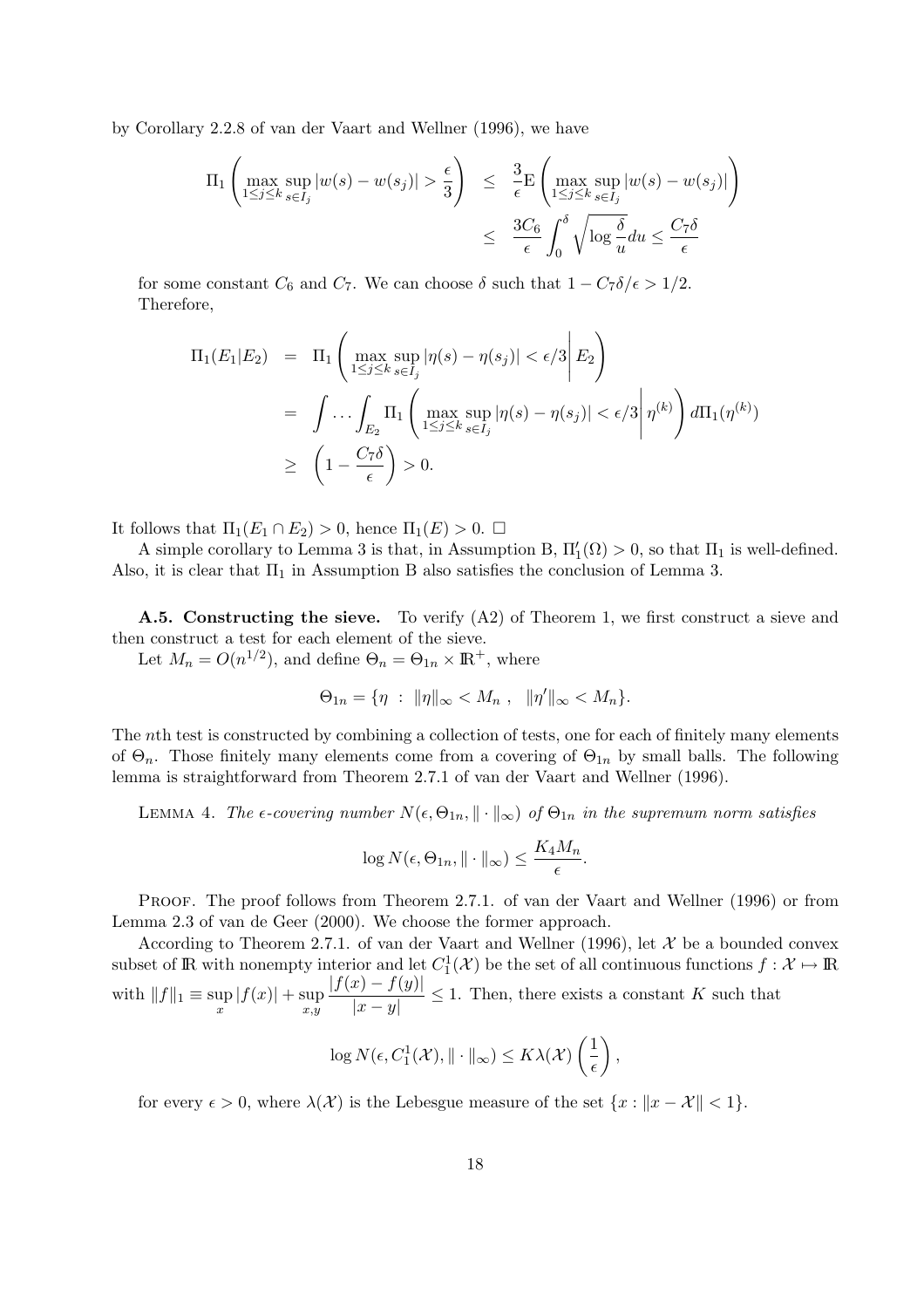For the proof of Lemma 4, we replace  $f(x)$  with  $\eta(x)/2M_n$  when  $\eta(x) \in \Theta_n$ , then

$$
||f||_1 = \sup_x |f(x)| + \sup_{x,y} \frac{|f(x) - f(y)|}{|x - y|}
$$
  
= 
$$
\sup_x \left| \frac{\eta(x)}{2M_n} \right| + \sup_{x,y} \frac{|\eta(x) - \eta(y)|}{2M_n|x - y|}
$$
  

$$
\leq \frac{1}{2} + \frac{\sup_x |\eta'(x)|}{2M_n} \leq 1
$$

In addition, the  $\epsilon$ -covering number for  $\eta$  is identical to the  $\epsilon/2M_n$ -covering number for f and  $\mathcal{X}$  is a interval of [0, 1].

Therefore,

$$
\log N(\epsilon, \Theta_n, \|\cdot\|_{\infty}) \leq K' \left(\frac{M_n}{\epsilon}\right),
$$

with a constant  $K' > 0$ .  $\Box$ 

For the proof of subcondition (iii) of  $(A2)$ , we make use of the assumed smoothness in Assumption P. Lemma 5 below shows that under Assumption P, the sample paths of the Gaussian process are almost surely continuously differentiable and the first derivative process is also Gaussian. Furthermore, the the probability of being outside of the sieve becomes exponentially small.

LEMMA 5. Let  $\eta(\cdot)$  be a mean zero Gaussian process on [0,1] with a covariance kernel  $R(\cdot, \cdot)$ which satisfy Assumption P. Then  $\eta(\cdot)$  has continuously differentiable sample paths and the first derivative process  $\eta'(\cdot)$  is also a Gaussian process.

Further, there exist constants A and d such that

$$
\Pr\{\sup_{0\le s\le 1} |\eta(s)| > M\} \le A \exp(-dM^2)
$$
  
 
$$
\Pr\{\sup_{0\le s\le 1} |\eta'(s)| > M\} \le A \exp(-dM^2)
$$

PROOF. First, we show that the process has continuously differentiable sample paths. By Section 9.4 of Cramer and Leadbetter (1967), the sample derivative  $\eta'(t)$  is continuous with probability one if  $\Delta_h \Delta_h R_{11}(t,t) \leq \frac{C}{|A| \cdot |B|}$  $\frac{c}{|\log|h||^a}, a > 3$ , where

$$
\Delta_h \Delta_h R_{11} \equiv R_{11}(t+h, t+h) - R_{11}(t+h, t) - R_{11}(t, t+h) + R_{11}(t, t)
$$

and

$$
R_{11}(s,t) \equiv \partial^2 R(s,t)/\partial s \partial t.
$$

Under the Assumption P, there exists a constant  $K_2$  such that

$$
\Delta_h \Delta_h R_{11}(t, t) \le K_2 |h|^2,
$$

because

$$
\Delta_h \Delta_h R_{11} = R_{11}(t+h, t+h) - R_{11}(t+h, t) - R_{11}(t, t+h) + R_{11}(t, t)
$$
  
= 
$$
\sup_{(t,t) \in T^2} |R_{22}(t,t)|h^2
$$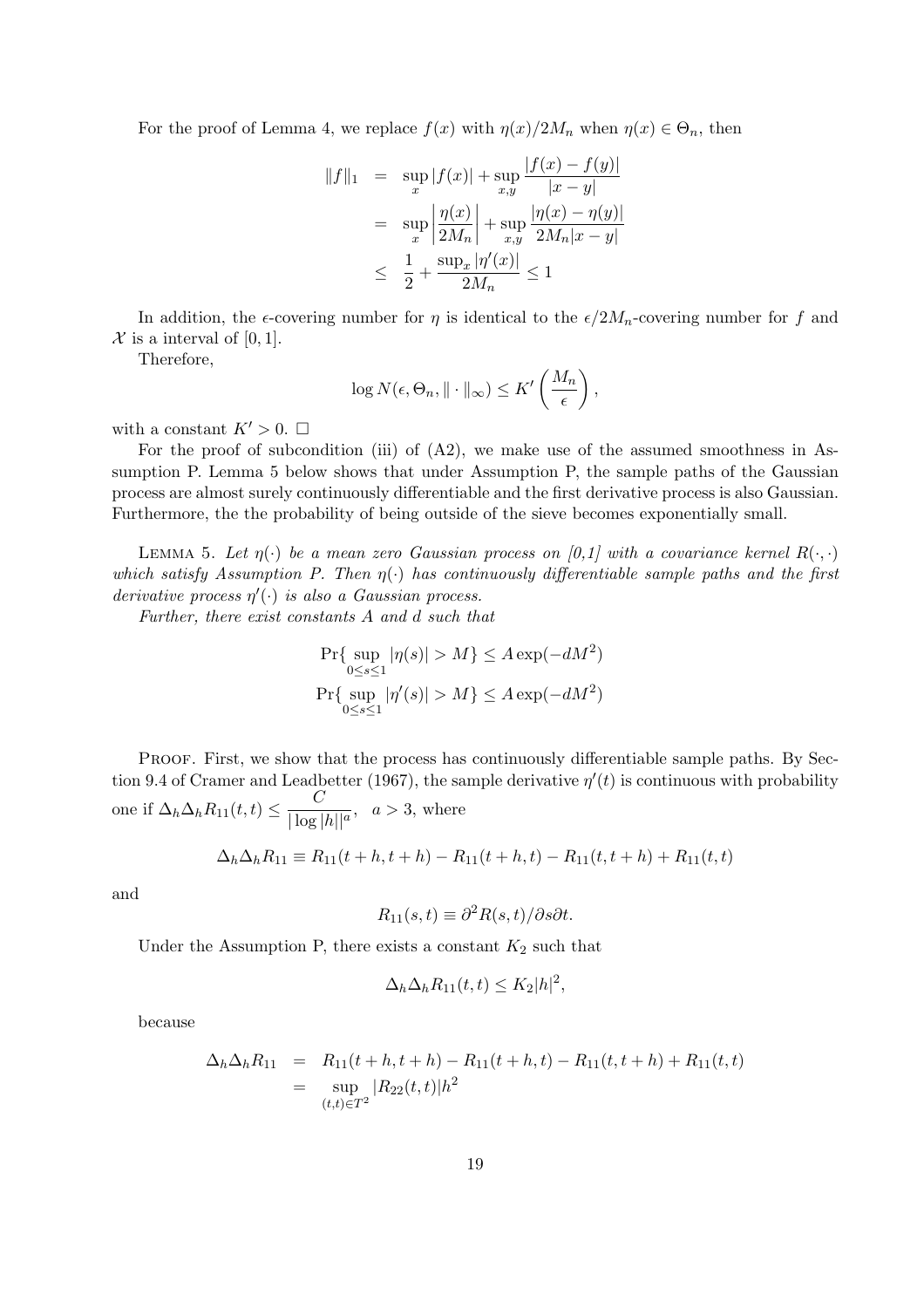where

$$
R_{22}(s,t) \equiv \partial^4 R(s,t) / \partial^2 s \partial^2 t.
$$

Further, if  $\Delta_h \Delta_h R_{11}(t,t) \leq K_2 |h|^2$ , then  $\Delta_h \Delta_h R_{11}(t,t) \leq \frac{C_2}{1+\epsilon}$  $\frac{C}{|\log|h||^a}$ ,  $a > 3$  because  $h^2 =$  $O(1/|\log|h||^a)$  for every a.

Secondly, the limit of a sequence of multivariate normal vectors is again a multivariate normal if and only if the means and covariance matrices converge,<sup>1</sup> and  $\eta'(t) = \lim_{h \to 0} (\eta(t+h) - \eta(t))/h$ . It follows that  $\eta'(\cdot)$  is again a Gaussian process because the covariance kernel  $R(\cdot, \cdot)$  is four times continuously differentiable.  $\sqrt{2}$ 

Moreover,  $E(\eta'(t) - \eta'(s))^2$  may be obtained as  $E\left(\lim_{h\to 0} \frac{\eta(s+h) - \eta(s) - \eta(t+h) + \eta(t)}{h}\right)$ h . This follows by the uniform integrability of  $(\eta(t+h)-\eta(t))^2/h^2$ , which is a consequence of the fact

$$
_{\rm that}
$$

$$
\mathbf{E}\left(\frac{\eta(t+h)-\eta(t)}{h}\right)^4 = \frac{3(\Delta_h \Delta_h R(t,t))^2}{h^4} \le 3 \sup_{t \in [0,1]} R_{11}(t,t) < \infty,
$$

because,

$$
\Delta_h \Delta_h R(t, t) = R(t + h, t + h) - R(t + h, t) - R(t, t + h) + R(t, t) \n= h \cdot R_{01}(t + h, t + \xi h) - h \cdot R_{01}(t, t + \xi h) \n= h^2 \cdot R_{11}(t + \xi h, t + \xi h)
$$

Then,

$$
E(\eta'(s) - \eta'(t))^2 = \lim_{h \to 0} E{\eta(s+h) - \eta(s) - \eta(t+h) + \eta(t)}^2/h^2
$$
  
\n
$$
= \lim_{h \to 0} [\Delta_h \Delta_h R(s, s) - 2\Delta_h \Delta_h R(s, t) + \Delta_h \Delta_h R(t, t)]/h^2
$$
  
\n
$$
= \lim_{h \to 0} \left( \frac{\Delta_h \Delta_h R(s, s) - \Delta_h \Delta_h R(s, t)}{h^2} + \frac{\Delta_h \Delta_h R(t, t) - \Delta_h \Delta_h R(s, t)}{h^2} \right)
$$
  
\n
$$
= R_{11}(s, s) - R_{11}(s, t) + (R_{11}(t, t) - R_{11}(s, t))
$$
  
\n
$$
\leq K_2|s - t|^2
$$

because,

$$
\lim_{h \to 0} \frac{\Delta_h \Delta_h R(t, t) - \Delta_h \Delta_h R(s, t)}{h^2} = \lim_{h \to 0} \left\{ \frac{R(t + h, t + h) - 2R(t, t + h) + R(t, t)}{h^2} + \frac{-R(t + h, s + h) + R(t + h, s) + R(s, t + h) - R(t, s)}{h^2} \right\}
$$
\n
$$
= \lim_{h \to 0} \left( \frac{R_{10}(t, t + h) - R_{10}(t, t)}{h} - \frac{R_{01}(t + h, s) - R_{01}(t, s)}{h} \right)
$$
\n
$$
= R_{11}(t, t) - R_{11}(t, s)
$$

Similar calculations show that the variance of  $\eta'(s)$  is  $R_{11}(s,s)$  for all s. Hence the covariance kernel for  $\eta'(\cdot)$  is given by

$$
Cov(\eta'(s), \eta'(t)) = R_{11}(s, t).
$$

<sup>&</sup>lt;sup>1</sup>In the Gaussian case on  $\mathbb{R}^n$ , the derivative processes are also Gaussian processes and the joint distributions of all of these processes are Gaussian (Adler, 1981, p. 32).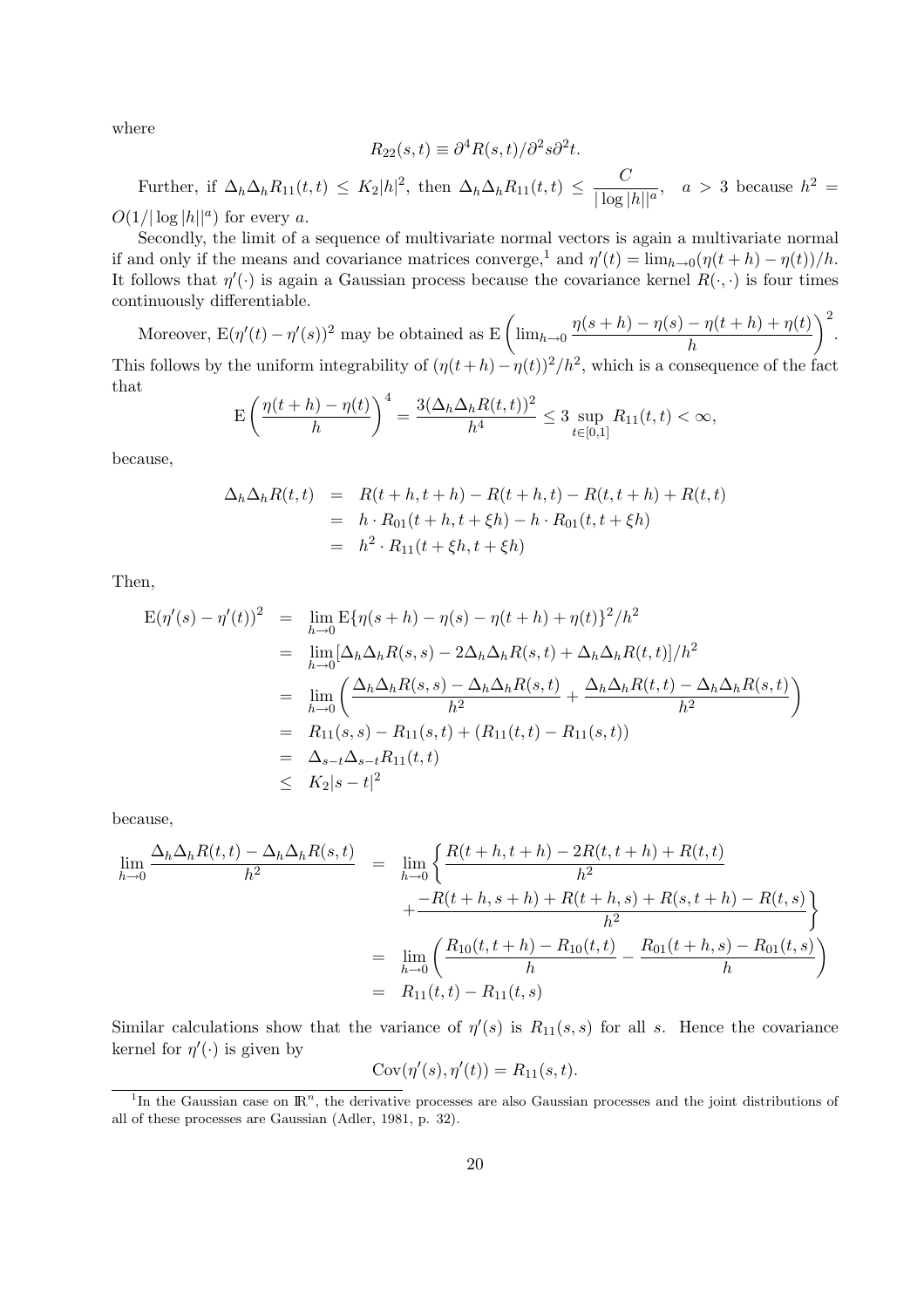because,

$$
E(\eta'(s))^2 = \lim_{h \to 0} E{\eta(s+h) - \eta(s)}^2/h^2
$$
  
= 
$$
\lim_{h \to 0} [\Delta_h \Delta_h R(s,s)]/h^2
$$
  
= 
$$
R_{11}(s,s)
$$

$$
\mathbf{E}(\eta'(s)) = \lim_{h \to 0} \mathbf{E}\{\eta(s+h) - \eta(s)\}/h = 0
$$

Without loss of generality we can assume the process to have zero mean. Otherwise

$$
\begin{array}{rcl}\n\Pr(\eta : \| \eta \|_{\infty} > M) & \leq \Pr(\eta : \| \eta(\cdot) - \mu(\cdot) \|_{\infty} > M - \| \mu \|_{\infty}) \\
& \leq \Pr(\eta : \| \eta(\cdot) - \mu(\cdot) \|_{\infty} > M/2).\n\end{array}
$$

Also without loss of generality  $\sigma(0) = 1$ . Then for  $K > 1$ 

$$
N(\epsilon, [0, 1], |\cdot|) \leq K/\epsilon,
$$

where  $N$  is the  $\epsilon$ -covering number.

Then by applying Theorem 5.3. of Adler (1990, page 43) and Mill's ratio, we have

$$
\Pr(\sup_{s} |\eta(s)| > M) \leq 2 \Pr(\sup_{s} \eta(s) > M)
$$
  

$$
\leq C_{\alpha} M \Psi(M/\sigma_T)
$$
  

$$
\leq \exp(-dM^2),
$$

where  $C_{\alpha}$  is a constant and  $\Psi(\cdot) = \int^{\infty}$ x  $\phi(x)dx$ , provided that sup s∈T  $\text{Var}\{\eta(s)\}\equiv \sigma_T^2 < \infty^2 \ \Box$ 

LEMMA 6. For a given  $\alpha > 0$ , there exists a constant  $K_5$  such that if  $M_n \geq K_5 n^{\alpha}$ , then  $\Pi(\Theta_n^C) \leq C_8 \exp(-c_8 n^{2\alpha})$  for some positive constants  $C_8$  and  $c_8$ .

PROOF. Since

$$
\Pi(\Theta_n^C) = \Pi((\Theta_{1n}^C \times R^+) \cup (\Theta_{1n} \times (R^+)^C)
$$
  
= 
$$
\Pi((\Theta_{1n}^C \times R^+))
$$
  
= 
$$
\Pi_1(\Theta_{1n}^C) \times \nu(R^+)
$$
  
= 
$$
\Pi_1(\Theta_{1n}^C),
$$

it suffices to show that there exist constants  $A$  and  $d$  such that

$$
\Pr\{\sup_{0\leq s\leq 1}|\eta(s)|>M\}\leq A\exp(-dM^2)
$$
  
 
$$
\Pr\{\sup_{0\leq s\leq 1}|\eta'(s)|>M\}\leq A\exp(-dM^2),
$$

which clearly follows from Lemma 5.  $\Box$ 

<sup>&</sup>lt;sup>2</sup>Since sample path of  $X_T$  is continuous a.s and T is a compact, the boundedness is achieved.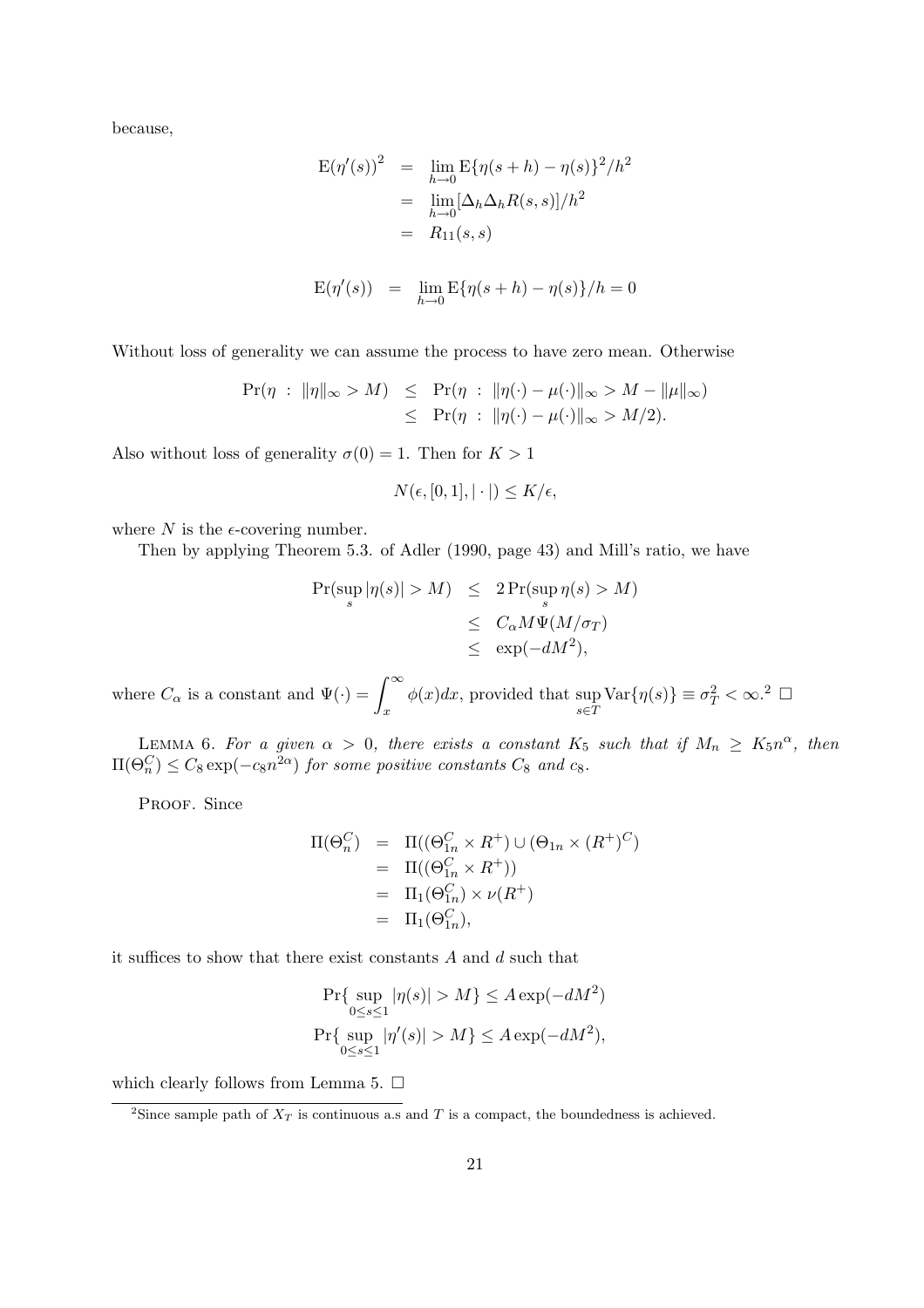**A.6.** Construction of tests. For each n and each ball in the covering of  $\Theta_{1n}$ , we find a test with small type I and type II error probabilities. Then we combine the tests and show that they satisfy subconditions (i) and (ii) of (A2). The following relatively straightforward result is useful in the construction.

PROPOSITION 1. (a) Let  $X_1, \ldots, X_n$  and  $Y_1, \ldots, Y_n$  be independent random variables. If

 $Pr(X_i \le a) \le Pr(Y_i \le a), \quad \forall a \in \mathbb{R}$ 

then,  $\forall c \in \mathbb{R}$ ,

$$
\Pr\left(\sum_{i=1}^n X_i \le c\right) \le \Pr\left(\sum_{i=1}^n Y_i \le c\right).
$$

(b) For every random variable X with unimodal distribution symmetric around 0 and every  $c \in \mathbb{R}$ ,

$$
\Pr(|X| \le x) \ge \Pr(|X + c| \le x).
$$

The main part of test construction is contained in Lemma 7. For the random design cases, we first condition on the observed values of the covariate. In Lemma 7, understand all probability statements as conditional on the covariate values  $X_1 = x_1, \ldots, X_n = x_n$  in the random design case.

LEMMA 7. Let  $\eta_1$  be a continuous function on T and define  $\eta_{ij} = \eta_i(x_j)$  for  $i = 0,1$  and  $j = 1, \ldots, n$ . Let  $\epsilon > 0$ , and let  $r > 0$ . Let  $c_n = n^{3/7}$ . Let  $b_j = 1$  if  $\eta_{1j} \ge \eta_{0j}$  and  $-1$  otherwise. Let  $\Psi_{1n}$  and  $\Psi_{2n}$  be respectively the indicators of the following two sets:

1. If 
$$
Y_j \sim N(\eta_{0j}, \sigma_0^2)
$$
  

$$
\left\{\sum_{j=1}^n b_j \left(\frac{Y_j - \eta_{0j}}{\sigma_0}\right) > 2c_n\sqrt{n}\right\}, \text{ and } \left\{\sum_{j=1}^n \frac{(Y_j - \eta_{0j})^2}{\sigma_0^2} > n(1+\epsilon) \text{ or } < n(1-\epsilon)\right\},\right\}
$$

2. If 
$$
Y_j \sim DE(\eta_{0j}, \sigma_0)
$$

$$
\left\{\sum_{j=1}^n b_j \left(\frac{Y_j-\eta_{0j}}{\sigma_0}\right) > 2c_n\sqrt{n}\right\}, \text{ and } \left\{\sum_{j=1}^n \left|\frac{Y_j-\eta_{0j}}{\sigma_0}\right| > n(1+\epsilon) \text{ or } < n(1-\epsilon)\right\},\right\}
$$

Define

$$
\Psi_n[\eta_1,\epsilon]=\Psi_{1n}+\Psi_{2n}-\Psi_{1n}\Psi_{2n}.
$$

Then there exists a constant  $C_3$  such that for all  $\eta_1$  that satisfy

(13) 
$$
\sum_{j=1}^{n} |\eta_{1j} - \eta_{0j}| > rn,
$$

 $\mathbb{E}_{P_0}(\Psi_n[\eta_1,\epsilon]) < C_3 \exp(-2c_n^2)$ . Also, there exist constants  $C_4$  and  $C_9$  such that for all sufficiently large n and all  $\eta$  and  $\sigma$  satisfying  $|\sigma/\sigma_0 - 1| > \epsilon$  and  $\|\eta - \eta_1\|_{\infty} < r/4$ ,

$$
E_P(1 - \Psi_n[\eta_1, \epsilon]) \le C_4 \exp(-nC_9 \epsilon),
$$

where P is the joint distribution of  $\{Y_n\}_{n=1}^{\infty}$  assuming that  $\theta = (\eta, \sigma)$ .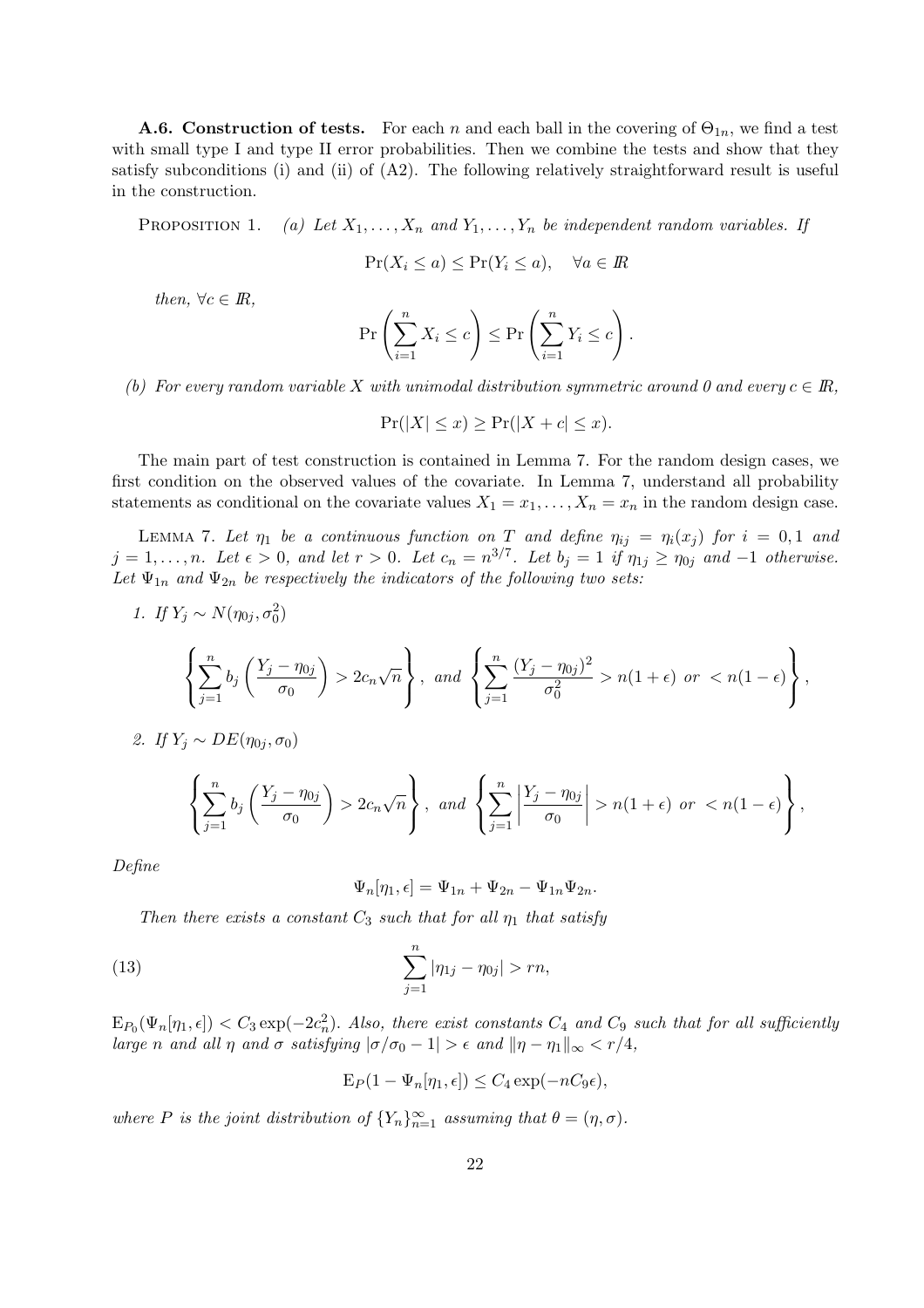PROOF.

1. Normal data:

(1) Type I error:

 $E_{P_0}(\Psi_n[\eta_1, \epsilon]) \leq E_{P_0}(\Psi_{1n}) + E_{P_1}(\Psi_{2n}).$ 

$$
E_{P_0}(\Psi_{1n}) = P_0 \left\{ \sum_{j=1}^n b_j \left( \frac{Y_j - \eta_{0j}}{\sigma_0} \right) > 2c_n \sqrt{n} \right\}
$$
  
=  $P_0 \left\{ \frac{1}{\sqrt{n}} \sum_{j=1}^n b_j \left( \frac{Y_j - \eta_{0j}}{\sigma_0} \right) > 2c_n \right\}$   
=  $1 - \Phi(2c_n)$   
 $\leq \frac{\phi(2c_n)}{2c_n}$   
=  $\frac{1}{2\sqrt{2\pi}} \frac{\exp(-2c_n^2)}{c_n}.$ 

Let  $W \sim \chi_n^2$ . Then, for all  $0 < t_1 < 1/2$  and  $t_2 < 0$ ,

$$
E_{P_0}(\Psi_{2n}) = P_0\left(\sum_{j=1}^n \left(\frac{Y_j - \eta_{0j}}{\sigma_0}\right)^2 > n(1+\epsilon)\right) + P_0\left(\sum_{j=1}^n \left(\frac{Y_j - \eta_{0j}}{\sigma_0}\right)^2 < n(1-\epsilon)\right)
$$
  
= Pr (W > n(1+\epsilon)) + Pr (W < n(1-\epsilon))  

$$
\leq \exp(-n(1+\epsilon)t_1) E(\exp(t_1W)) + \exp(-n(1-\epsilon)t_2) E(\exp(t_2W))
$$
  
= exp (-n(1+\epsilon)t\_1) (1-2t\_1)^{-n/2} + exp (-n(1-\epsilon)t\_2) (1-2t\_2)^{-n/2}.

Take

$$
t_1 = \frac{1}{2} \left( 1 - \frac{1}{1+\epsilon} \right)
$$
 and  $t_2 = \frac{1}{2} \left( 1 - \frac{1}{1-\epsilon} \right)$ .

Then,

$$
\begin{array}{rcl}\n\mathcal{E}_{P_0}(\Psi_{2n}) & \leq & \exp\left(-\frac{n\epsilon}{2} + \frac{n}{2}\log\left[1+\epsilon\right]\right) + \exp\left(\frac{n\epsilon}{2} + \frac{n}{2}\log\left[1-\epsilon\right]\right) \\
& \leq & \exp\left(-n\left[\frac{\epsilon^2}{4} - \frac{\epsilon^3}{6}\right]\right) + \exp\left(-n\frac{\epsilon^2}{4}\right),\n\end{array}
$$

where the last line follows from the fact that  $\log(1+x) \leq x - x^2/2 + x^3/3$ ,  $x > 0$  and  $\log(1-x) \leq -x - x^2/2, \ x > 0.$ 

Therefore,  $E_{P_0}(\Psi_n) \leq \exp(-2c_n^2)$  for sufficiently large n.

(2) Type II error:

We know that  $E_P(1-\Psi_n[\eta_1,\epsilon]) \leq \min\{E_P(1-\Psi_{1n}), E_P(1-\Psi_{2n})\}.$  Hence, we need only show that at least one of the Type II error probabilities for  $\Psi_{1n}$  and  $\Psi_{2n}$  is exponentially small. There are three types of alternatives: (i)  $\|\eta - \eta_1\|_{\infty} < r/4$ ,  $\sigma = \sigma_0$ , (ii)  $\eta = \eta_0$ ,  $|\sigma/\sigma_0 - 1| > \epsilon$ and (iii)  $\|\eta - \eta_1\|_{\infty} < r/4$ ,  $|\sigma/\sigma_0 - 1| > \epsilon$ .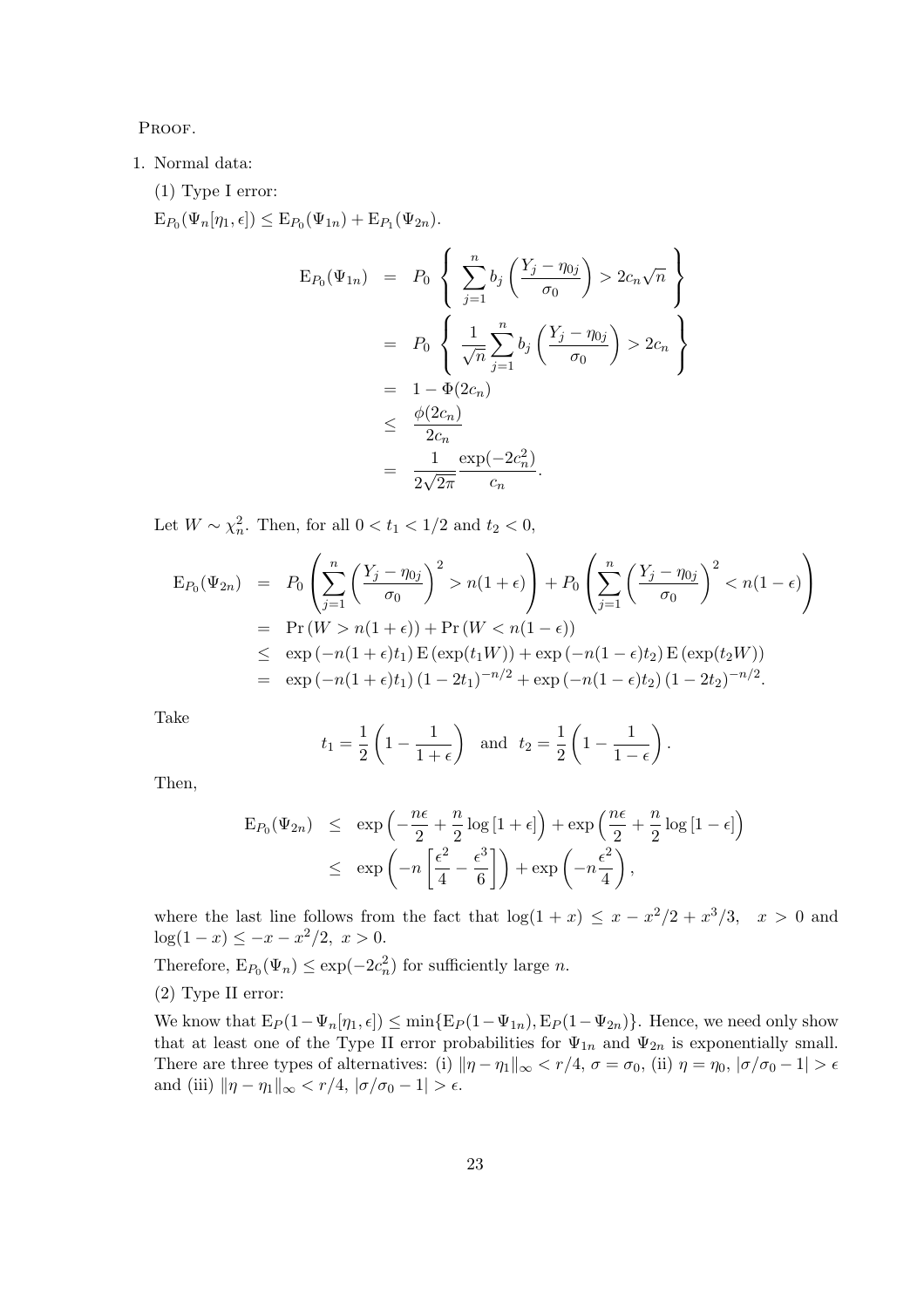First, assume that  $\sigma \leq (1+\epsilon)\sigma_0$ , and n is large enough so that  $c_n/\sqrt{n} < r/(4\sigma_0)$ . This will handle alternative (i) and part of alternative (iii). Let  $\eta_{*j} = \eta(x_j)$  for  $j = 1, ..., n$ . In this case,

$$
E_P(1 - \Psi_n[\eta_1, \epsilon]) \leq E_P(1 - \Psi_{1n})
$$
  
\n
$$
= P\left\{\sum_{j=1}^n b_j \left(\frac{Y_j - \eta_{0j}}{\sigma_0}\right) \leq 2c_n\sqrt{n}\right\}
$$
  
\n
$$
= P\left\{\frac{1}{\sqrt{n}} \sum_{j=1}^n b_j \left(\frac{Y_j - \eta_{*j}}{\sigma}\right) + \frac{1}{\sqrt{n}} \sum_{j=1}^n b_j \left(\frac{\eta_{*j} - \eta_{1j}}{\sigma}\right) + \frac{1}{\sqrt{n}} \sum_{j=1}^n \left|\frac{\eta_{1j} - \eta_{0j}}{\sigma}\right| \leq 2c_n\frac{\sigma_0}{\sigma}\right\}
$$
  
\n
$$
\leq P\left\{\frac{1}{\sqrt{n}} \sum_{j=1}^n b_j \left(\frac{Y_j - \eta_{*j}}{\sigma}\right) \leq \frac{r\sqrt{n}}{4\sigma} - \frac{r\sqrt{n}}{\sigma} + 2c_n\frac{\sigma_0}{\sigma}\right\}
$$
  
\n
$$
\leq P\left\{\frac{1}{\sqrt{n}} \sum_{j=1}^n b_j \left(\frac{Y_j - \eta_{*j}}{\sigma}\right) \leq -\frac{r\sqrt{n}}{4\sigma_0(1+\epsilon)}\right\}
$$
  
\n
$$
= \Phi\left(-\frac{r\sqrt{n}}{4\sigma_0(1+\epsilon)}\right)
$$
  
\n
$$
\leq \frac{4\sigma_0(1+\epsilon)}{r\sqrt{2\pi n}} \exp\left(-\frac{nr^2}{32\sigma_0^2(1+\epsilon)^2}\right),
$$

where the last inequality is by Mill's ratio.

For the next case, assume that  $\sigma > (1 + \epsilon)\sigma_0$ . This handles the rest of alternative (iii) and half of alternative (ii). Let  $W \sim \chi_n^2$  and let  $W'$  have a noncentral  $\chi^2$  distribution with *n* degrees of freedom and noncentrality parameter  $\sum_{j=1}^n (\eta_{*j} - \eta_{0j})^2$ . Then, for all  $t < 0$ ,

$$
E_P(1 - \Psi_n[\eta_1, \epsilon]) \leq E_P(1 - \Psi_{2n})
$$
  
\n
$$
= P\left\{n[1 - \epsilon] \leq \sum_{j=1}^n \left(\frac{Y_j - \eta_{0j}}{\sigma_0}\right)^2 \leq n[1 + \epsilon]\right\}
$$
  
\n
$$
\leq P\left\{\sum_{j=1}^n \left(\frac{Y_j - \eta_{0j}}{\sigma_1}\right)^2 \frac{\sigma^2}{\sigma_0^2} \leq n[1 + \epsilon]\right\}
$$
  
\n
$$
= Pr\left(W' \leq n\frac{\sigma_0^2}{\sigma^2}[1 + \epsilon]\right)
$$
  
\n
$$
\leq Pr\left(W \leq n\frac{\sigma_0^2}{\sigma^2}[1 + \epsilon]\right),
$$
  
\n
$$
\leq Pr\left(W \leq \frac{n}{1 + \epsilon}\right)
$$
  
\n
$$
= Pr\left\{\exp(Wt) \geq \exp\left(\frac{nt}{1 + \epsilon}\right)\right\}
$$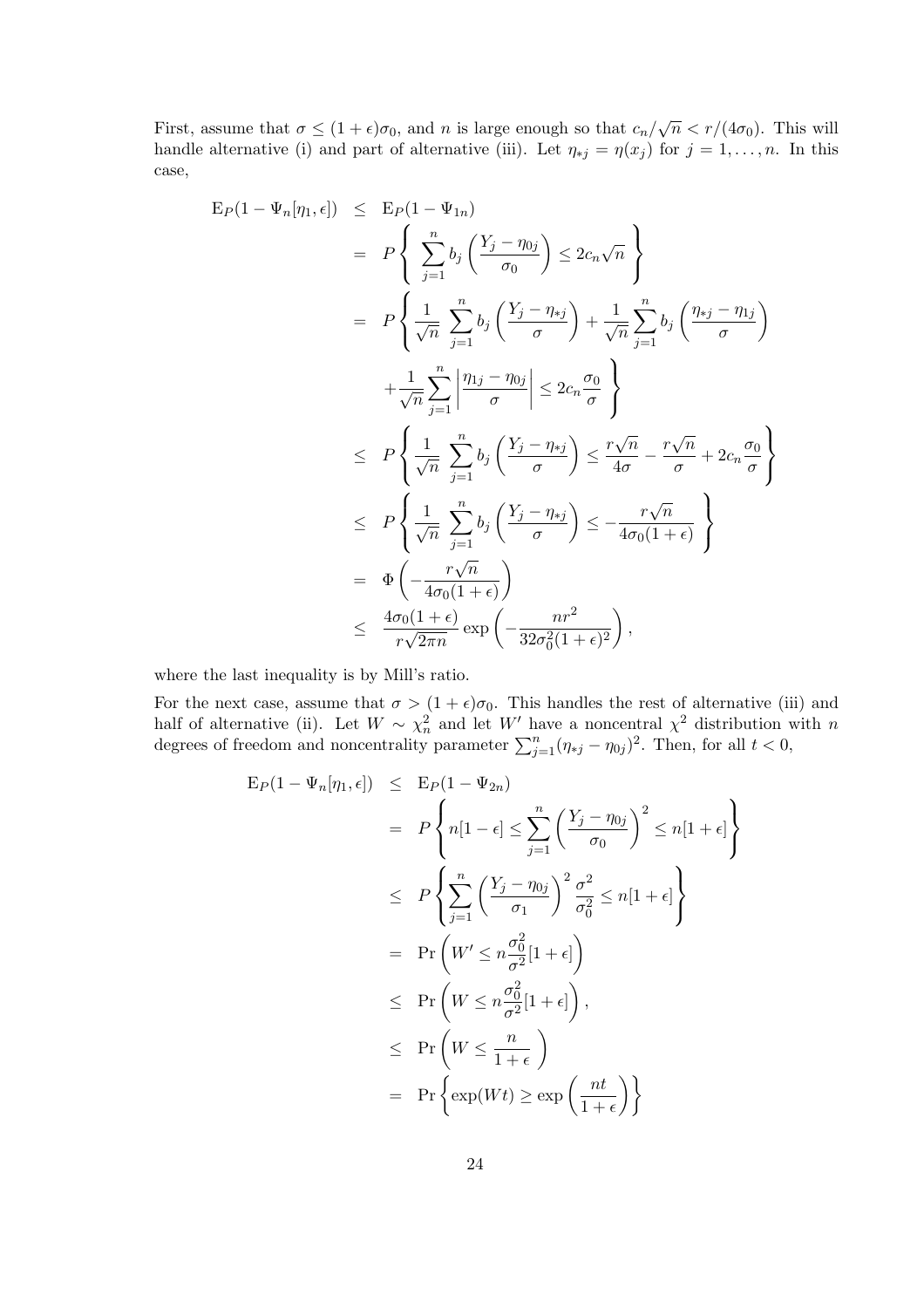$$
\leq \exp\left(-\frac{nt}{1+\epsilon}\right)(1-2t)^{-n/2}.
$$

Let  $t = -\epsilon/2$  to get

$$
\mathsf{E}_P(1-\Psi_n[\eta_1,\epsilon])\leq \exp\left(\frac{n}{2}\left[\frac{\epsilon}{1+\epsilon}-\log(1+\epsilon)\right]\right)\leq \exp\left(-n\frac{\epsilon^2-\epsilon^3}{4(1+\epsilon)}\right),
$$

where the last inequality follows from the fact that  $\log(1 + x) > x - x^2/2$ . Finally, assume that  $\sigma < (1 - \epsilon)\sigma_0$  to handle the rest of alternative (ii). Let W be as in the previous case. Then, for all  $t > 0$ ,

$$
E_P(1 - \Psi_n[\eta_1, \epsilon]) \leq E_P(1 - \Psi_{2n})
$$
  
\n
$$
= P\left\{ n[1 - \epsilon] \leq \sum_{j=1}^n \left( \frac{Y_j - \eta_{0j}}{\sigma_0} \right)^2 \leq n[1 + \epsilon] \right\}
$$
  
\n
$$
\leq P\left\{ n[1 - \epsilon] \leq \sum_{j=1}^n \left( \frac{Y_j - \eta_{0j}}{\sigma_1} \right)^2 \frac{\sigma^2}{\sigma_0^2} \right\}
$$
  
\n
$$
\leq Pr\left( n \frac{\sigma_0^2}{\sigma^2} [1 - \epsilon] \leq W \right),
$$
  
\n
$$
\leq Pr\left( \frac{n}{1 - \epsilon} \leq W \right)
$$
  
\n
$$
= Pr\left\{ \exp(Wt) \geq \exp\left( \frac{nt}{1 - \epsilon} \right) \right\}
$$
  
\n
$$
\leq \exp\left( -\frac{nt}{1 - \epsilon} \right) (1 - 2t)^{-n/2}.
$$

Let  $t = \epsilon/2$  to get

$$
\operatorname{E}_{P}(1-\Psi_{n}[\eta_{1},\epsilon]) \le \exp\left(\frac{n}{2}\left[-\frac{\epsilon}{1-\epsilon}-\log(1-\epsilon)\right]\right) \le \exp\left(-n\frac{\epsilon^{2}}{2(1-\epsilon)^{2}}\left\{\frac{3-5\epsilon}{3(1-\epsilon)}\right\}\right),
$$
  
where the last inequality follows from the fact that  $\log\left(\frac{1}{1-x}\right) = \log\left(1+\frac{x}{1-x}\right)$  and

 $\log(1+x) < x - x^2/2 + x^3/3, \ x > 0.$ 

2. Laplace data:

(1) Type I error:

$$
E_{P_0}(\Psi_n[\eta_1, \epsilon]) \leq E_{P_0}(\Psi_{1n}) + E_{P_1}(\Psi_{2n}).
$$

$$
E_{P_0}(\Psi_{1n}) = P_0 \left\{ \sum_{j=1}^n b_j \left( \frac{Y_j - \eta_{0j}}{\sigma_0} \right) > 2c_n \sqrt{n} \right\}
$$
  
= 
$$
P_0 \left\{ t \cdot \sum_{j=1}^n b_j \left( \frac{Y_j - \eta_{0j}}{\sigma_0} \right) > t \cdot 2c_n \sqrt{n} \right\} \quad 0 < t < 1
$$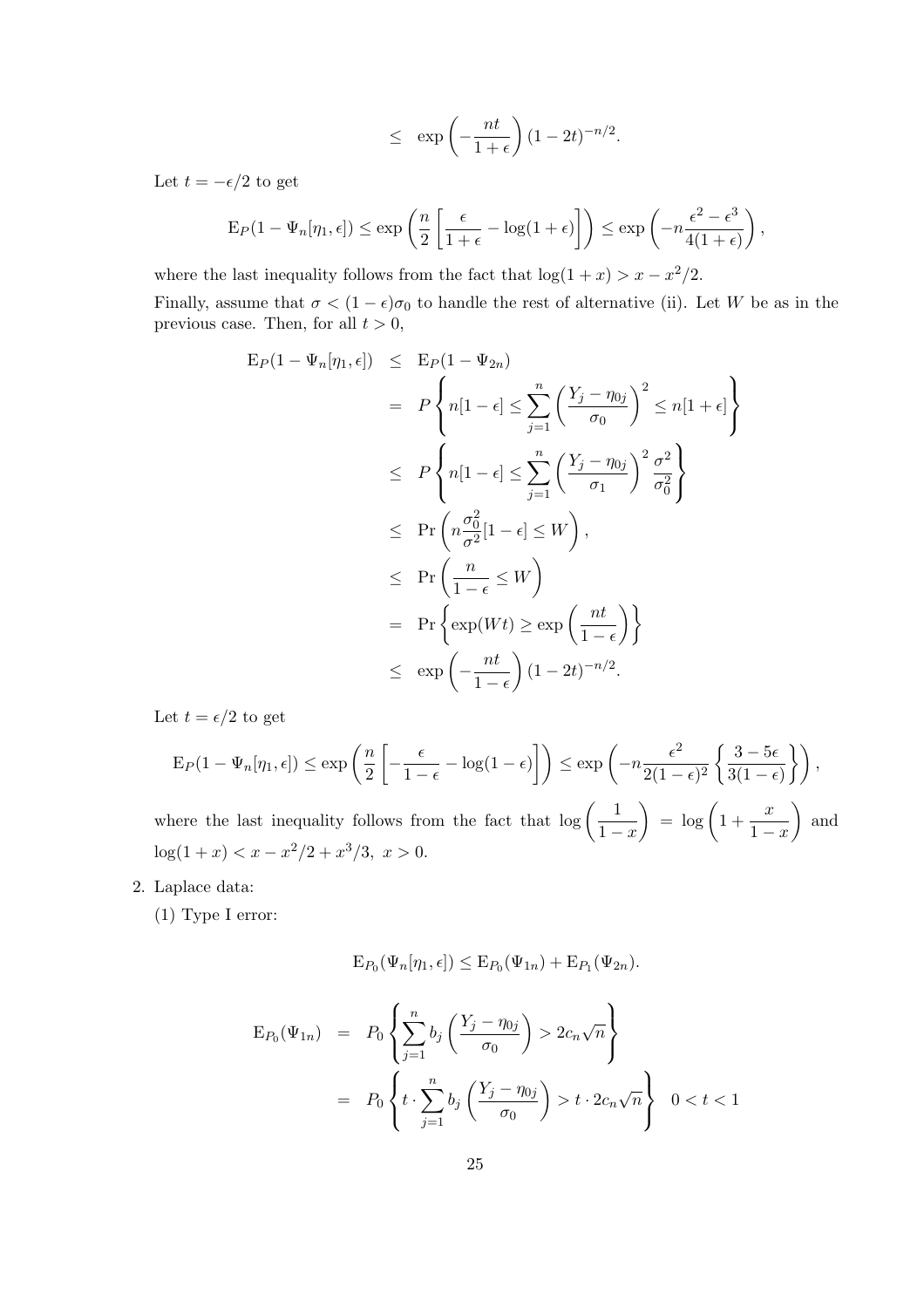$$
\leq \exp(-t \cdot 2c_n \sqrt{n}) (1-t^2)^{-n}
$$
  
= 
$$
\exp\left(-2t \frac{c_n}{\sqrt{n}} + \log\left(1 + \frac{t^2}{1-t^2}\right)\right] \cdot n\right)
$$
  

$$
\leq \exp\left(\left[-2t \frac{c_n}{\sqrt{n}} + \frac{t^2}{1-t^2}\right] \cdot n\right)
$$

Take  $t = \frac{2c_n}{\sqrt{n}}$ . Then,

$$
E_{P_0}(\Psi_{1n}) \leq \exp\left(\left[-4\frac{c_n^2}{n} + \frac{\frac{4c_n^2}{n}}{1 - \frac{4c_n^2}{n}}\right] \cdot n\right)
$$
  

$$
\leq \exp\left(\left[-4 + \frac{1}{\frac{n}{4c_n^2} - 1}\right] \cdot c_n^2\right)
$$
  

$$
\leq \exp(-2c_n^2)
$$

because it is clear that  $\frac{4c_n^2}{2}$  $\frac{c_n^2}{n} < \frac{2}{3}$  $\frac{2}{3}$  if *n* is large. Let  $V \sim Gamma(n, 1)$ . Then, for all  $0 < t_1 < 1$  and  $t_2 < 0$ ,

$$
E_{P_0}(\Psi_{2n}) = P_0\left(\sum_{j=1}^n \left|\frac{Y_j - \eta_{0j}}{\sigma_0}\right| > n\sqrt{1+\epsilon}\right) + P_0\left(\sum_{j=1}^n \left|\frac{Y_j - \eta_{0j}}{\sigma_0}\right| < n\sqrt{1-\epsilon}\right)
$$
  
\n
$$
= Pr\left(V > n\sqrt{1+\epsilon}\right) + Pr\left(V < n\sqrt{1-\epsilon}\right)
$$
  
\n
$$
\leq \exp\left(-n(\sqrt{1+\epsilon})t_1\right) E\left(\exp(t_1V)\right) + \exp\left(-n(\sqrt{1-\epsilon})t_2\right) E\left(\exp(t_2V)\right)
$$
  
\n
$$
= \exp\left(-n(\sqrt{1+\epsilon})t_1\right)(1-t_1)^{-n} + \exp\left(-n(\sqrt{1-\epsilon})t_2\right)(1-t_2)^{-n}.
$$

Take

$$
t_1 = 1 - \frac{1}{\sqrt{1+\epsilon}}
$$
 and  $t_2 = 1 - \frac{1}{\sqrt{1-\epsilon}}$ .

Then,

$$
E_{P_0}(\Psi_{2n}) \le \exp\left(-n(\sqrt{1+\epsilon}-1) + n\log\left[1+\sqrt{1+\epsilon}-1\right]\right) + \exp\left(n(1-\sqrt{1-\epsilon}) + n\log\left[1-(1-\sqrt{1-\epsilon})\right]\right) \le \exp\left(-n\left[\frac{(\sqrt{1+\epsilon}-1)^2}{2} - \frac{(\sqrt{1+\epsilon}-1)^3}{3}\right]\right) + \exp\left(-n\frac{(1-\sqrt{1-\epsilon})^2}{2}\right),
$$

where the last line follows from the fact that  $\log(1+x) \leq x - x^2/2 + x^3/3$ ,  $x > 0$  and  $\log(1-x) \leq -x - x^2/2, \ x > 0.$ 

Therefore,  $E_{P_0}(\Psi_n) \leq C_3 \exp(-2c_n^2)$  for sufficiently large n.

(2) Type II error:

Again, there are three types of alternatives to deal with : (i)  $\|\eta - \eta_1\|_{\infty} < r/4$ ,  $\sigma = \sigma_0$ , (ii)  $\eta = \eta_0, |\sigma/\sigma_0 - 1| > \epsilon$  and (iii)  $\|\eta - \eta_1\|_{\infty} < r/4, |\sigma/\sigma_0 - 1| > \epsilon$ .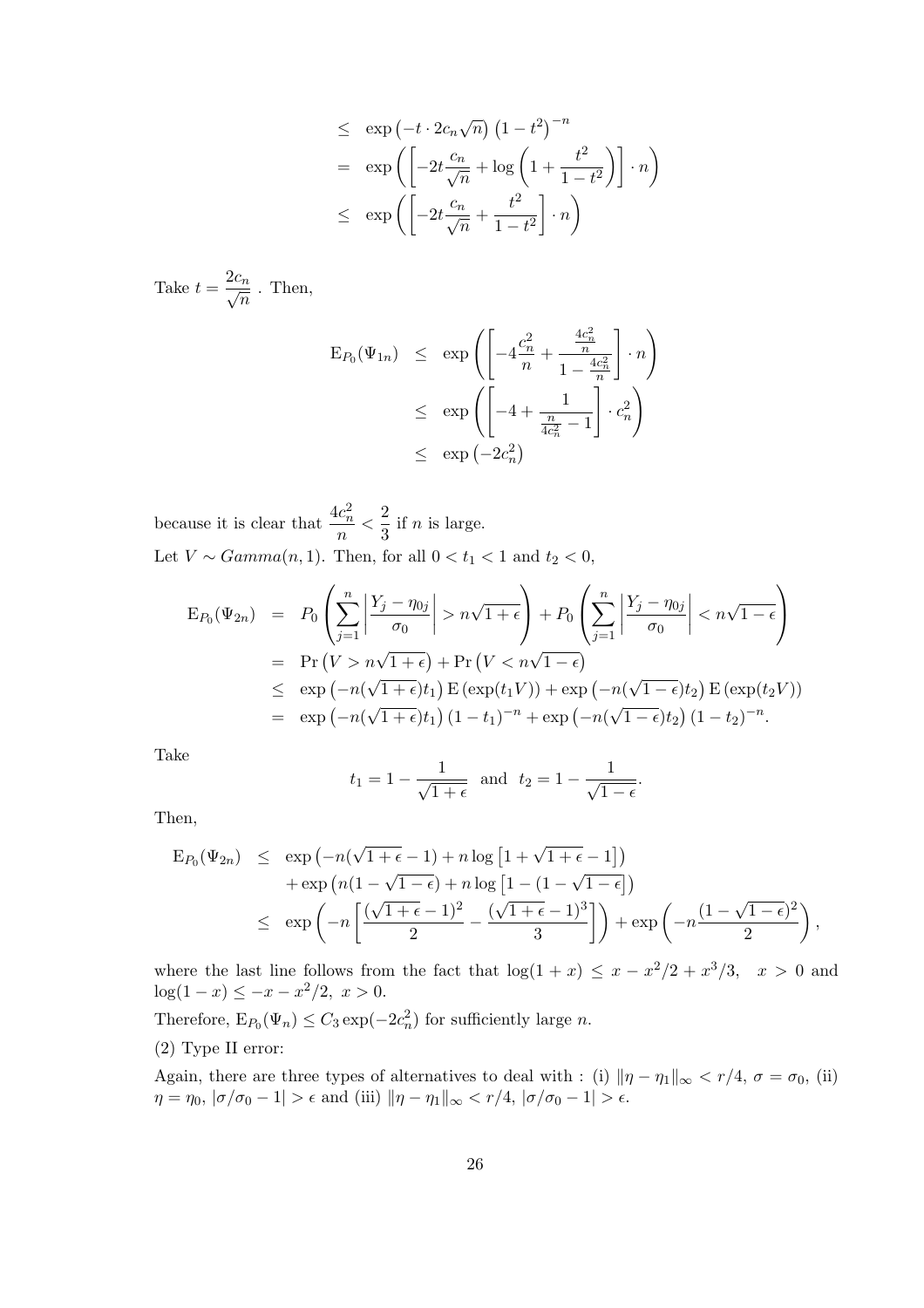As in the previous Type II error calculation for normal case, first, assume that  $\sigma \leq (1+\epsilon)\sigma_0$ , and *n* is large enough so that  $c_n/\sqrt{n} < r/(4\sigma_0)$ . This handles alternative (i) and part of alternative (iii). Let  $\eta_{*j} = \eta(x_j)$  for  $j = 1, ..., n$ . In this case,

$$
E_P(1 - \Psi_n[\eta_1, \epsilon]) \leq E_P(1 - \Psi_{1n})
$$
  
\n
$$
= P\left\{\sum_{j=1}^n b_j \left(\frac{Y_j - \eta_{0j}}{\sigma_0}\right) \leq 2c_n\sqrt{n}\right\}
$$
  
\n
$$
= P\left\{\sum_{j=1}^n b_j \left(\frac{Y_j - \eta_{*j}}{\sigma_1}\right) + \sum_{j=1}^n b_j \left(\frac{\eta_{*j} - \eta_{1j}}{\sigma}\right) + \sum_{j=1}^n \left|\frac{\eta_{1j} - \eta_{0j}}{\sigma}\right| \leq 2c_n\sqrt{n}\frac{\sigma_0}{\sigma}\right\}
$$
  
\n
$$
\leq P\left\{\sum_{j=1}^n b_j \left(\frac{Y_j - \eta_{*j}}{\sigma}\right) \leq \frac{rn}{4\sigma} - \frac{rn}{\sigma} + 2c_n\sqrt{n}\frac{\sigma_0}{\sigma}\right\}
$$
  
\n
$$
\leq P\left\{\sum_{j=1}^n b_j \left(\frac{Y_j - \eta_{*j}}{\sigma}\right) \leq \frac{-rn}{4\sigma_0(1 + \epsilon)}\right\}
$$
  
\n
$$
= \exp\left(\left[-t\frac{r}{\sigma_0(1 + \epsilon)} - \log(1 - t^2)\right] \cdot n\right), \text{ for some } t, 0 < t < 1
$$
  
\n
$$
\leq \exp(-\xi \cdot n), \quad \exists \xi (= C_9 \epsilon) > 0
$$

The last inequality is established by the following argument. Let  $c > 0$  and  $f(t) = -t \cdot c - \log(1 - t^2)$ ,  $0 < t < 1$ . Then,

$$
\Rightarrow f'(t) = -c + \frac{2t}{1 - t^2}
$$

Set 
$$
f'(t) = 0
$$
  
\n $\Rightarrow t^* = \frac{-1 \pm \sqrt{1 + c^2}}{c}, \quad 0 < t^* < 1$   
\n $\Rightarrow f(t^*) = 1 - \sqrt{1 + c^2} + \log \frac{c^2}{2(-1 + \sqrt{1 + c^2})}$   
\n $= 1 - \sqrt{1 + c^2} + \log(\sqrt{1 + c^2} + 1) - \log 2$ 

 $= 1 -$ 

Let  $g(x) = 1 - x + \log(x + 1) - \log 2$ ,  $x > 1$ . Then,

$$
g'(x) = -1 + \frac{1}{x+1} = \frac{-x}{1+x} < 0
$$

$$
\Rightarrow g(1) = 0 \Rightarrow g(x) < 0, \quad x > 1
$$

Therefore,  $f(t)$  can have negative values.

For the next case, assume that  $\sigma > (1 + \epsilon)\sigma_0$ . This handles the rest of alternative (iii) and half of alternative (ii). Let  $V \sim Gamma(n, 1)$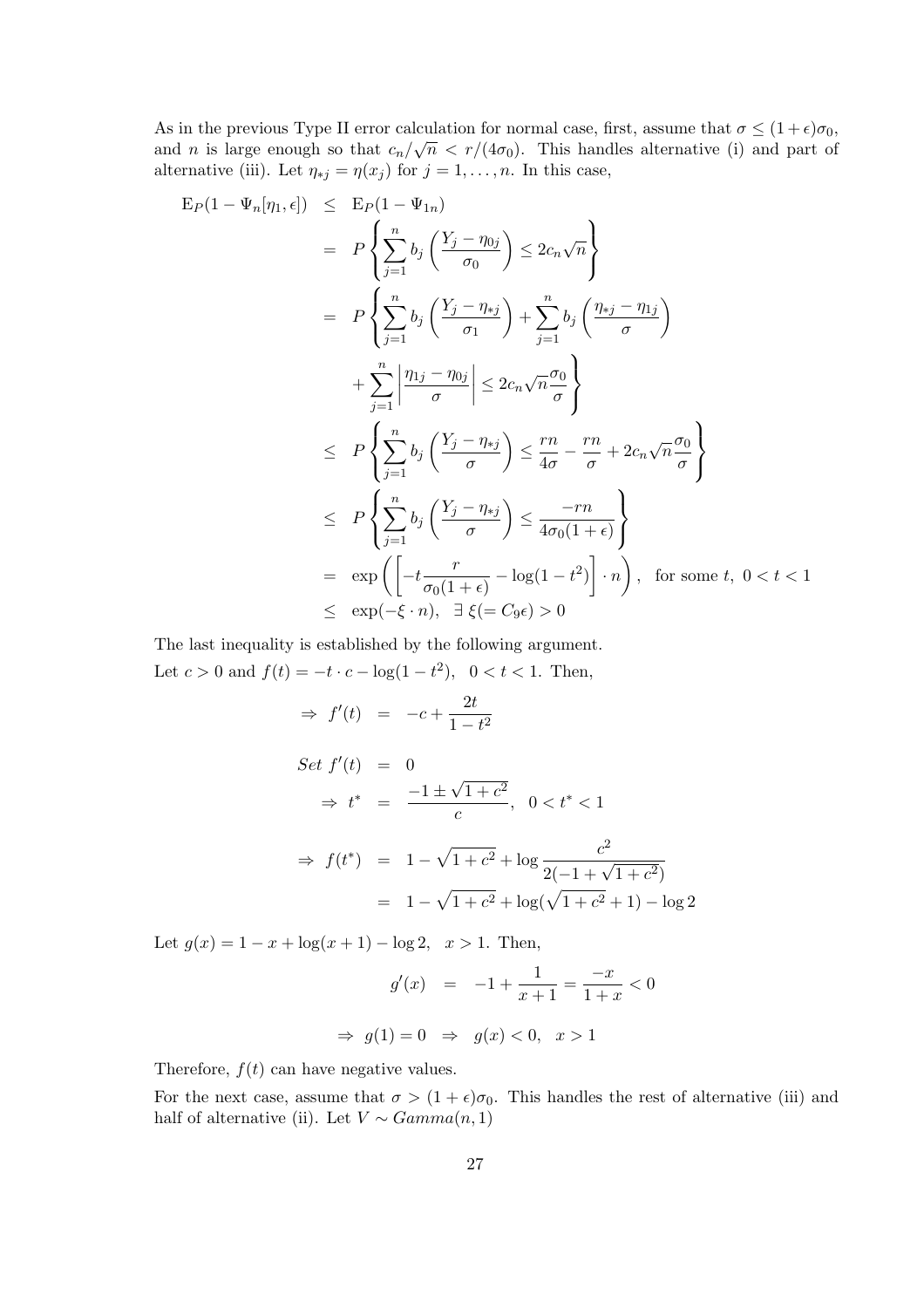$$
E_P(1 - \Psi_n[\eta_1, \epsilon]) \leq E_P(1 - \Psi_{2n})
$$
  
\n
$$
= P\left\{ n[1 - \epsilon] \leq \sum_{j=1}^n \left| \frac{Y_j - \eta_{0j}}{\sigma_0} \right| \leq n\sqrt{1 + \epsilon} \right\}
$$
  
\n
$$
\leq P\left\{ \sum_{j=1}^n \left| \frac{Y_j - \eta_{0j}}{\sigma} \right| \frac{\sigma}{\sigma_0} \leq n\sqrt{1 + \epsilon} \right\}
$$
  
\n
$$
= P\left\{ \sum_{j=1}^n \left| \left( \frac{Y_j - \eta_{*j}}{\sigma} \right) + \left( \frac{\eta_{*j} - \eta_{0j}}{\sigma} \right) \right| \leq n \frac{\sigma_0}{\sigma} \sqrt{1 + \epsilon} \right\}
$$
  
\n
$$
\leq P\left\{ \sum_{j=1}^n \left| \frac{Y_j - \eta_{*j}}{\sigma} \right| \leq n \frac{\sigma_0}{\sigma} \sqrt{1 + \epsilon} \right\}
$$
  
\n
$$
= \Pr\left\{ V \leq n \frac{\sigma_0}{\sigma} \sqrt{1 + \epsilon} \right\}
$$
  
\n
$$
\leq \Pr\left\{ \exp(Vt) \geq \exp\left( \frac{nt}{\sqrt{1 + \epsilon}} \right) \right\}, \quad t < 0, \quad \sigma > (1 + \epsilon)\sigma_0
$$
  
\n
$$
\leq \exp\left( -\frac{nt}{\sqrt{1 + \epsilon}} \right) (1 - t)^{-n}
$$

The inequality (14) follows from Proposition 1. Finally, let  $t = 1 -$ √  $1 + \epsilon$  to get

$$
\mathcal{E}_P(1 - \Psi_n[\eta_1, \epsilon]) \le \exp\left(n\left[1 - \frac{1}{\sqrt{1+\epsilon}} - \log\left(1 + \sqrt{1+\epsilon} - 1\right)\right]\right) = \exp(-nC_9\epsilon),
$$
  
where  $-C_9\epsilon = \left[1 - \frac{1}{\sqrt{1+\epsilon}} - \log\left(1 + \sqrt{1+\epsilon} - 1\right)\right] < 0, \epsilon > 0$   
Finally, assume that  $\sigma < (1-\epsilon)\sigma_0$  to handle the rest of alternative (ii). For all  $t > 0$ ,

$$
E_P(1 - \Psi_n[\eta_1, \epsilon]) \leq E_P(1 - \Psi_{2n})
$$
  
\n
$$
= P\left\{ n[\sqrt{1 - \epsilon}] \leq \sum_{j=1}^n \left| \frac{Y_j - \eta_{0j}}{\sigma_0} \right| \leq n[\sqrt{1 + \epsilon}] \right\}
$$
  
\n
$$
\leq P\left\{ n[\sqrt{1 - \epsilon}] \leq \sum_{j=1}^n \left| \frac{Y_j - \eta_{0j}}{\sigma} \right| \frac{\sigma}{\sigma_0} \right\}
$$
  
\n
$$
\leq P_1 \left\{ n[\sqrt{1 - \epsilon}] \frac{\sigma_0}{\sigma} \leq \sum_{j=1}^n \left| \frac{Y_j - \eta_{0j}}{\sigma} \right| \right\}
$$
  
\n
$$
\leq Pr \left\{ \frac{n}{\sqrt{1 - \epsilon}} \leq V \right\}
$$
  
\n
$$
= Pr \left\{ \exp(Vt) \geq \exp\left(\frac{nt}{\sqrt{1 - \epsilon}}\right) \right\}
$$
  
\n
$$
\leq \exp\left(-\frac{nt}{\sqrt{1 - \epsilon}}\right)(1 - t)^{-n}
$$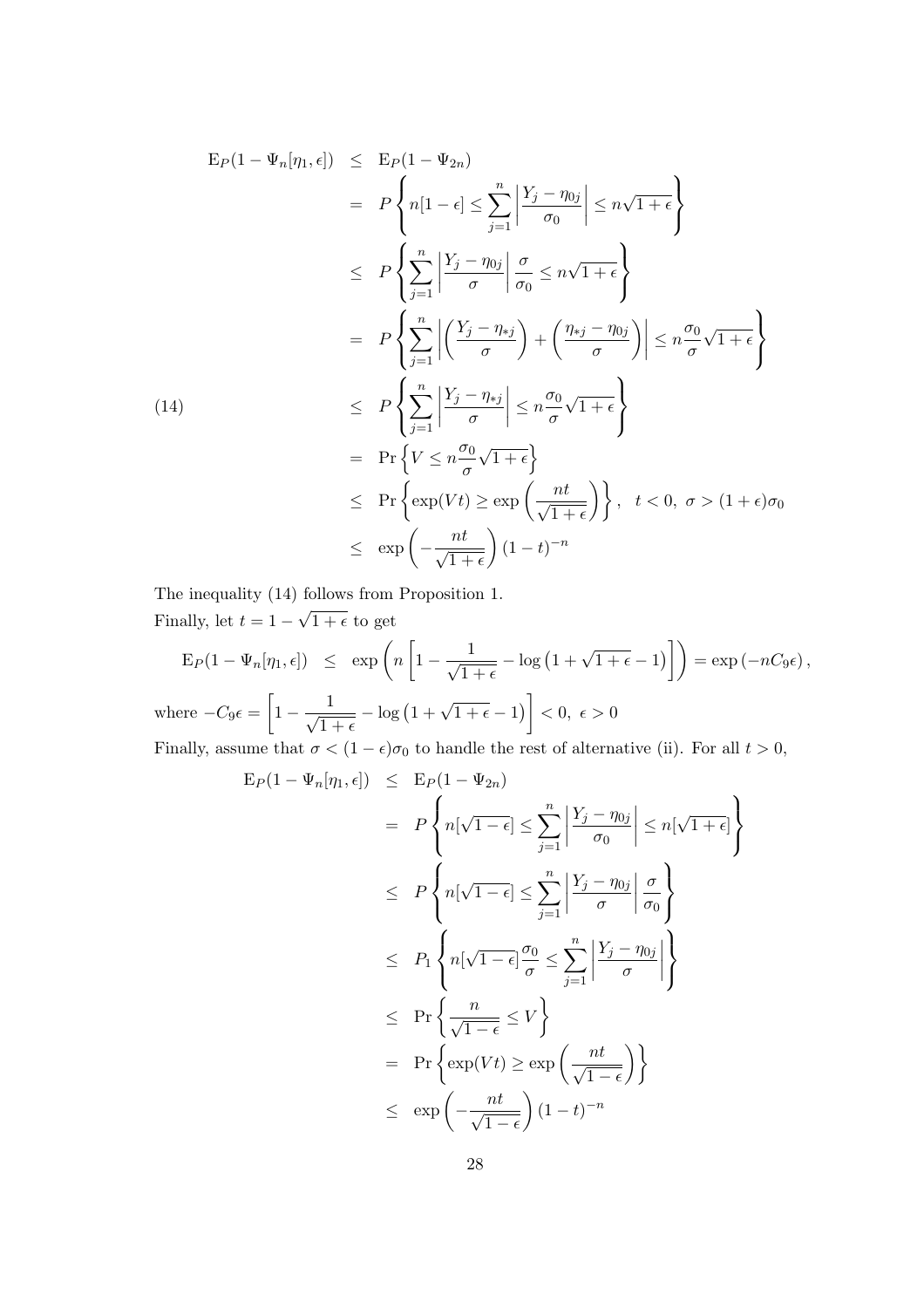Let  $t = 1 -$ √  $\overline{1-\epsilon}$  to get

$$
\mathcal{E}_P(1 - \Psi_n[\eta_1, \epsilon]) \le \exp\left(n\left[1 - \frac{1}{\sqrt{1 - \epsilon}} - \log(\sqrt{1 - \epsilon})\right]\right) = \exp(-nC_9\epsilon),
$$
  
where 
$$
-C_9\epsilon = \left[1 - \frac{1}{\sqrt{1 - \epsilon}} - \log(\sqrt{1 - \epsilon})\right] < 0, \ \epsilon > 0.
$$

 $\Box$ 

To create a test that doesn't depend on a specific choice of  $\eta_1$  in Lemma 7, we make use of the covering number of the sieve. Let  $r$  be the same number that appears in Lemma 7. Let  $t = \min\{\epsilon/2, r/4\}$ . Let  $N_t$  be the t covering number of  $\Theta_{1n}$  in the supremum  $(L^{\infty})$  norm. With  $M_n = O(n^{1/2})$  and  $c_n = n^{3/7}$ , we have  $\log(N_t) = o(c_n^2)$  from Lemma 4. Let  $\eta^1, \ldots, \eta^{N_t} \in \Theta_{1n}$ be such that for each  $\eta \in \Theta_{1n}$  there exists j such that  $\|\eta - \eta^j\|_{\infty} < t$ . If  $\|\eta - \eta_0\|_{1} > \epsilon$ , then  $\|\eta^{j}-\eta_{0}\|_{1} > \epsilon/2$ . Similarly, if  $d_{Q}(\eta,\eta_{0}) > \epsilon$ , then  $d_{Q}(\eta^{j},\eta_{0}) > \epsilon/2$ . Define

$$
\Psi_n=\max_{1\leq j\leq N_\epsilon}\Psi_n[\eta^j,\epsilon/2].
$$

If we can verify that there exists r such that (13) holds for every such  $\eta^j$ , then

$$
E_{P_0}\Psi_n \leq \sum_{j=1}^{N_t} E_{P_0}\Psi_n[\eta^j, \epsilon/2]
$$
  
\n
$$
\leq C_3 N_t \exp(-2c_n^2)
$$
  
\n
$$
= \exp C_3(\log[N_t] - 2c_n^2)
$$
  
\n
$$
\leq C_3 \exp(-c_n^2).
$$

For  $\theta = (\eta, \sigma) \in U_{\epsilon}^C \cap \Theta_n$  or in  $W_{\epsilon} \cap \Theta_n$ , the type II error probability of  $\Psi_n$  is no larger than the minimum of the individual type II error probabilities of the  $\Psi_n[\eta^j, \epsilon/2]$  tests. Hence, we have a uniformly consistent test  $\Psi_n$ , which has exponentially small type II error evaluated at  $\theta$ .

Verifying (13) is done differently for the random and nonrandom design cases.

For the random design case, Lemma 8 tells us that (13) occurs all but finitely often with probability 1. Since there are only finitely many  $\eta^j$  to consider for each n, this suffices to complete the proof of Theorem 3.

LEMMA 8. Assume Assumption RD. Let  $\eta$  be a function such that  $d_Q(\eta, \eta_0) > \epsilon$ . Let  $0 < r < \epsilon^2$ , and define

$$
A_n = \left\{ \sum_{i=1}^n |\eta(X_i) - \eta_0(X_i)| \geq rn \right\}.
$$

Then there exists  $C_{11} > 0$  such that  $Pr(A_n^C) \leq exp(-C_{11}n)$  for all n and  $A_n$  occurs all but finitely often with probability 1. The same  $C_{11}$  works for all  $\eta$  such that  $d_O(\eta, \eta_0) > \epsilon$ .

PROOF. Let  $B = \{x|\eta(x) - \eta_0(x)| > \epsilon\}$ , so that  $Q(B) > \epsilon$ . Let  $Z = n - \sum_{i=1}^n Z_i$ .  $_{i=1}^n I_B(X_i)$ , and notice that Z has a binomial distribution with parameters n and  $1 - Q(B)$ . Let  $q = r/\epsilon < \epsilon$ , and let Z' have a binomial distribution with parameters n and  $1-\epsilon$  so that Z' stochastically dominates Z. Then

$$
\Pr(A_n^C) \le \Pr(Z > n[1 - q]) \le \Pr(Z' > n[1 - q]).
$$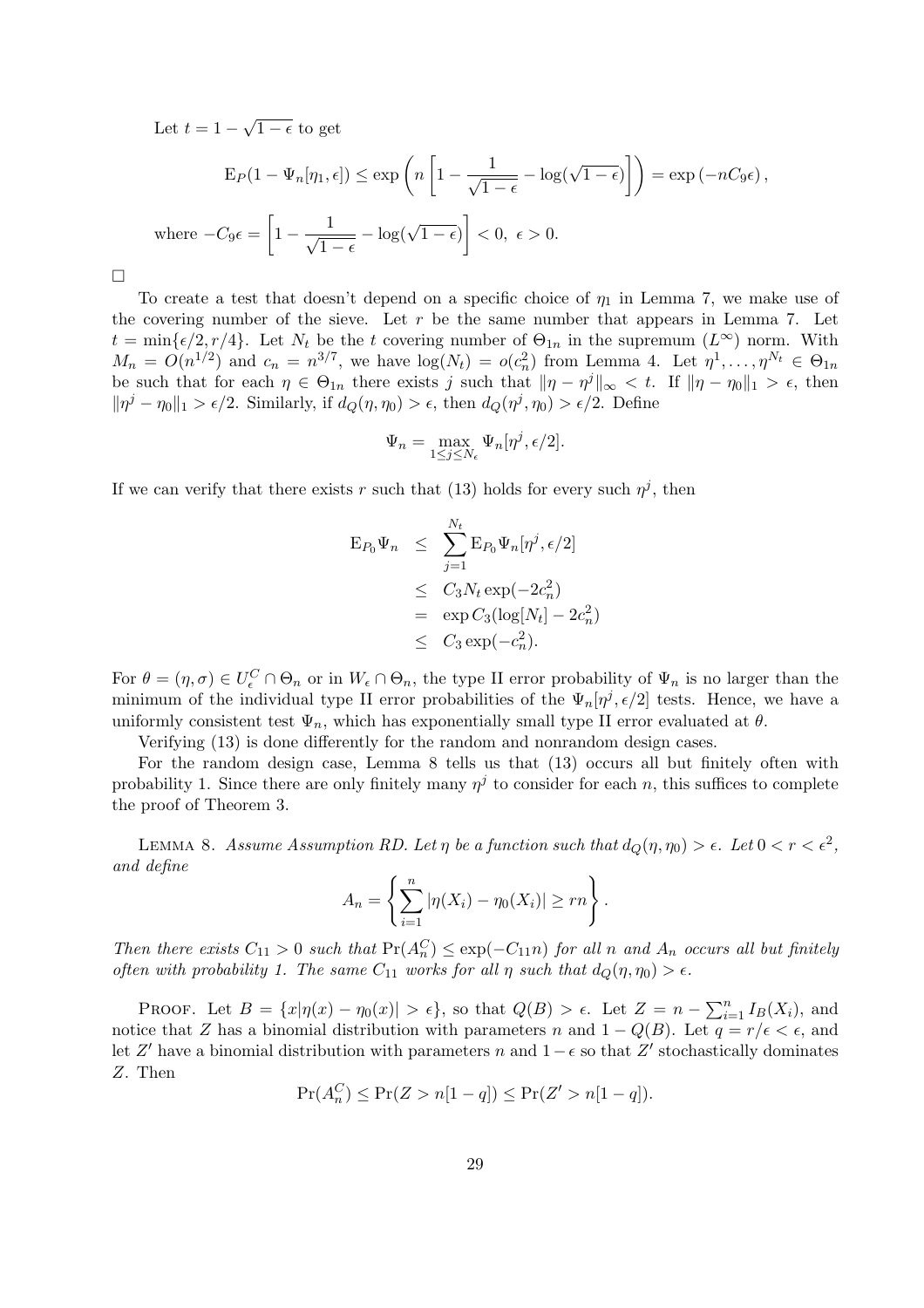Write

$$
\Pr(Z' > n[1 - q]) = \Pr(\exp(tZ') > \exp(tn[1 - q])), \text{ for all } t > 0, \\ \leq [\epsilon + [1 - \epsilon] \exp(t)]^n \exp(-tn[1 - q]).
$$

Let

$$
t = \log\left(\frac{\epsilon(1-q)}{q(1-\epsilon)}\right) > 0,
$$
  
\n
$$
C_{11} = q \log\left(\frac{q}{\epsilon}\right) + (1-q) \log\left(\frac{1-q}{1-\epsilon}\right) > 0.
$$

Then  $Pr(A_n^C) \leq exp(-C_{11}n)$ , and  $C_{11}$  doesn't depend on the particular  $\eta$ . The probability one claim follows from the first Borel-Cantelli lemma.  $\Box$ 

For the nonrandom design case, we verify (13) for all  $\eta_1$  that are far from  $\eta_0$  in  $L^1$  distance.

LEMMA 9. Assume Assumption NRD. Let  $\lambda$  be Lebesgue measure. Let  $K_1$  be the constant mentioned in Assumption NRD. Let  $V > 0$  be a constant. For each integer n, let  $A_n$  be the set of all continuously differentiable functions  $\gamma$  such that  $\|\gamma'\|_{\infty} < M_n + V$ . For each function  $\gamma$  and  $\epsilon > 0$ , define  $B_{\epsilon,\gamma} = \{x : |\gamma(x)| > \epsilon\}$ . Then for each  $\epsilon > 0$  there exist an integer N such that, for all  $n \geq N$  and all  $\gamma \in A_n$ ,

(15) 
$$
\sum_{i=1}^{n} |\gamma(x_i)| \ge (\lambda(B_{\epsilon,\gamma})K_1n - 1)\frac{\epsilon}{2}.
$$

**PROOF.** Let N be large enough so that  $(M_n + V)/(K_1 n) < \epsilon/2$  for all  $n \geq N$ . Because  $\gamma$  is continuous,  $B_{\epsilon,\gamma}$  is an open set and it is the union of a countable collection of disjoint open intervals, i.e.  $B_{\epsilon,\gamma} = \bigcup_{i=1}^{\infty} B_i$ , where  $B_i = (x_{L,i}, x_{R,i})$  is an open interval whose length is  $\lambda(B_i) = x_{R,i} - x_{L,i} \geq$ 0. Some of the  $B_i$  intervals might lie entirely between successive design points. Let  $x_0 = 0$  and  $x_{n+1} = 1$ . Define, for  $j = 0, ..., n$ ,

$$
a_j = \{i : x_j < x_{R,i} < x_{j+1}\},
$$
\n
$$
b_j = \{i : x_j < x_{L,i} < x_{j+1}\},
$$
\n
$$
\ell_j = \inf\{x_{L,i} : i \in a_j\},
$$
\n
$$
u_j = \sup\{x_{R,i} : i \in b_j\}.
$$

Then the open interval  $F_j = (\ell_j , u_j)$  contains the same design points as

$$
D_j = \bigcup_{i \in a_j \cup b_j} B_i
$$

.

If  $x_j \in F_j$  (for  $j \in \{1, \ldots, n\}$ ), then  $\ell_j < u_{j-1}$  and  $(\ell_{j-1}, u_j)$  contains the same design points as  $D_{j-1} \cup D_j$ . By combining all of the overlapping  $F_j$  intervals, we obtain finitely many disjoint intervals  $E_1, \ldots, E_m$  whose total length is at least  $\lambda(B_{\gamma,\epsilon})$  (because their union contains  $B_{\epsilon,\gamma}$ ) and that contain the same design points as  $B_{\epsilon,\gamma}$ . Write each  $E_j = (f_j, g_j)$  and  $L_j = g_j - f_j$ , and assume that the intervals are ordered so that  $g_j < f_{j+1}$  for all j. Let  $E = \cup_{j=1}^m E_j$ . Let  $[a]$  denote the integer part of a. Each  $E_j$  contains at least  $\lfloor L_j K_1 n \rfloor$  design points because the maximum spacing is assumed to be less than or equal to  $1/(K_1 n)$ . For each j such that  $f_j > x_1$ , let  $x_j^*$  be the largest  $x_i \le f_j$ . Then  $x_j^* \notin E$ , the the derivative of  $\gamma$  is at most  $M_n + V$ , and  $|x_j^* - f_j| < 1/(K_1 n)$ . Hence,

$$
|\gamma(x^*)| > \epsilon - \frac{M_n + V}{K_1 n} > \frac{\epsilon}{2}.
$$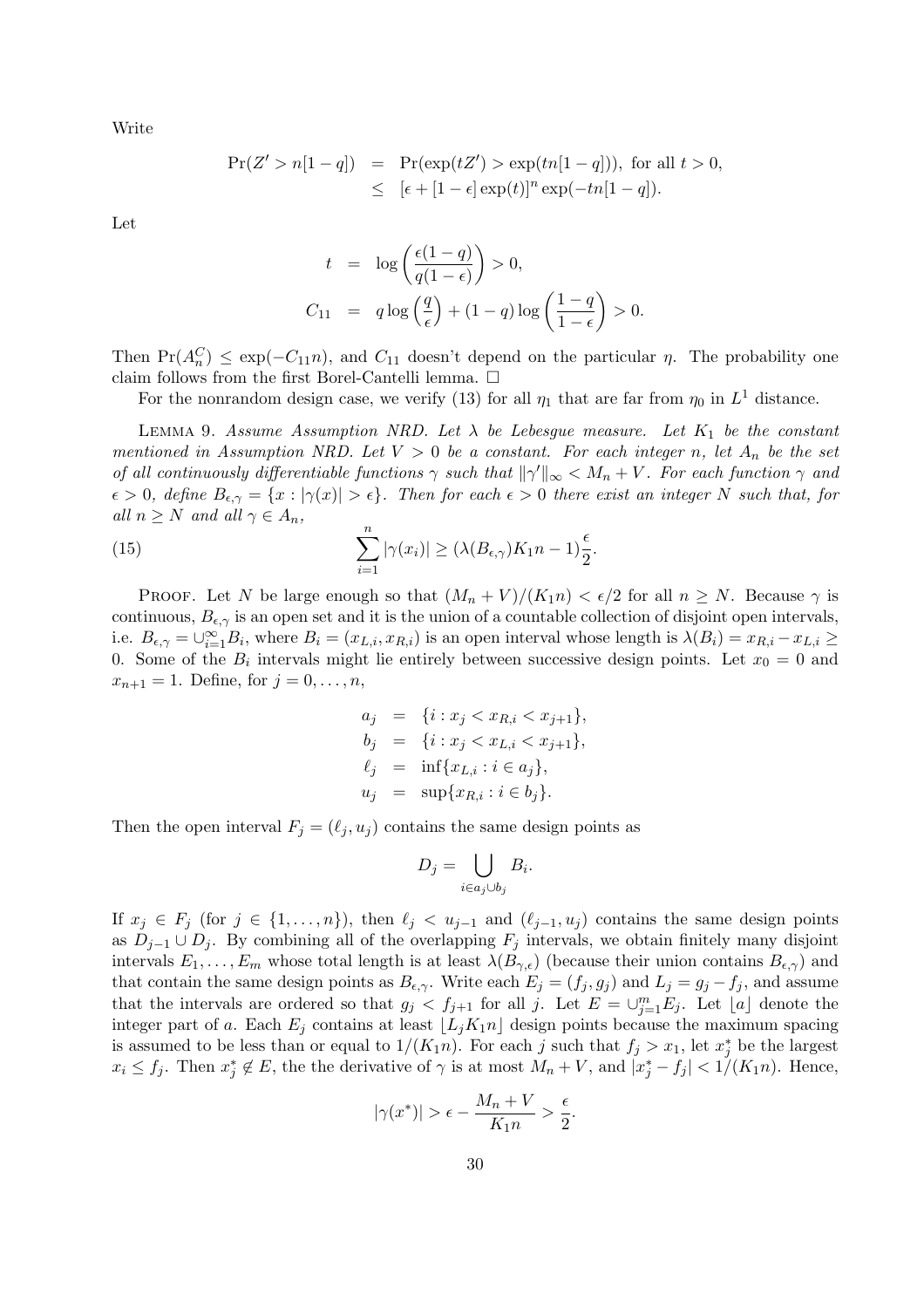If we include  $x_j^*$  with the design points already in  $E_j$ , we have, associated with each j such that  $f_j > x_1$ , at least  $[L_jK_1n]$  design points x with  $|\gamma(x)| > \epsilon/2$ , where  $[a]$  is the smallest integer greater than or equal to a. There is at most one j such that  $f_j \leq x_1$  for which we have at least  $[L_jK_1n] - 1$  design points with  $|\gamma(x)| > \epsilon/2$ . Since we have not counted any design points more than once, we can add over all j to see that there are at least  $\lambda(B_{\gamma,\epsilon})K_1n-1$  design points x in  $B_{\epsilon/2,\gamma}$  so long as  $n \geq N$ . Hence we satisfy (15).  $\Box$ 

LEMMA 10. Assume Assumption NRD. For each integer n, let  $A_n$  be the set of all continuously differentiable functions  $\eta$  such that  $\|\eta\| < M_n$  and  $\|\eta'\|_{\infty} < M_n$ . Then for each  $\epsilon > 0$  there exist an integer N and  $r > 0$  such that, for all  $n \geq N$  and all  $\eta \in A_n$  such that  $\|\eta - \eta_0\|_1 > \epsilon$ ,  $\sum_{i=1}^n |\eta(x_i) - \eta_0(x_i)| \geq rn.$ 

PROOF. Let V be an upper bound on the derivative of  $\eta_0$ . Let  $0 < \delta < \epsilon$  and let N be large enough so that  $(M_n + V)/n < 2K_1(\epsilon - \delta)$  for all  $n \geq N$ . Let  $r = K_1(\epsilon - \delta)/2$  and  $D_i = \{x :$  $(i - 1)\delta < |\eta(x) - \eta_0(x)| < i\delta$ .

Let  $\lambda$  be Lebesgue measure. Then,  $\|\eta - \eta_0\|_1$  can be bounded as follows.

(16) 
$$
\sum_{i} i \delta \lambda(D_i) \geq ||\eta - \eta_0||_1 > \epsilon.
$$

Let  $\zeta(x) = |\eta(x) - \eta_0(x)|$  and  $\zeta_m(x) = \min\{m\delta, \zeta(x)\}\$ , for  $m = 0, \ldots, n$ . Note that  $\zeta_{\lceil (M_n + V)/\delta \rceil}(x)$ is the same as  $\zeta(x)$ .

For  $m = 1, \ldots, n$ , define  $B_m \equiv \{x : \zeta_m(x) > (2m-1)\delta/2\}$ . Then, for all  $x \in B_m$ ,  $\zeta_m(x)$  $\zeta_{m-1}(x) > \delta/2$ . Thus, Lemma 9 (with  $\gamma = \zeta_m - \zeta_{m-1}$  and  $\epsilon = \delta/2$ ) implies

$$
\sum_{i=1}^{n} (\zeta_m(x_i) - \zeta_{m-1}(x_i)) \ge (\lambda(B_m)K_1n - 1)\frac{\delta}{4}.
$$

Now, write

$$
\sum_{i=1}^{n} |\eta(x_i) - \eta_0(x_i)| = \sum_{i=1}^{n} \zeta_{\lceil (M_n + V)/\delta \rceil}(x_i)
$$
  
\n
$$
= \sum_{i=1}^{n} \sum_{m=1}^{\lceil (M_n + V)/\delta \rceil} \{ \zeta_m(x_i) - \zeta_{m-1}(x_i) \}
$$
  
\n
$$
= \sum_{m=1}^{\lceil (M_n + V)/\delta \rceil} \sum_{i=1}^{n} \{ \zeta_m(x_i) - \zeta_{m-1}(x_i) \},
$$
  
\n(17)  
\n
$$
\geq \sum_{m=1}^{\lceil (M_n + V)/\delta \rceil} [\lambda(B_m)K_1 n - 1] \frac{\delta}{4}.
$$

Also, for  $m = 1, \ldots, n$ ,

$$
B_m \supset \bigcup_{i=m+1}^{\lceil (M_n+V)/\delta \rceil} D_i.
$$

It follows that

$$
\sum_{m=1}^{\lceil (M_n+V)/\delta \rceil} \delta \lambda(B_m) \ge \sum_{i=2}^{\lceil (M_n+V)/\delta \rceil} (i-1) \delta \lambda(D_i)
$$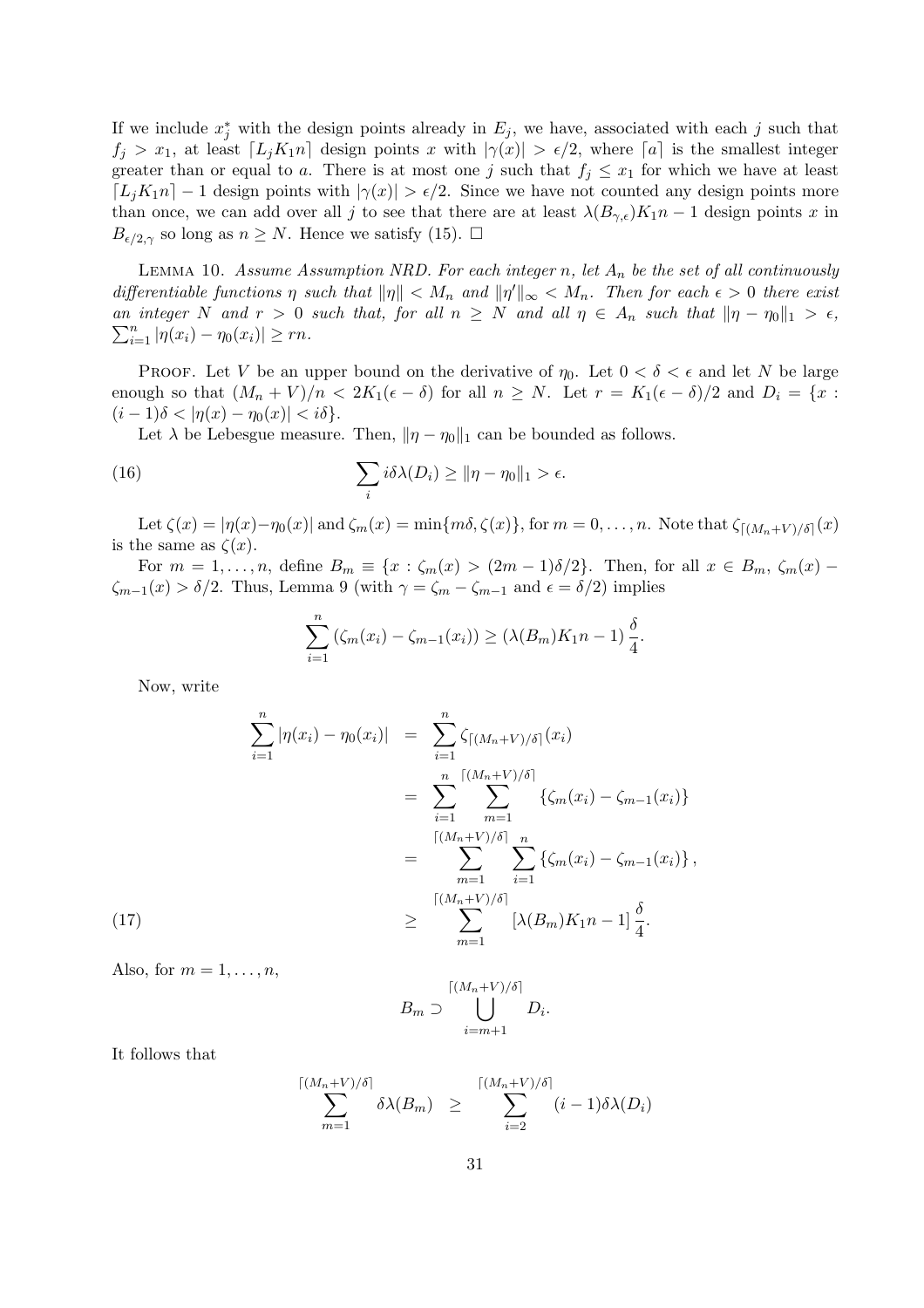$$
\geq \sum_{i=2}^{\lceil (M_n + V)/\delta \rceil} i \delta \lambda(D_i) - \delta
$$
  
 
$$
\geq \epsilon - \delta,
$$

where the last inequality follows from  $(16)$ . Combining this with  $(17)$  gives

$$
\sum_{i=1}^{n} |\eta(x_i) - \eta_0(x_i)| \ge K_1 n(\epsilon - \delta) - \frac{M_n + V}{4} \ge n \frac{K_1(\epsilon - \delta)}{2},
$$

for all  $n \geq N$ .  $\Box$ 

A.7. Proof of Theorem 4. First, we calculate the Hellinger distance between two density functions,  $d_H(f, f_0)$ , where f is the joint density of  $(X, Y)$  when  $\eta$  and  $\sigma$  are arbitrary, and  $f_0$  is the density when  $\eta = \eta_0$  and  $\sigma = \sigma_0$ .

Let  $\nu$  be the product of Q and Lebesgue measure  $\lambda$ . Then the joint densities of X and Y defined above with respect to  $\nu$  are given by

$$
f(y|x) = \frac{1}{\sqrt{2\pi\sigma^2}} \exp\left\{-\frac{[y-\eta(x)]^2}{2\sigma^2}\right\} \quad and \quad f_0(y|x) = \frac{1}{\sqrt{2\pi\sigma_0^2}} \exp\left\{-\frac{[y-\eta_0(x)]^2}{2\sigma_0^2}\right\}
$$

or

$$
f(y|x) = \frac{1}{2\sigma} \exp\left\{-\frac{|y - \eta(x)|}{\sigma}\right\} \quad and \quad f_0(y|x) = \frac{1}{2\sigma_0} \exp\left\{-\frac{|y - \eta_0(x)|}{\sigma_0}\right\}
$$

To simplify the calculation, we consider the quantity  $h(f, f_0)$  defined as

$$
h(f, f_0) = \frac{1}{2}d_H^2(f, f_0) = 1 - \int \sqrt{f f_0} d\mu
$$

and  $h(f, f_0)$  is calculated as follows.

1. 
$$
Y_i|X_i \stackrel{\text{ind}}{\sim} N(\eta(X_i), \sigma^2)
$$
  
\n
$$
h(f, f_0) = 1 - \frac{1}{\sqrt{2\pi\sigma\sigma_0}} \int \int \exp\left\{-\frac{1}{4\sigma^2} \left[y - \eta(x)\right]^2 - \frac{1}{4\sigma_0^2} \left[y - \eta_0(x)\right]^2\right\} dy dQ
$$
\n
$$
= 1 - \int \int \exp\left\{-\left(\frac{1}{4\sigma^2} + \frac{1}{4\sigma_0^2}\right) \left[y - \left(\frac{\eta(x)}{4\sigma_1^2} + \frac{\eta_0(x)}{4\sigma_0^2}\right) / \left(\frac{1}{4\sigma^2} + \frac{1}{4\sigma_0^2}\right)\right]^2\right\}
$$
\n
$$
\frac{1}{\sqrt{2\pi\sigma\sigma_0}} \times \exp\left\{-\frac{\eta(x)^2}{4\sigma^2} - \frac{\eta_0(x)^2}{4\sigma_0^2} + \left(\frac{\eta(x)}{4\sigma^2} + \frac{\eta_0(x)}{4\sigma_0^2}\right)^2 / \left(\frac{1}{4\sigma^2} + \frac{1}{4\sigma_0^2}\right)\right\} dy dQ
$$
\n(18) 
$$
= 1 - \int \sqrt{\frac{2\sigma\sigma_0}{\sigma^2 + \sigma_0^2}} \exp\left\{-\frac{1}{16\sigma^2\sigma_0^2} \left[\eta(x) - \eta_0(x)\right]^2 / \left(\frac{1}{4\sigma^2} + \frac{1}{4\sigma_0^2}\right)\right\} dQ
$$

The integral in (18) is of the form  $\int c_1 \exp(-c_2[\eta(x) - \eta_0(x)]^2) dQ(x)$ , where  $c_1$  can be made arbitrarily close to 1 by choosing  $|\sigma/\sigma_0 - 1|$  small enough and  $c_2$  is bounded when  $\sigma$  is close to  $\sigma_0$ . It follows that for each  $\epsilon$  there exists a  $\delta$  such that (18) will be less than  $\epsilon^2/2$  whenever  $|\sigma/\sigma_0 - 1| < \delta$  and  $d_Q(\eta, \eta_0) < \delta$ .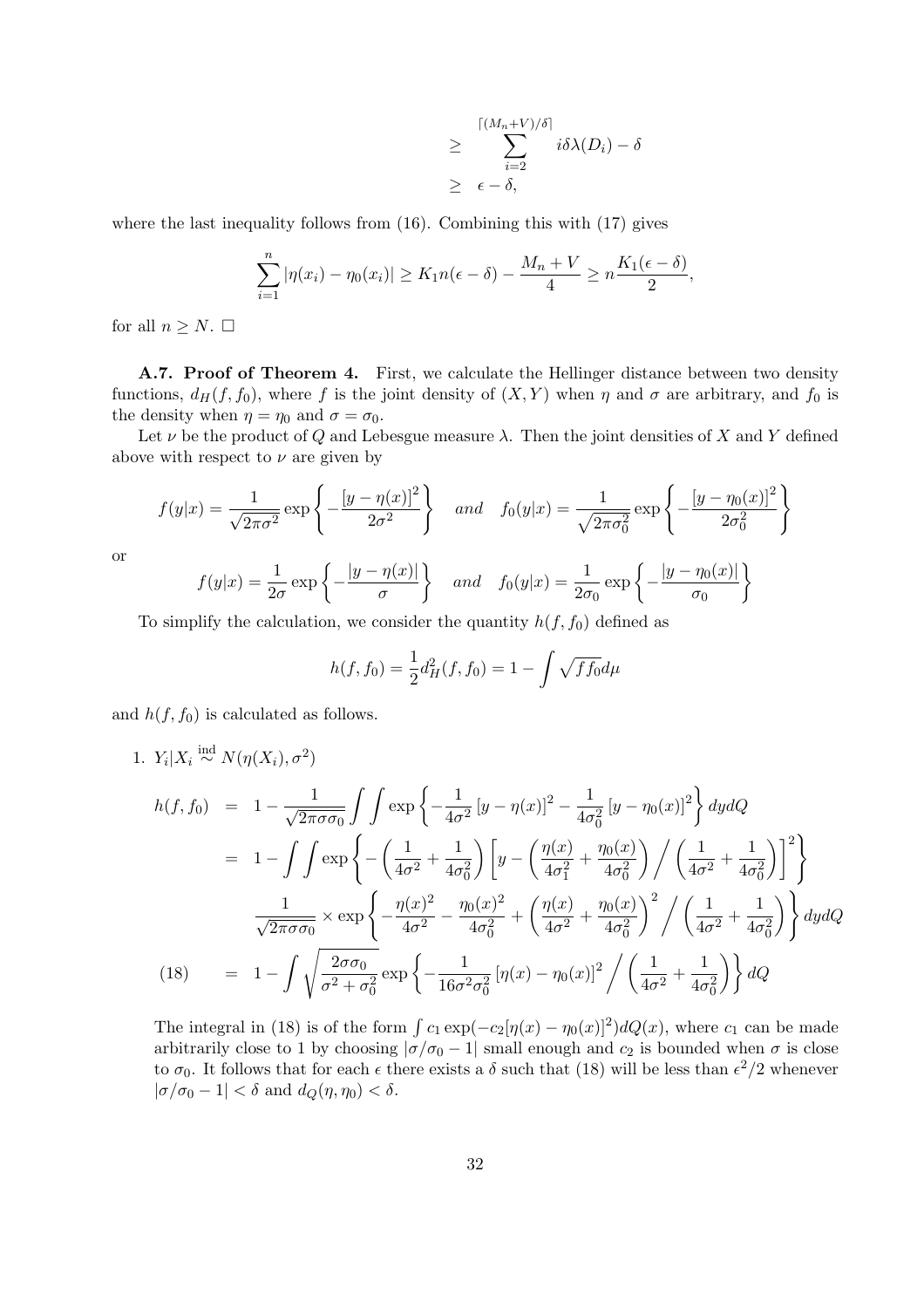2.  $Y_i | X_i \stackrel{\text{ind}}{\sim} DE(\eta(X_i), \sigma)$ 

$$
h(f, f_0) = 1 - \frac{1}{\sqrt{4\sigma\sigma_0}} \int \int \exp\left\{-\frac{1}{2\sigma} |y - \eta(x)| - \frac{1}{2\sigma_0} |y - \eta_0(x)|\right\} dy dQ
$$
  
\n
$$
\leq 1 - \int \int \exp\left\{-\left(\frac{1}{2\sigma} + \frac{1}{2\sigma_0}\right) |y - \left(\frac{\eta(x) + \eta_0(x)}{2}\right)|\right\}
$$
  
\n
$$
\frac{1}{\sqrt{4\sigma\sigma_0}} \times \exp\left\{-\left(\frac{1}{4\sigma} + \frac{1}{4\sigma_0}\right) |\eta(x) - \eta_0(x)|\right\} dy dQ
$$
  
\n(19) 
$$
\leq 1 - \int \left[\frac{1}{\sqrt{4\sigma\sigma_0}} \times \exp\left\{-\left(\frac{1}{4\sigma} + \frac{1}{4\sigma_0}\right) |\eta(x) - \eta_0(x)|\right\} \times \left(\frac{1}{4\sigma} + \frac{1}{4\sigma_0}\right)^{-1}\right] dQ
$$

The integral in (19) is of the form  $\int c_1 \exp(-c_2|\eta(x) - \eta_0(x)|)dQ(x)$ , where  $c_1$  can be made arbitrarily close to 1 by choosing  $|\sigma/\sigma_0 - 1|$  small enough and  $c_2$  is bounded when  $\sigma$  is close to  $\sigma_0$ . It follows that for each  $\epsilon$  there exists a  $\delta$  such that (19) will be less than  $\epsilon^2/2$  whenever  $|\sigma/\sigma_0 - 1| < \delta$  and  $d_Q(\eta, \eta_0) < \delta$ .

A.8. Proof of Theorem 5. For bounded functions, convergence in probability is equivalent to  $L^p$  convergence for all finite p. In particular, for every  $\epsilon > 0$  and every finite p, there exists an  $\epsilon'$  such that  $U_{\epsilon'} \subseteq W_{\epsilon}$ . Hence, Theorem 3 implies the conclusion to Theorem 5 as long as the GP prior defined in Assumption B also satisfy all the conditions required in Theorem 3.

If a GP satisfies the smoothness conditions that follow from Assumption P, then the conditional process given a set of bounded functions with positive probability also satisfies the smoothness conditions. We have already verified the prior positivity condition  $(A1)$ . For subpart (iii) of  $(A2)$ , we note that, if A and d are the constants guaranteed by Lemma 5 for  $\Pi_1'$ , then

$$
\Pi_1 \left\{ \sup_{0 \le s \le 1} |\eta'(s)| > M \right\} \le A \exp(-dM^2) / \Pi'_1(\Omega).
$$

## REFERENCES

- Abrahamsen, P. (1997). A review of gaussian random fields and correlation functions. Technical Report 917, Norwegian Computing Center.
- ADLER, R. J. (1981). The Geometry of Random Fields, Wiley, New York.
- Adler, R. J. (1990). An introduction to continuity, extrema, and related topics for Gaussian processes, IMS Lecture notes-monograph series vol. 12, Hwyward, CA.
- Amewou-Atisso, M., Ghosal, S., Ghosh, J. K. and Ramamoorthi, R. V. (2003). Posterior consistency for semiparametric regression problems. Bernoulli 9 291–312.
- BARRON, A., SCHERVISH, M. J. and WASSERMAN, L. (1999). The consistency of posterior distributions in nonparametric problems. Ann. Statist. 27 536–561.
- Brown, L. D. and Low, M. G. (1996). Asymptotic equivalence of nonparametric regression and white noise. Ann. Statist. **24** 2384–2398.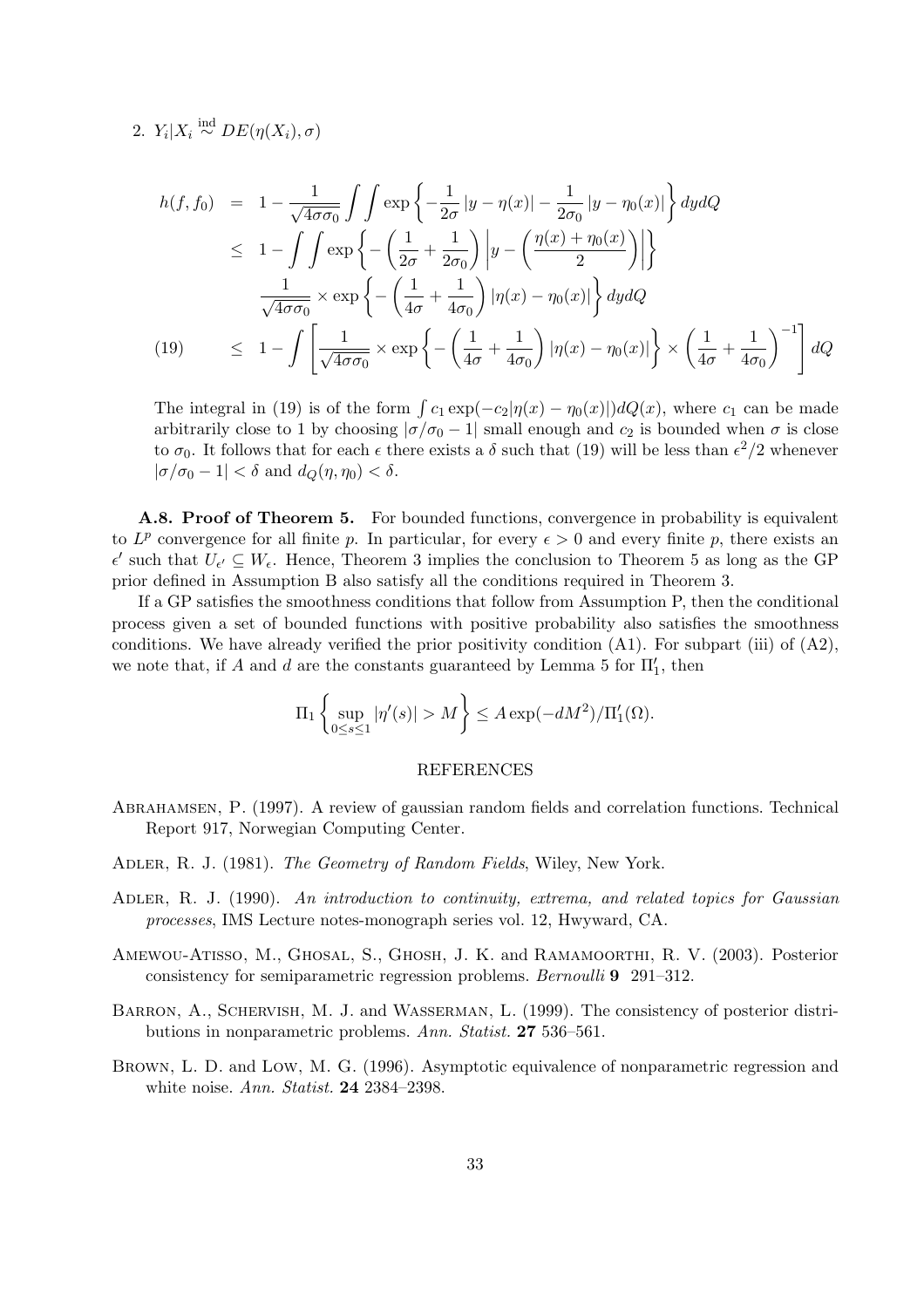- Choudhuri, N., Ghosal, S. and Roy, A. (2003). Bayesian methods for function estimation. In Handbook of Statistics (D. Dey, ed.). Marcel Dekker, New York.
- Choudhuri, N., Ghosal, S. and Roy, A. (2004a). Bayesian estimation of the spectral density of time series. unpublished manuscript. Preprint.
- Choudhuri, N., Ghosal, S. and Roy, A. (2004b). Nonparametric binary regression using a Gaussian process prior. unpublished manuscript. Preprint.
- Cox, D. D. (1993). An analysis of Bayesian inference for nonparametric regression. Ann. Statist. 21 903–923.
- CRAMER, H. and LEADBETTER, M. R. (1967). Stationary and related stochastic processes, Wiley, New York.
- Denison, D. G. T., Mallick, B. K. and Smith, A. F. M. (1998). Automatic Bayesian curve fitting. JRSS B. 60 333–350.
- DIMATTEO, I., GENOVESE, C. R. and KASS, R. E. (2001). Bayesian curve-fitting with free-knot splines. Biometrika. 88 183–201.
- DOOB, J. L. (1949). Application of the theory of martingales. Coll. Int. du C. N. R. S. Paris. 23–27.
- FREEDMAN, D. (1999). On the Bernstein-von Mises theorem with infinite-dimensional parameters. Ann. Statist 27 1119–1141.
- FUENTES, M. and SMITH, R. (2001). A new class of nonstationary spatial models. unpublished manuscript. North Carolina State University, Department of Statistics.
- Ghosal, S., Ghosh, J. K. and Ramamoorthi, R. V. (1999). Consistency issues in bayesian nonparametrics. In Asymptotics, Nonparametrics and Time Series : A Tribute to Madan Lal Puri (S. Ghosh, ed.). Marcel Dekker, New York.
- Ghosal, S. and van der Vaart, A. W. (2004). Convergence rates of posterior distributions for noniid observations. unpublished manuscript. Preprint.
- Ghosh, J. K. and Ramamoorthi, R. V. (2003). Bayesian Nonparametrics, Sprinber-Verlag, New York.
- HIGDON, D., SWALL, J. and KERN, J. (1998). Non-stationary spatial modeling. In Bayesian Statistics 6 (J. M. Bernardo, J. Berger, A. Dawid and A. Smith, eds.). Oxford Univ. Press, Oxford, U.K.
- HJORT, N. L. (2002). Topics in nonparametric bayesian statistics. In Highly Structured Stochastic Systems (P. J. Green, N. L. Hjort and S. Richardson, eds.). Oxford Univ. Press, Oxford.
- Huang, T. M. (2004). Convergence rates for posterior distributions and adaptive estimation. Ann. Statist. 32 accepted.
- KLEIJN, B. and VAN DER VAART, A. W. (2002). Misspecification in infite dimensional Bayesian statistics. unpublished manuscript. Preprint.
- Neal, R. M. (1996). Bayesian Learning for Neural Networks, Sprinber-Verlag, New York.